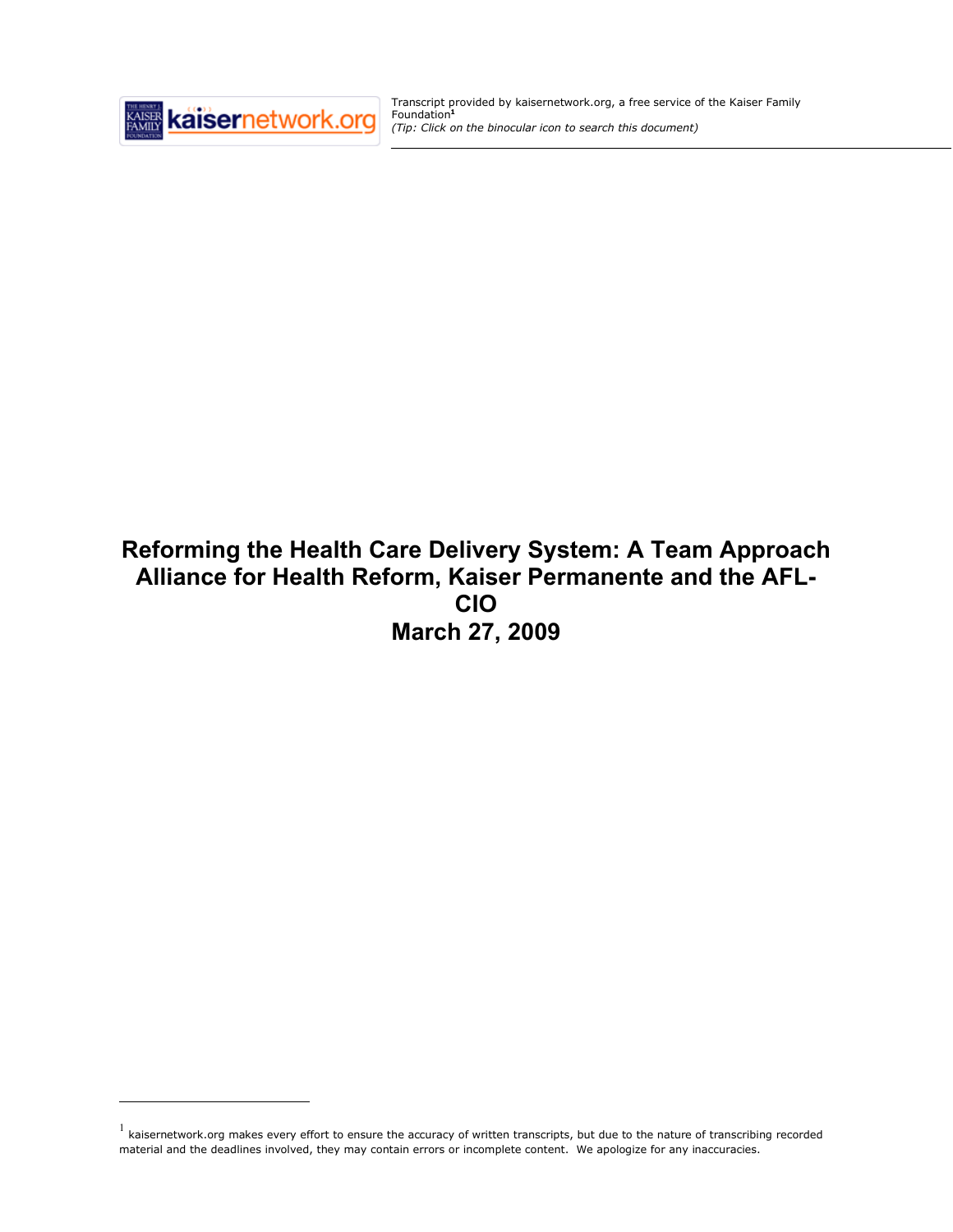[START RECORDING]

**ED HOWARD, J.D.:** I don't get a chance to say this very much in our briefings, but good morning. My name is Ed Howard. I am with the Alliance for Health Reform. On behalf of Senator Rockefeller, Senator Collins, and our Board of Directors, I want to welcome you to this program, which is centered around how we can improve healthcare quality by using multidisciplinary teams combined with the thoughtful use of healthcare technology.

Health reform is right at the top of the legislative to-do list these days, and extending coverage of course to more Americans is incredibly important. But there is an emerging consensus that we are going to have to make reform also find ways to improve quality and value in the system. How do we do that? Well, one of the prime targets for reform is the way care gets delivered.

Some healthcare organizations have combined appropriate technology and better use of personnel to improve preventive care and treatment of chronic disease to obtain better outcomes and to offer better satisfaction on the job to their workforce.

**MALE SPEAKER**: We can't hear you in the back.

**ED HOWARD, J.D.:** So these microphones are always on but not very much. I apologize. Thank you. I will try to swallow this now. And it is timely that you can hear this part. The rest you are going to get as the substance to the hearing.

 $<sup>1</sup>$  kaisernetwork.org makes every effort to ensure the accuracy of written transcripts, but due to the nature of transcribing recorded</sup> material and the deadlines involved, they may contain errors or incomplete content. We apologize for any inaccuracies.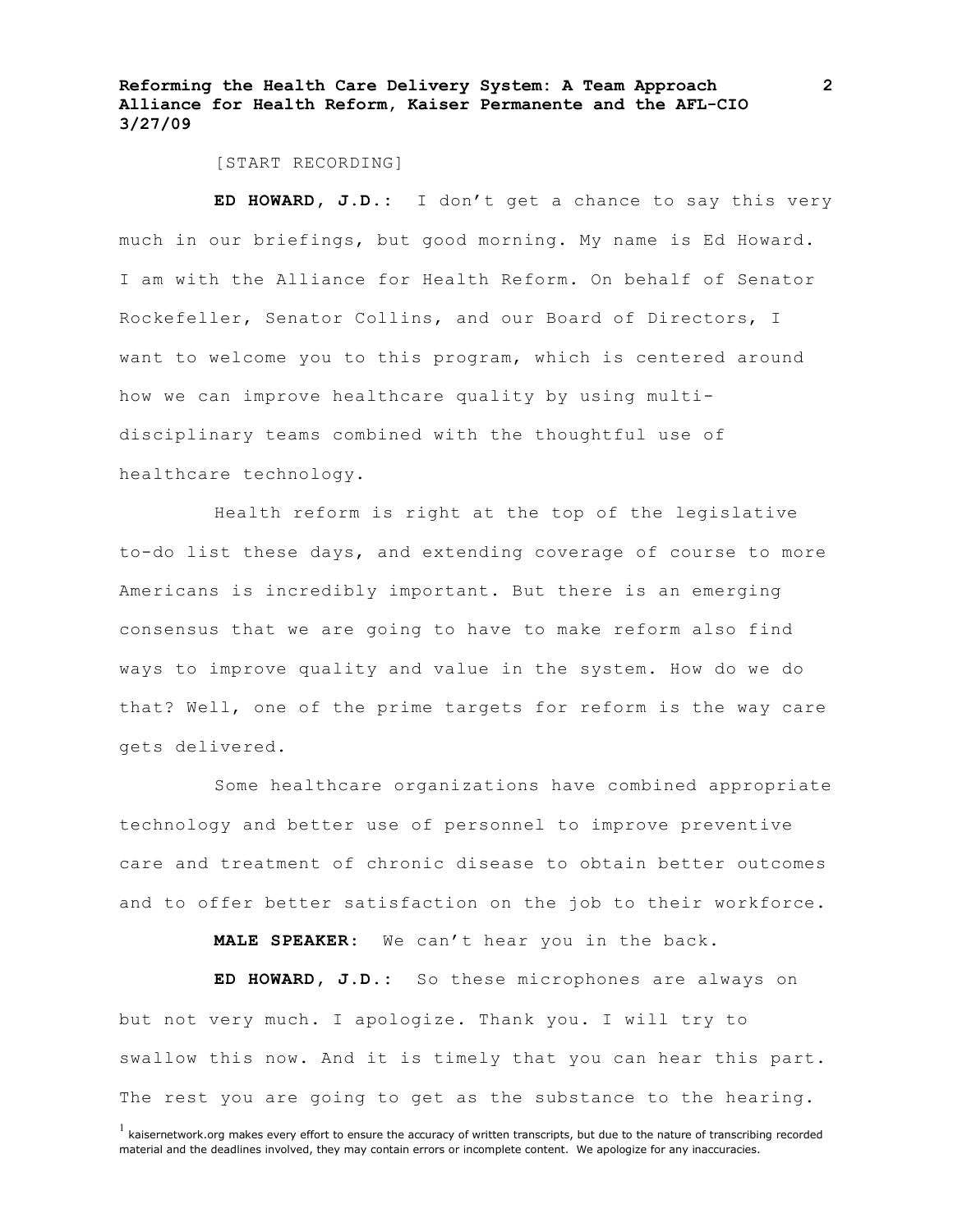How about this? But I want to make sure that everybody in the room knows how pleased we are to have as partners and cosponsors in this briefing Kaiser Permanente, the largest nonprofit healthcare plan and provider in America, and the AFL-CIO, a federation of more than 50 national and international unions.

Yesterday's New England Journal of Medicine carried an article some of you may have seen that found that less than two-percent of America's hospitals have moved their clinical activity fully into the electronic age. The figure for physician practices is pretty abysmal as well. We know that the stimulus package that was recently enacted is going to help a lot of providers, a lot of hospitals get the health information technology they need. But if we are really going to make progress, that is not going to be enough. The technology has to be applied effectively and it has to be used by people who understand and appreciate the potential that that technology presents for improving quality.

Fortunately there are some places where that combination is already in place and the results—in terms of better outcomes, better value for the dollar spent—are starting to emerge. The main point of our briefing today is to look at some places where that progress is being made, and to focus on what needs to be done to have that progress occur across the country.

 $<sup>1</sup>$  kaisernetwork.org makes every effort to ensure the accuracy of written transcripts, but due to the nature of transcribing recorded</sup> material and the deadlines involved, they may contain errors or incomplete content. We apologize for any inaccuracies.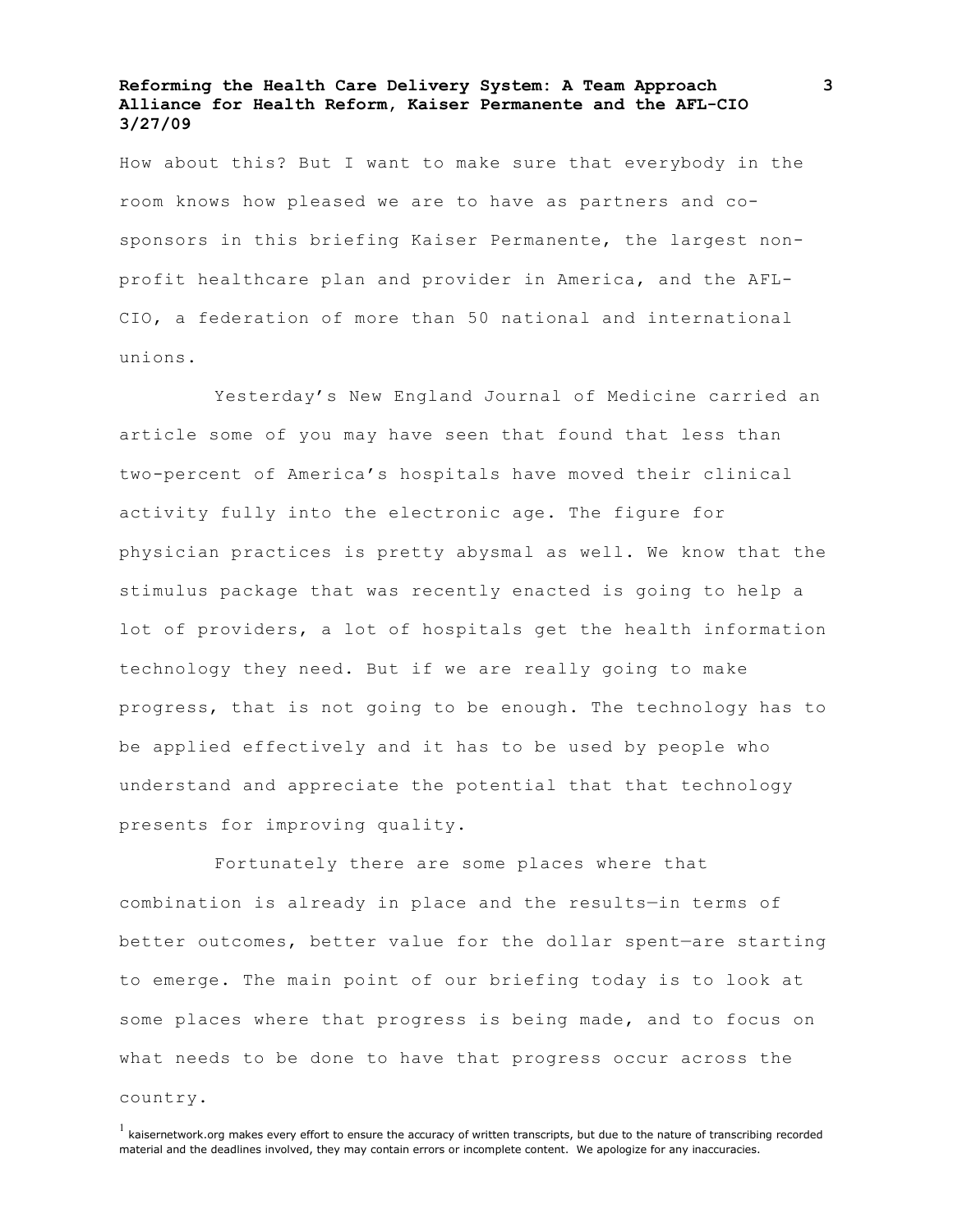Now, at this point, I am very pleased and proud to be able to introduce the co-moderator of today's session, John Sweeney. John is both the President of the AFL-CIO, a position that he's held since 1995. He is also a long time board member of the Alliance for Health Reform. The AFL's member unions include thousands of healthcare workers. And I should note that John and his staff, especially Jerry Shay, have done a great deal of work in pulling today's briefing together, and I want to thank them for that. And I want to really thank John Sweeney for being with us today at this briefing. John?

**JOHN SWEENEY**: Thank you very much, Ed Howard. I am very happy to be here and happy to see all of you here. It is always an informative and stimulating experience to participate in forums sponsored by the Alliance. And our thanks to you, Ed, and the Alliance for helping us stay on the road to healthcare reform.

That road is coming to a critical intersection where need and history cross. And that makes today's discussion particularly timely. All the players in this debate are realizing that attitudes and public positions must change in order for us to end the national shame of tens of millions of uninsured and to remove the yoke of healthcare cost from our economy.

Private insurers and health plans are coming to understand that they will have to accept a strong role for

 $<sup>1</sup>$  kaisernetwork.org makes every effort to ensure the accuracy of written transcripts, but due to the nature of transcribing recorded</sup> material and the deadlines involved, they may contain errors or incomplete content. We apologize for any inaccuracies.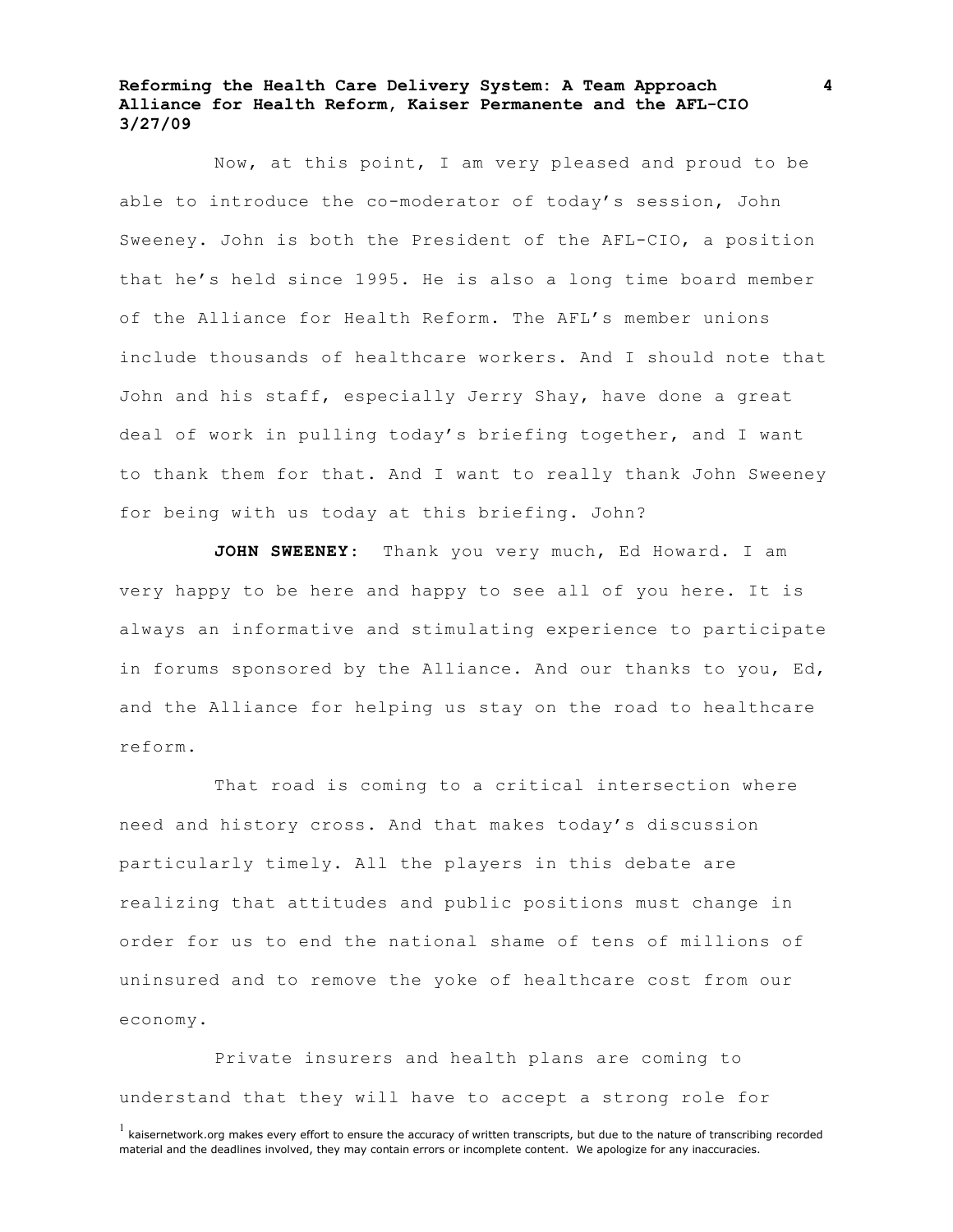government, as well as a significant new public health insurance option. Drug companies are having to accept negotiations with the federal government for products sold to the elderly and other participants in public insurance.

Employers are beginning to understand that they will all have to pay their fair share for health benefits if this thing's is going to work. Consumers, health plans, hospitals, and physicians are realizing they will have to accept major changes in healthcare services, including payment reform. And all of us know we are going to have to look seriously at how to control cost and increase quality because without both, no new system will work.

We are pleased to have presentations today on successful quality improvement efforts from the Kaiser health plan and from Montefiore Medical Center. Nobody understands all of these realities more deeply than George Halvorson, who has been pioneering in healthcare management for more than 30 years, first holding several positions with Blue Cross and Blue Shield of Minnesota, and then as President and CEO of Health Partners.

In March 2002, he was named Chairman and Chief Executive Officer of Kaiser Foundation Health Plan and Kaiser Foundation Hospitals, where he oversees the nations target nonprofit health plan and hospital systems, serving more than 8.5 billion members. I know him best as an incredible partner with

 $<sup>1</sup>$  kaisernetwork.org makes every effort to ensure the accuracy of written transcripts, but due to the nature of transcribing recorded</sup> material and the deadlines involved, they may contain errors or incomplete content. We apologize for any inaccuracies.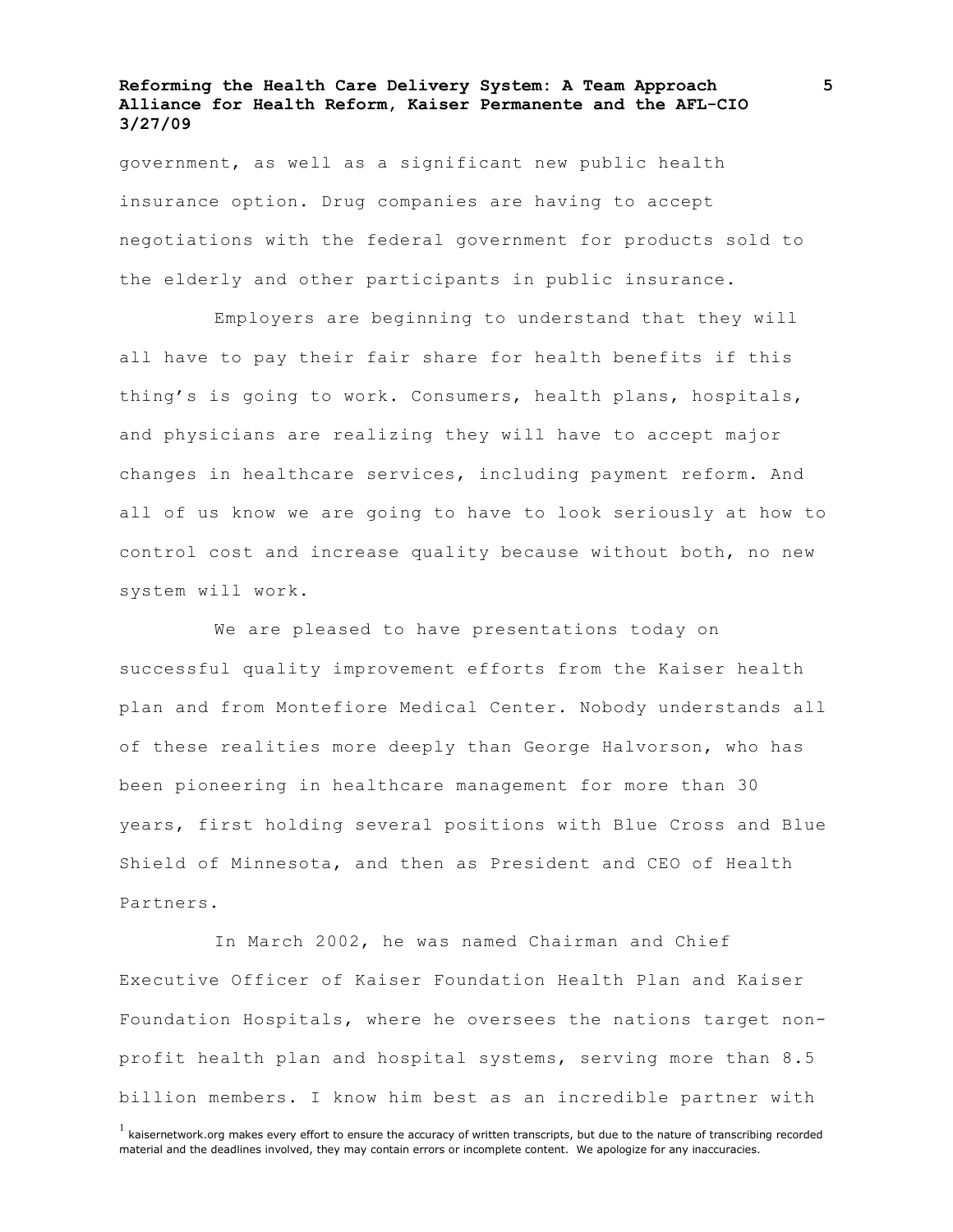the labor movement in the Kaiser Permanente Labor Management Partnerships, which is now one of the older and most successful such partnerships in history.

I don't want to steal any of the attention from what George and his team will be sharing with us today, but I think you will be amazed at what Kaiser Permanente clinicians, managers, and frontline workers have been doing together to develop a healthcare delivery system that can serve as a model for national healthcare reform. George Halvorson?

**GEORGE HALVORSON:** Thank you John. It is a great pleasure and honor for me to share a microphone with John Sweeney, one of the giants of healthcare reform in America. We need healthcare reform in America. We are the only industrialized country that does not have universal coverage for its citizens. Universal coverage is way overdue. We need to cover everyone in America. We also need to reform care delivery in America. We need to get care better. We need to make care significantly better and we need to make care more affordable.

One of my favorite studies was done by the Commonwealth Fund. And they took 5 million people and studied all of the claims for those 5 million people for two years. And they looked at all of the expenses that came from care that should not have happened. They looked at care that happened from infections, and they looked at complications from chronic conditions that should have been managed. And they figured out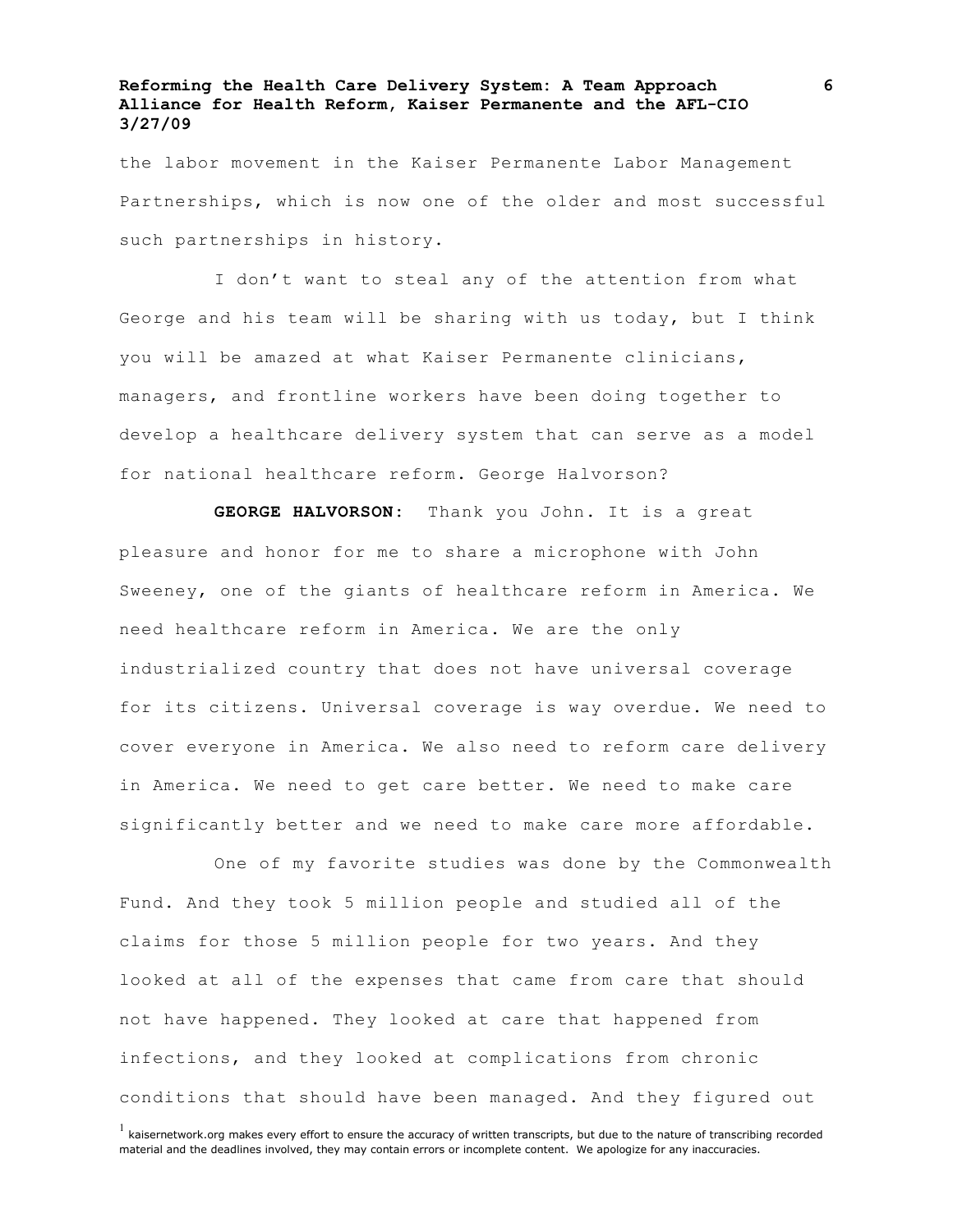how many dollars we could have saved if we could have just gotten care right. And the answer was half-a-trillion dollars. That was against a \$2 trillion spend at the time they did the study, so half-a-trillion dollars by getting care right.

The people from Mittleman and Robertson [misspelled?] took the best practices of the best run care systems in America and did a study and said if we took those best practices and extended them to every care-giver in America, how much would we save? And the answer was half-a-trillion dollars. They came up with the same 25 to 30-percent total spend. So, best practices were the same amount.

And then John Wynberg [misspelled?] took a look at the variations that exist all over this country now and said what if we got care right and did it as well as we do it in the parts of the country where we do it really well now relative to cost of quality and came up with the same 25 to 30-percent savings.

And so what we have in front of us is an opportunity to save a huge amount of money in American healthcare by getting care right. This isn't by rationing. This isn't by denying care. This isn't by shifting cost. It is just from getting care right. We need to make our agenda getting care right. We need to figure out what the right care is and then we need to deliver that right care to the population of this country.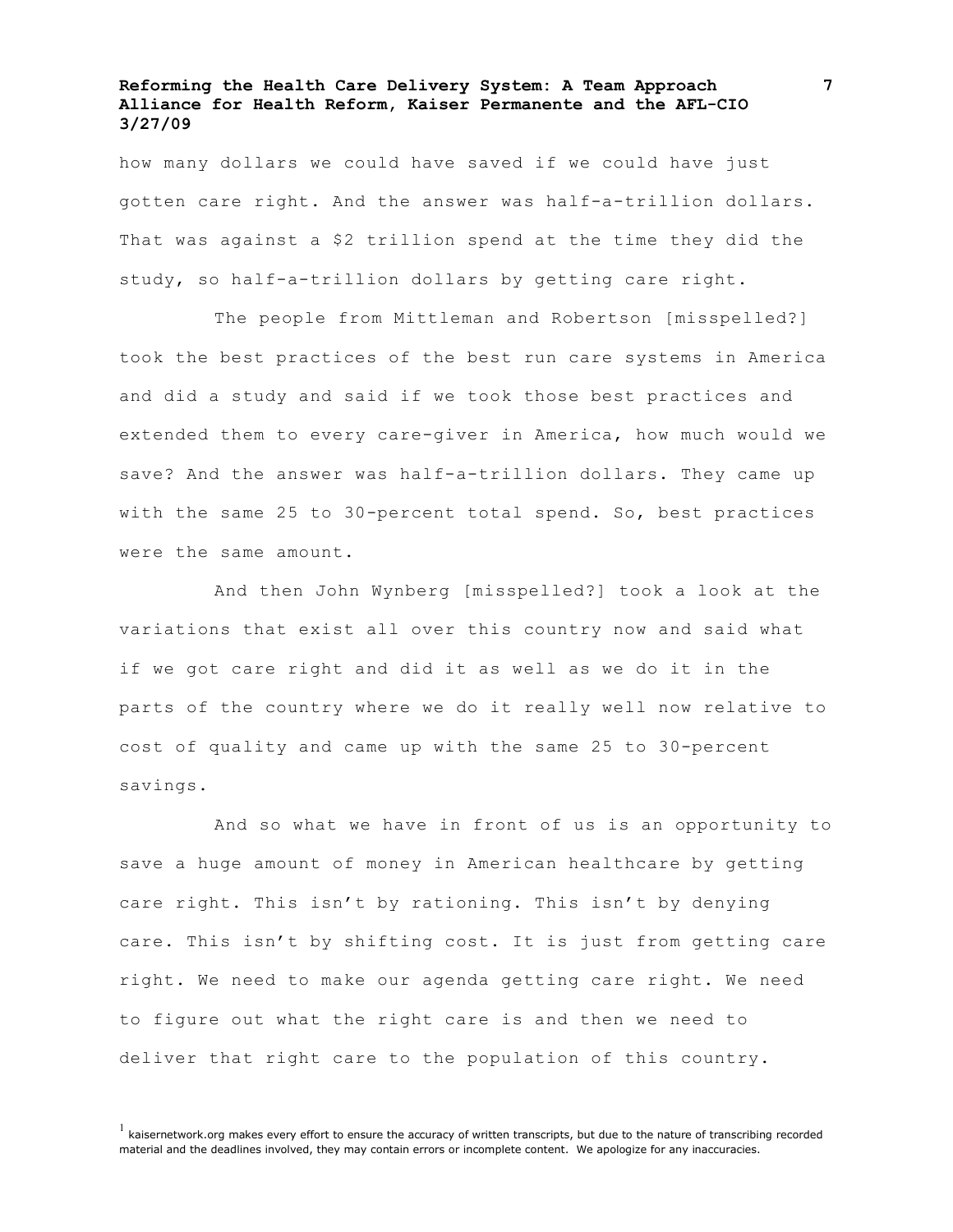So if we are going to do that, we need to understand a few things about care delivery. If we are actually going to get care right, we need to figure out who is spending dollars in healthcare right now. And if you look at who is spending dollars in healthcare right now, it is people with chronic conditions, not cancer. Cancer gets a lot of publicity and we need to do best care for cancer patients, but the healthcare dollars aren't going to broken bones and broken legs. It's not going to cancer. It's not going to infectious disease. It's going to chronic conditions.

Seventy-five-percent of the costs of care goes to people with chronic conditions. And 80-percent of that care is spent with people with co-morbidities, multiple conditions. So, 80-percent of the cost is on people who have multiple health conditions, multiple physicians. And in today's healthcare world, multiple filing systems, multiple databases, multiple caregivers who don't link or coordinate care very well with each other, so the cost of care for that population is uncontrolled and growing. And the quality of that care is not good.

The RAND study that took a look at the quality of care in America concluded that we were getting care right barely half the time for the people in that population. And when you take diabetes, the number one chronic condition for cost,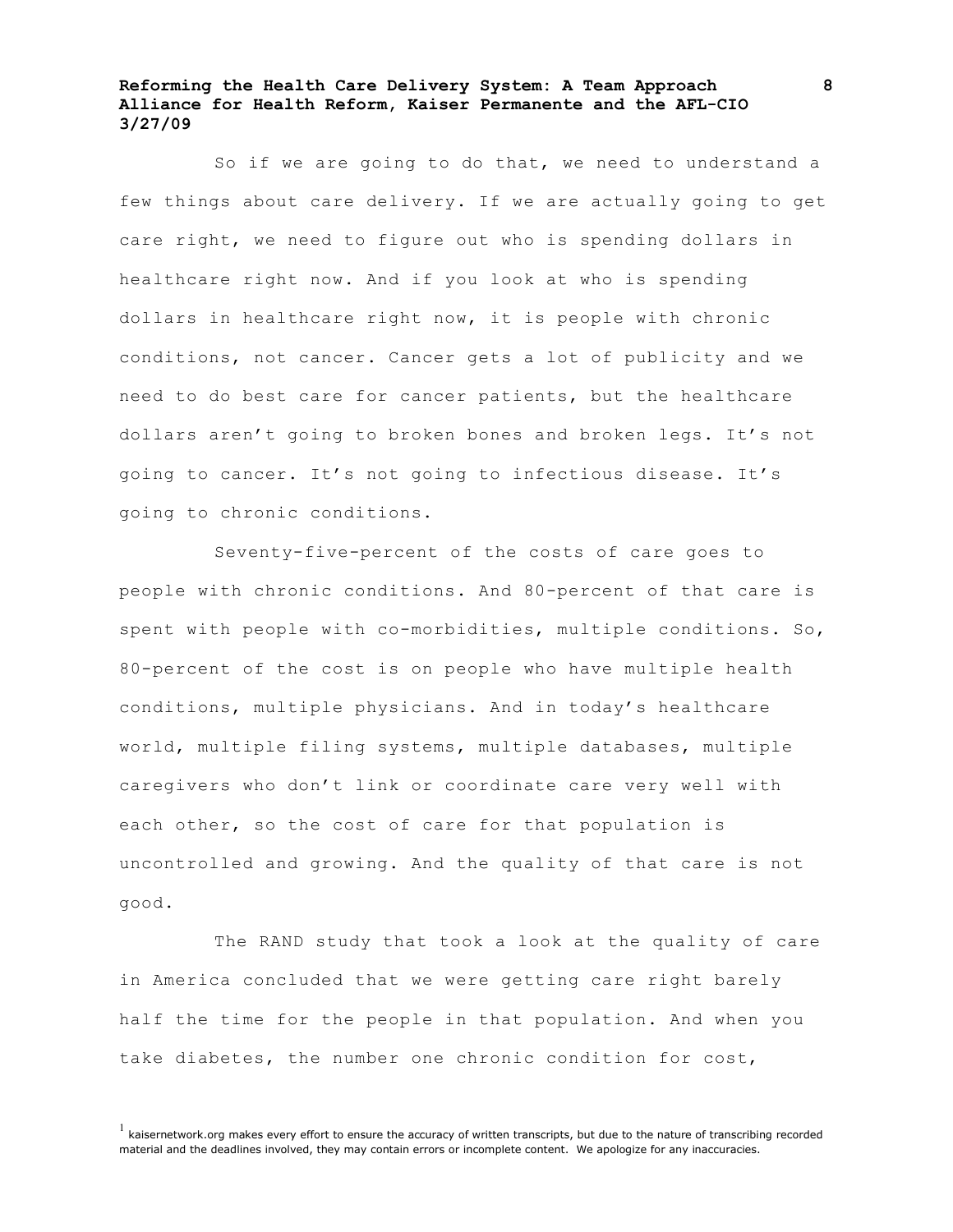diabetics consume 32-percent of the costs of Medicare, and we get care right for diabetics about eight-percent of the time.

So, there's massive opportunity in healthcare that come from delivering care appropriately. Let me show you another very important couple of slides that we need to understand. The cost distribution of care is not even. We have a very small number of people that incur most of the healthcare cost. So, one-percent of the population is 30-percent of the cost of care. And if we could bring that cost of care for that population down to the average cost of care, we'd get the same savings that I talked about earlier and healthcare costs in America would be about the same as healthcare costs in Canada.

We have a small number of people who are incurring a lot of expense, and if we could intervene, if we could get involved in the care of these folks before they get to that point, we could make a huge difference in the quality of their care. And when you look at where the intervention opportunities are, it is in the 10-percent of the people who are incurring 80-percent of the cost. We have got a small portion of our population incurring most of the cost of care.

We are not delivering care very well for that population. We need better data, better outcomes, better care tracking, better care coordination, and there are great opportunities to do a much better job of taking care of these patients. And we could cut the number of kidney failures in

 $<sup>1</sup>$  kaisernetwork.org makes every effort to ensure the accuracy of written transcripts, but due to the nature of transcribing recorded</sup> material and the deadlines involved, they may contain errors or incomplete content. We apologize for any inaccuracies.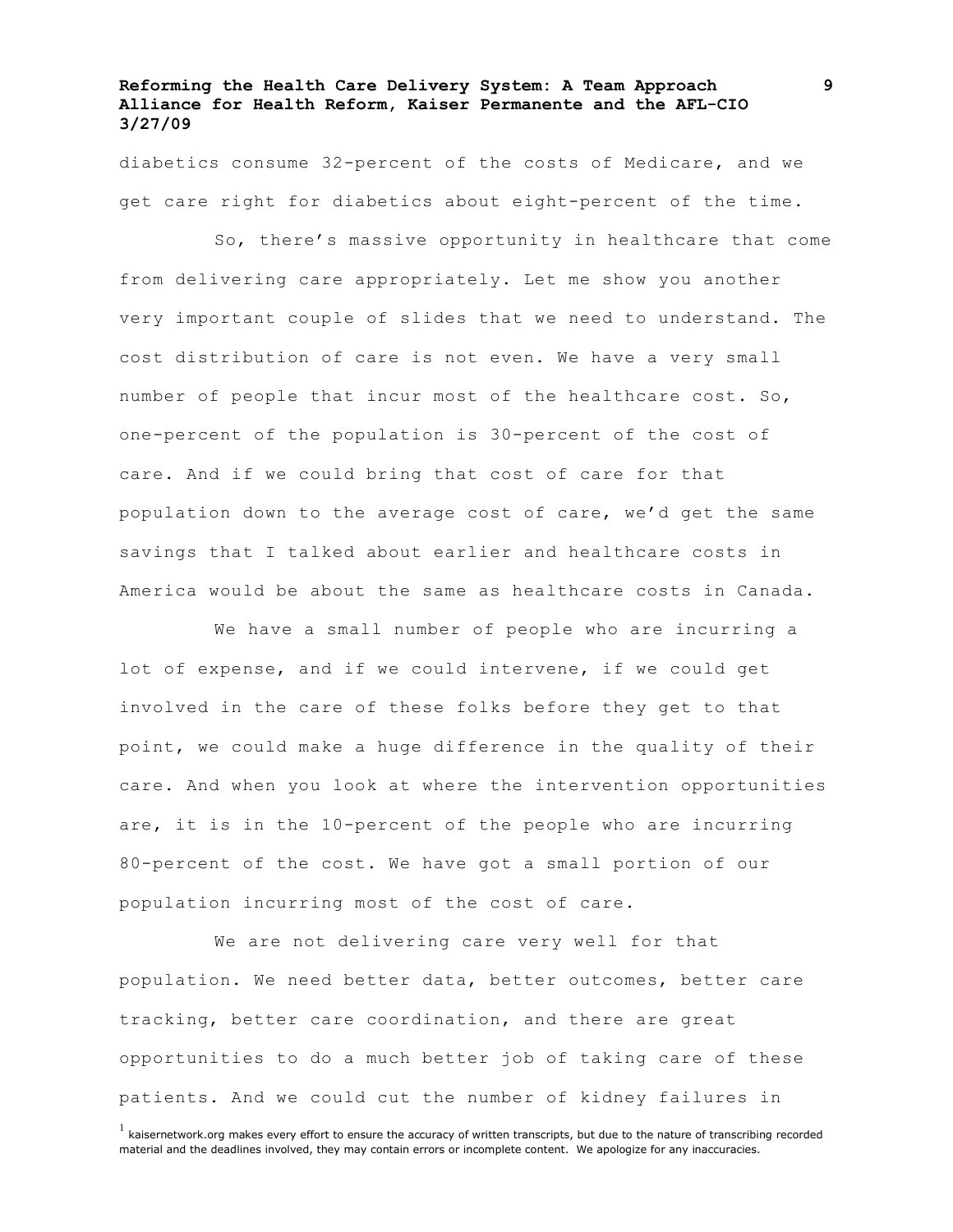half. We could cut the number of heart deaths in half. We could cut the number of asthma attacks that result in hospital infections in half if we delivered the right care to those populations. There is a massive opportunity about care delivery. It's about improving care and making care better.

So how can we do that? Well, if we want to go down that path, we need to do a couple of things and do them very clearly and collectively. The first thing we need to do is focus. Instead of trying to fix 2,000 conditions, we need to focus in on the half-dozen conditions that drive 60 to 70-percent of the healthcare cost in America. And we need to say we are going to make care better for these folks. We need to make care better for the people who have diabetes. We need to make care better for the people who have congestive heart failure.

And we should set goals. We should say we are going to reduce the number of people who have a congestive heart failure attack so severely that they have to be hospitalized by half. We are going to reduce the number of kids who have asthma attacks that are so severe that they have to go to the hospital by half.

If we set goals, then the beauty is you can work backwards from the goal to figure out a solution. If we don't have any goals, all we have is a lot of random, unconnected, idiosyncratic, one-off, non-transferable little care

 $<sup>1</sup>$  kaisernetwork.org makes every effort to ensure the accuracy of written transcripts, but due to the nature of transcribing recorded</sup> material and the deadlines involved, they may contain errors or incomplete content. We apologize for any inaccuracies.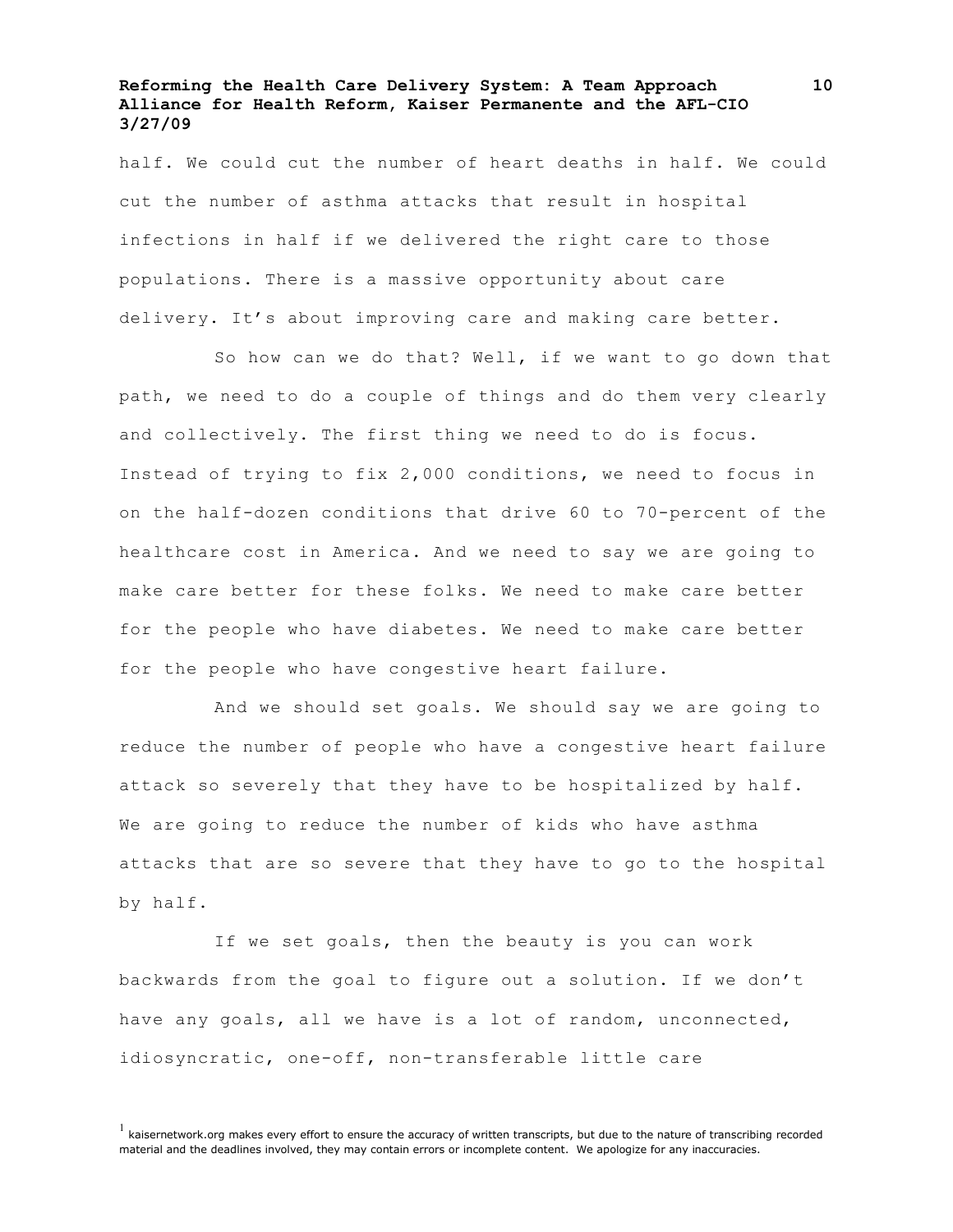improvement events that don't actually move the needle very much at all on the quality or the content of the care delivery.

If we focus and say we're actually going to cut the number of asthma attacks in half, then we can step back and say "what tools do we need to do that" because the second part of the agenda is tools. Once we figure out what the goals are, then we figure out what we need to do to actually make that goal happen.

And that is where the toolkit comes in. That is where you take the electronic medical record and have the electronic medical record transform care. Now, if you take an electronic medical record and just put people's data on the record and do nothing else with it, that is just paving the cow path. What you basically then have is a record with some information on it. It doesn't cure cancer. It doesn't make asthma care better.

But if you say we have kids with asthma and we want to improve their care. What tool can we have in our hands that can actually do that? That is when you have electronic data about each kid. You know who has asthma. You follow up on their asthma care. You track to see if they are filling their prescriptions. You track to see if they have been admitted to the hospital emergency room. If they have gone to the emergency room, you do an intervention to figure out why they went to the emergency room and what can be done to end up with a better care outcome in the future.

 $<sup>1</sup>$  kaisernetwork.org makes every effort to ensure the accuracy of written transcripts, but due to the nature of transcribing recorded</sup> material and the deadlines involved, they may contain errors or incomplete content. We apologize for any inaccuracies.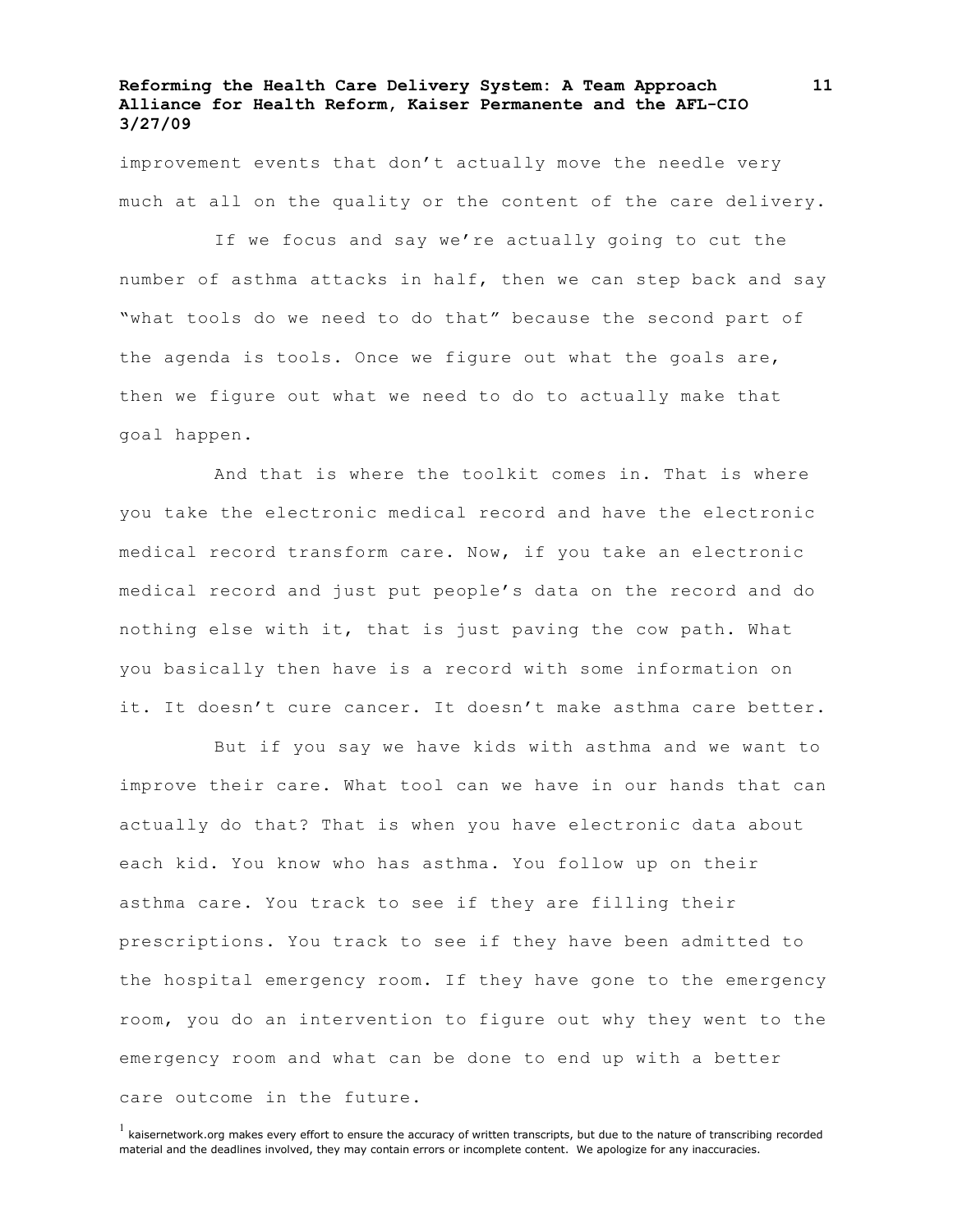And if you systematically follow up on those kids, you can cut the number of those asthma admissions by anywhere from 50 to 90-percent. Right now in America, asthma is the fastest growing condition for kids. It is the number one cause of death in kids. In the African-American community, the kids are 1.4 more likely to have asthma, half as likely to be treated for it, and four times as likely to die from that condition. It's because we don't have coverage for those kids, but also because we don't have any kind of a follow up system to track the care and monitor the care and intervene in the care.

So we need to focus in some key areas. We need to collectively focus, not on 100. Five or six are enough. Then we need to set some goals in those areas. Then we need to work backwards from the goals to figure out what is the toolkit that we need to achieve the goals.

And the third agenda that we need is health. We really need to have a national culture of health in this country. We need to improve health. We could have half as many people become diabetic. If you walk half-an-hour a day, four days a week, your chance of becoming diabetic goes down to 40-percent. And if you lose 15 pounds on top of that, your chance of becoming diabetic goes down by 60-percent.

This is not rocket science. We do not have to have really complex programs. We need to get rid of trans fat. We need to label all saturated fat and train people not to do it.

 $<sup>1</sup>$  kaisernetwork.org makes every effort to ensure the accuracy of written transcripts, but due to the nature of transcribing recorded</sup> material and the deadlines involved, they may contain errors or incomplete content. We apologize for any inaccuracies.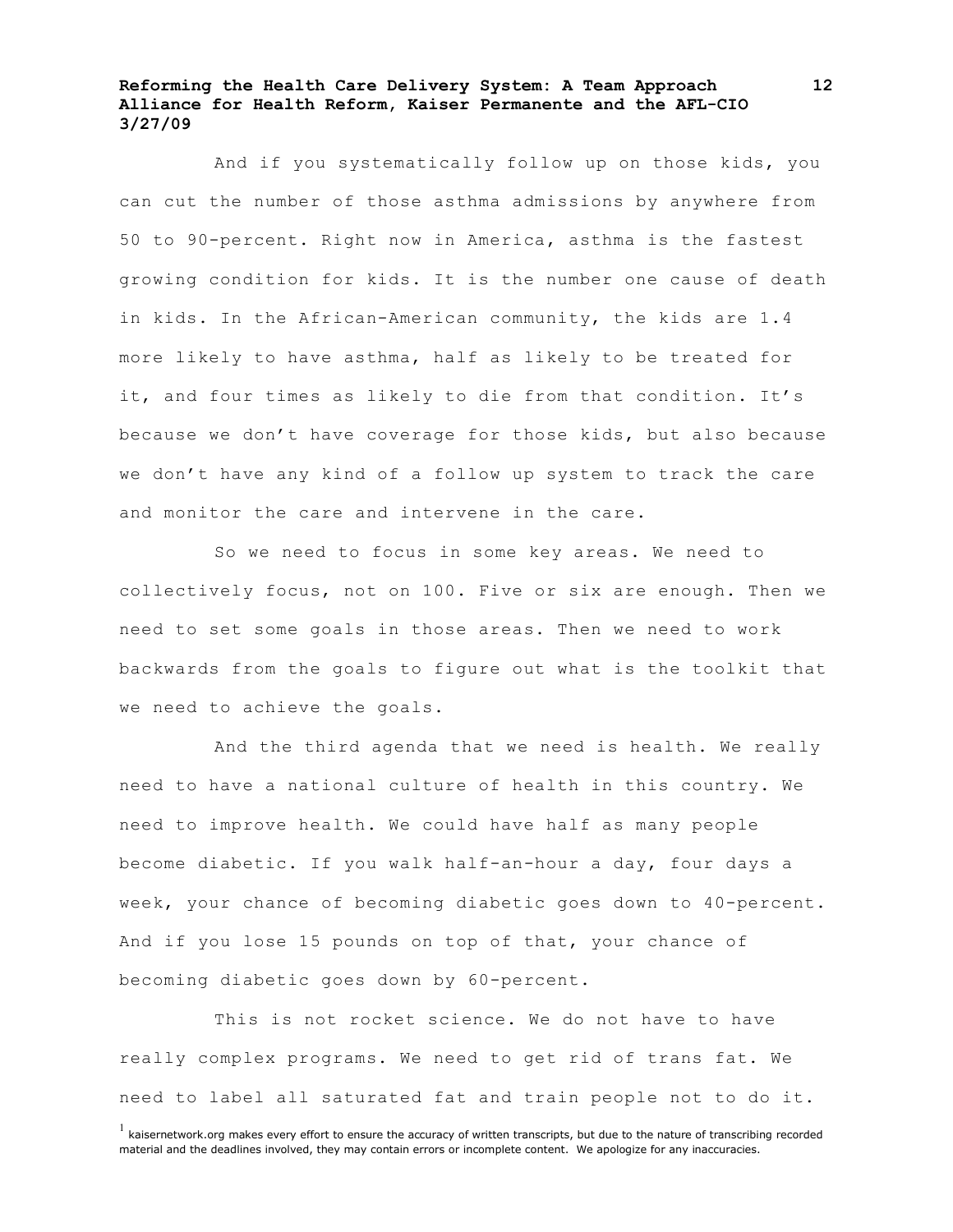We need to get the right food into the diet so people have good food available to them. But those are all things we can do as a culture and as a society and as a program.

So if we say we are going to have healthy eating be a major agenda, activity be a major agenda, it doesn't have to be running marathons. It is literally walking half-an-hour a day, four days a week. It cuts the likelihood of becoming diabetic by 40-percent.

So we can be transformational on the health of the population. We could save Medicare just by having half as many diabetics going into Medicare. We could save Medicare by having the diabetics who are in Medicare have half as many complications.

This is not rocket science. And if we just do a whole bunch of uncoordinated, unlinked, unconnected quality improvement programs around the country and hope that they will somehow come out at a good outcome, that is magical thinking. That is wishful thinking. That is not going to be real.

What we have to do is be very focused and focus on tools and health. Healthcare will not reform itself. We need to have a national agenda to push us for healthcare reform. Healthcare is making \$2.5 trillion right now in this country. It is doing very well with cash flow and is not likely to do things to impair that cash flow. We need to intervene and

 $<sup>1</sup>$  kaisernetwork.org makes every effort to ensure the accuracy of written transcripts, but due to the nature of transcribing recorded</sup> material and the deadlines involved, they may contain errors or incomplete content. We apologize for any inaccuracies.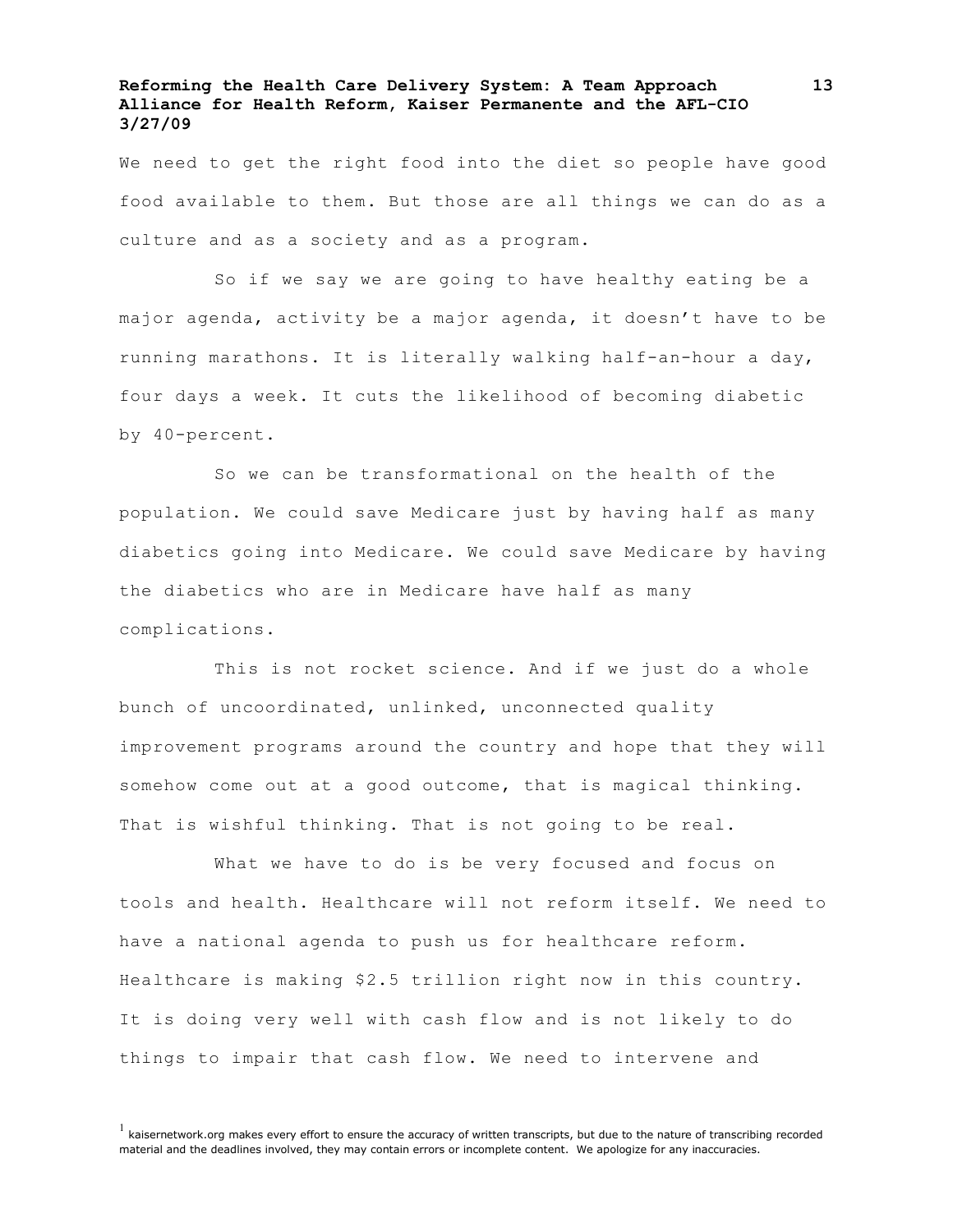create some goals and objectives and move us towards the end points that we want.

Remember the 25 to 30-percent I talked about at the beginning? All of those studies came up with that same number. And every one of them got there by improving care—cutting the number of people whose kidneys failed. Nobody got there by rationing. I keep hear all the time and it drives me crazy that we are going to have to get to the point and make tough decisions and say who gets care and who doesn't get care; we need a rationing model. No, we don't need a rationing model. We need better care. Better care is possible. Better care has great outcomes. Better care will get us to where we need to get.

You are going to hear some programs today that are focused on better care, systematic care improvement using the computer and using the toolkit, focusing on individual patients, and making sure individual patients have their needs met so the care outcomes are better. It is possible to do that, but as a country, we need to have enough enlightenment to do it collectively. So I will end with that and turn the microphone over. Thank you very much.

**ED HOWARD, J.D.:** Thank you George. George Halvorson's going to have to leave in just a few minutes, and so I would like to sort of change the regular order and give you a chance to ask a question or two before he has to leave. There are

 $<sup>1</sup>$  kaisernetwork.org makes every effort to ensure the accuracy of written transcripts, but due to the nature of transcribing recorded</sup> material and the deadlines involved, they may contain errors or incomplete content. We apologize for any inaccuracies.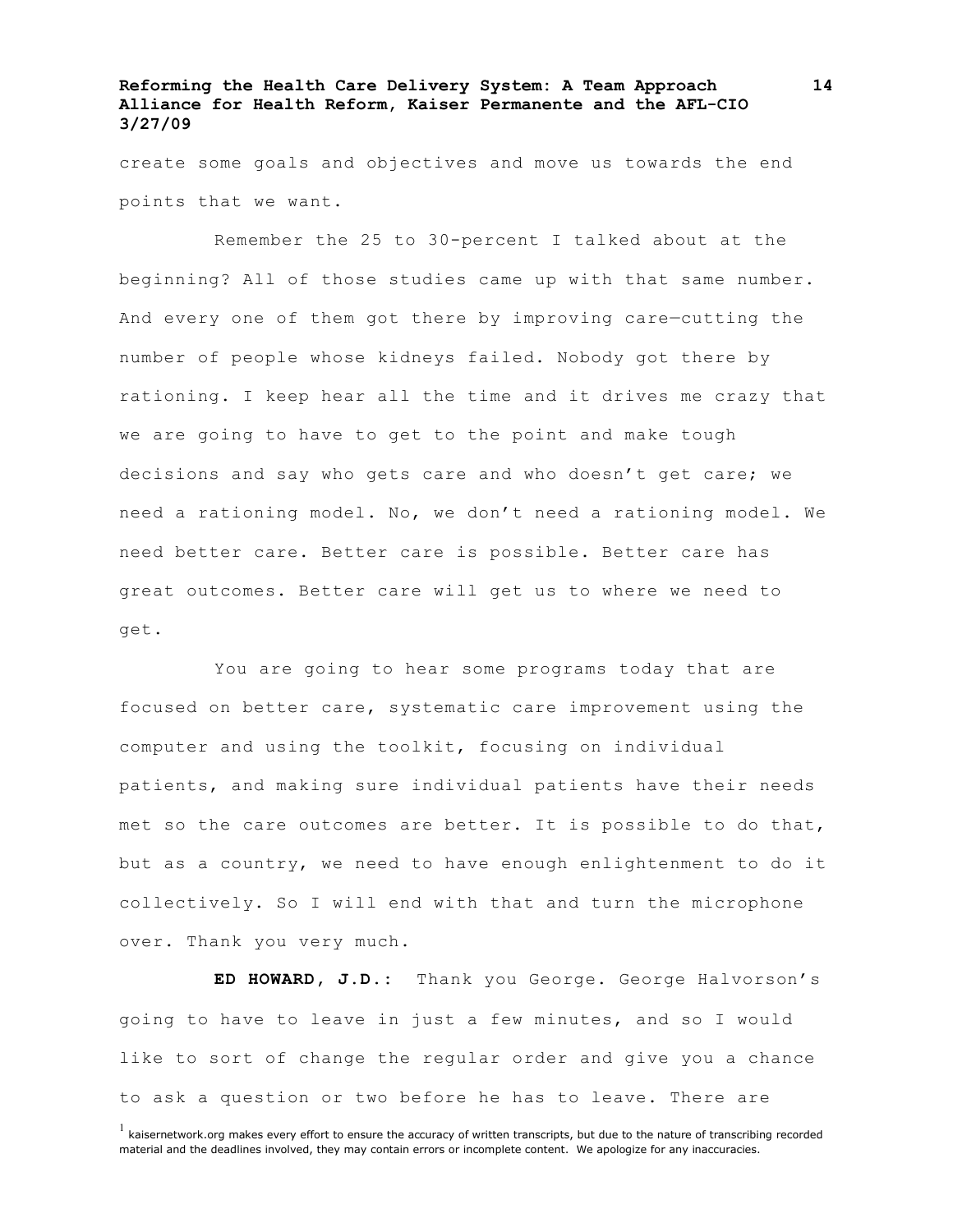microphones at the center of the room both at the front and sort of the center-rear that you can use to sort of ask that question.

If I can take the prerogative of the chair, I wonder, George, if you would consider payment practice as being one of the tools in the toolkit that you are talking about.

**GEORGE HALVORSON:** I think we need to use the entire toolkit, including the benefit set. I think there was some magical thinking going on a while ago saying that if we gave people big deductibles they would somehow become intelligent purchasers of healthcare. And I think that was a very bad set of benefit design approaches because what it did was cause people who had chronic conditions not to get the preventive care that they needed for chronic conditions. It caused the mother of the child with asthma not to be able to afford the inhaler that it needed to prevent the asthma attack.

So, I think benefit design needs to be focused on making sure that people have the right care for their condition. And I think we need incentives in the benefit package to get people to connected caregivers. I think we need to identify the best caregivers, track the performance of the best caregivers, and then use the benefit package to incentivize people to use the best caregivers.

And I think we need to be using prepayment for teams of caregivers where we can do that. I'll give you a quick example.

 $<sup>1</sup>$  kaisernetwork.org makes every effort to ensure the accuracy of written transcripts, but due to the nature of transcribing recorded</sup> material and the deadlines involved, they may contain errors or incomplete content. We apologize for any inaccuracies.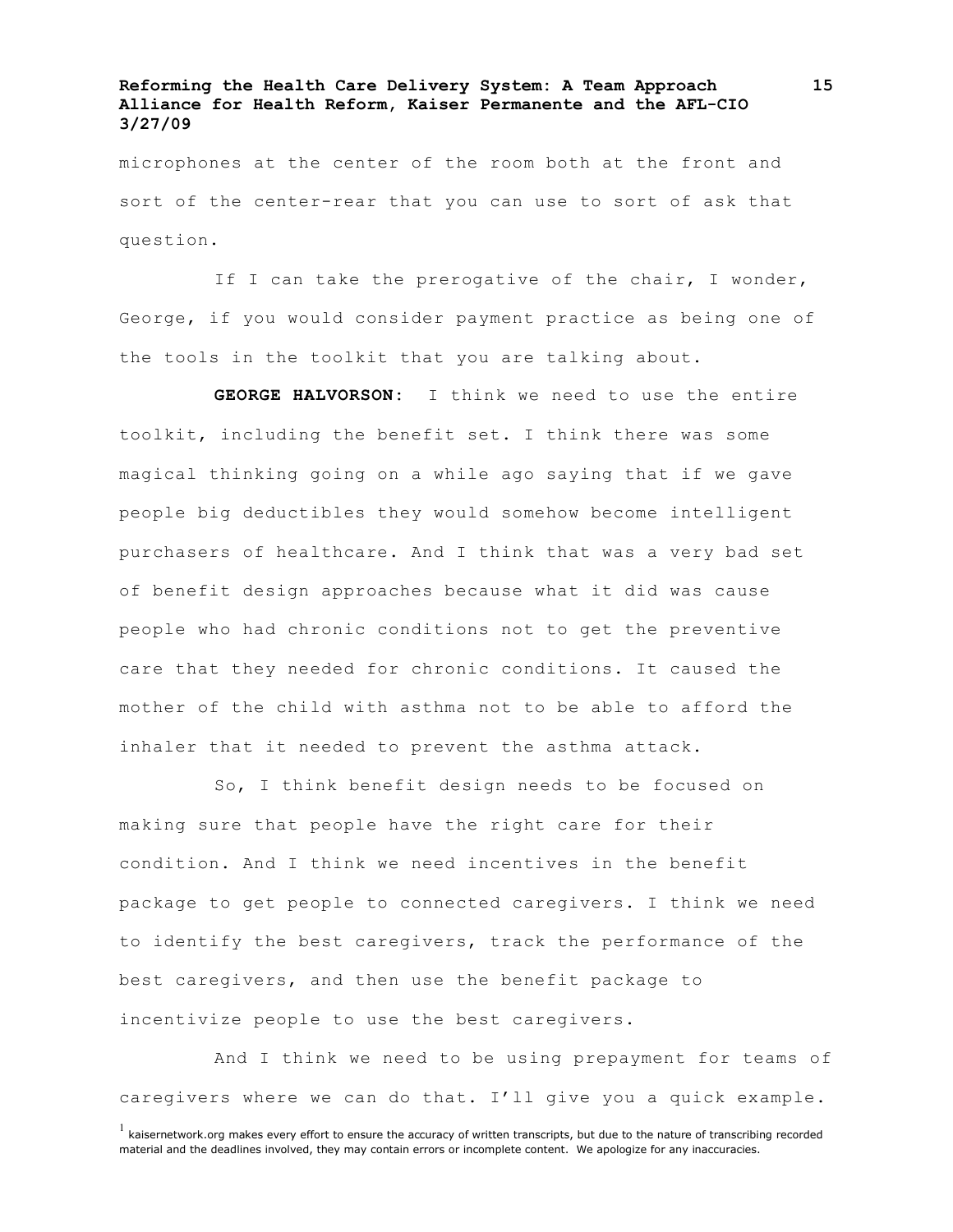In southern California, for Kaiser Permanente, we have a program called Healthy Bones that we rolling out. The Healthy Bones program uses the electronic medical record to figure out who is at high-risk for breaking bones.

Then those people go into data registry, and every time they come in to visit with their doctor, there is a follow-up intervention done relative to the Healthy Bones. There's coaching and counseling. And we've reduced the number of broken bones by 37-percent in two years.

Twenty-five-percent of the seniors who break a bone die within a year, so it also has an impact on the mortality rate. But we've reduced it by 37-percent in two years. If we were a fee-for-service model, that would be crazy because that would be 37-percent of the hospital admissions that we would make a huge amount of money for.

So those are very profitable hospital admissions, but because we're a vertically integrated system and own the hospitals, own the care system, and have total accountability, it's very much in our best interest to prevent the broken bone. The rest of American healthcare benefits by having those bones break.

And it is even a joke within our shop that the orthopods may lose their professional standing with the rest of the society from being its own world of prevention. But it is very real and it works. It's the kind of program that we need.

 $<sup>1</sup>$  kaisernetwork.org makes every effort to ensure the accuracy of written transcripts, but due to the nature of transcribing recorded</sup> material and the deadlines involved, they may contain errors or incomplete content. We apologize for any inaccuracies.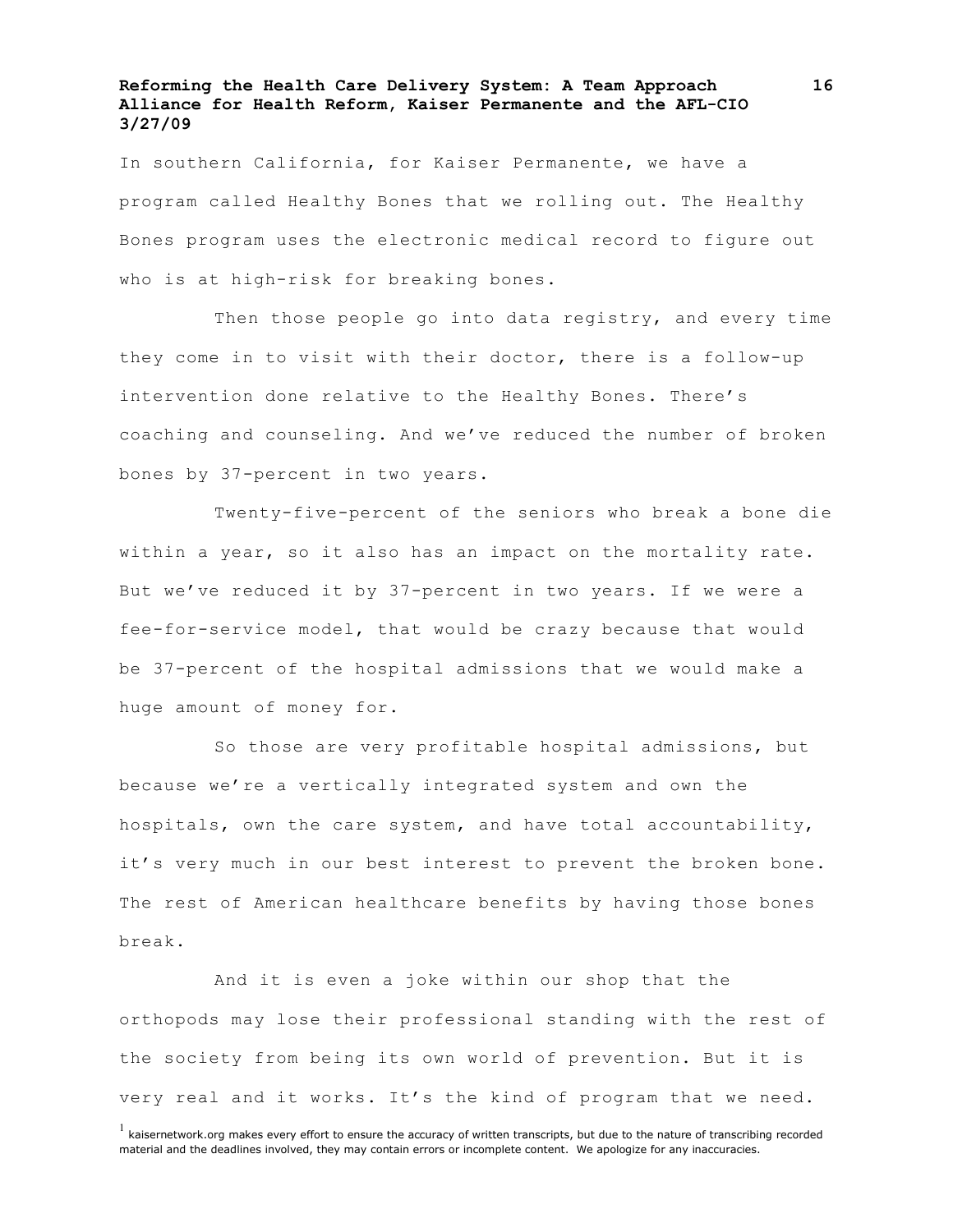We need the reimbursement program for healthcare for all of the care providers to be set up so that the reward system is for preventing the broken bone, not just waiting until it happens and coming in. So, yes, I think we need improvements and modifications in the payment approach.

**ED HOWARD, J.D.:** This is the last chance for your immediate questions for Mr. Halvorson. Yes, go ahead. I will ask you to identify yourself and be as brief as you can with your question.

**BOB GRISS:** I'm Bob Griss with the Institute of Social Medicine and Community Health. Since most people are not integrated healthcare delivery systems like Kaiser, how would you apply the tools that worked in the integrated setting to most people in the highly fragmented healthcare delivery system?

Your personal history involved dealing with other parts of the healthcare delivery system, so I think it's a question that you probably have ideas about. But I'm looking for strategies for getting beyond the fragmentation in the healthcare delivery system so that all of the elements that you say are critical to improving health status really do come into play.

**GEORGE HALVORSON:** That is a very good question. Chronic care done well is a team sport. You have to have a team of people working together. When you have got all of the

 $<sup>1</sup>$  kaisernetwork.org makes every effort to ensure the accuracy of written transcripts, but due to the nature of transcribing recorded</sup> material and the deadlines involved, they may contain errors or incomplete content. We apologize for any inaccuracies.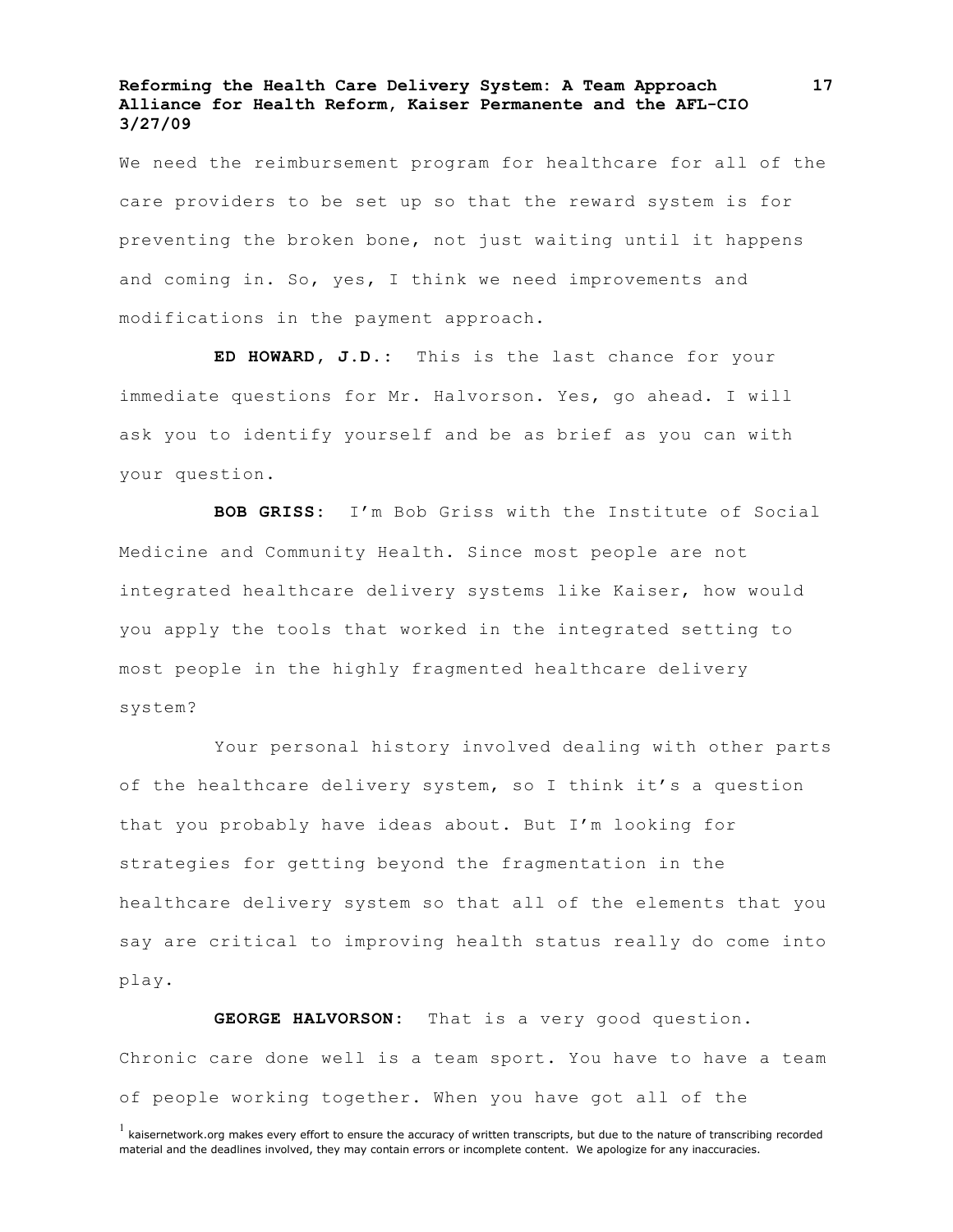fragmented pieces of the system not functioning normally as a team, you have got to create something to connect them. You need a connector. The connectors that work best and have been done outside of Kaiser-kinds of systems have been computer systems that look like care registries.

Some of the community clinics, for example, that put care registries in New Orleans and Denver—there's a number of communities where the care registries have been put in place, and the patients with particular conditions have their data in that computer and every doctor who treats them needs to be required to interact with that tool. You have to connect with something and if you can connect with vertical integration, that's a really good model. But if you can't connect with vertical integration, then you need to connect and virtual integration can work as well.

So virtual integration tools can work and the benefit package should reward patients for going to connected physicians. And also, the payment should penalize providers for not connecting. And if you penalize providers for not connecting, facilitated connections will happen.

But right now, the doctors that want to connect can't connect. They have no way of connecting. They have no way of getting together and interacting with each other, other than picking up the phone and hoping somebody's available. And that's a really bad model. So we need to facilitate the

 $<sup>1</sup>$  kaisernetwork.org makes every effort to ensure the accuracy of written transcripts, but due to the nature of transcribing recorded</sup> material and the deadlines involved, they may contain errors or incomplete content. We apologize for any inaccuracies.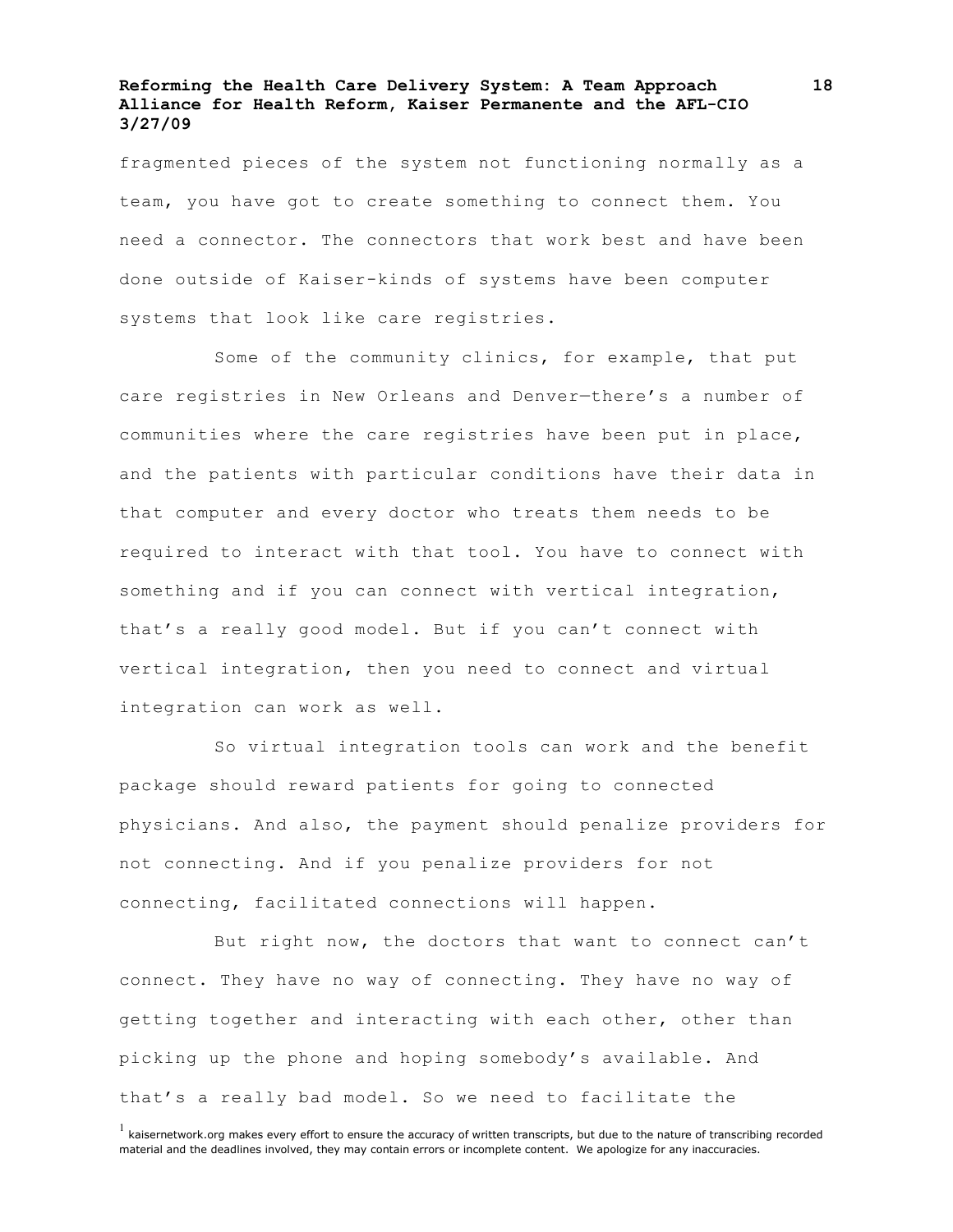connection, but those connector tools do exist. They do work. Every payer should be required to have them and you shouldn't buy health coverage from a health plan that will not make connectors available as part of the package.

**ED HOWARD, J.D.:** Alright, George, I think you are going to escape unscathed. They never lay the glove on you. Thanks very much for your participation and for making sure that we have people on our new pannel. [applause].

Thanks to George Halvorson and to John Sweeney who have graced the program and gotten us off to a very good start. I also want to thank you, by the way. I neglected to for not only getting here reasonably on time and by coming to a completely different place. We haven't been here in about eight years. But you remembered and I'm very glad for it.

Let me just deal with a couple of logistical items that you can infer actually from the way we started. Obviously, you are going to find a lot of background information including a lot of biographical information on our speakers in your packets. And there are hard copies of the PowerPoint presentations that we had available for copying.

On Monday, you are going to be able to watch our webcast of this briefing on www.kaisernetwork.org. We are very grateful to Kaiser Network for that. If you are looking for the background materials that were distributed here, they will be on the Kaiser website at www.kaisernetwork.org and on the

 $<sup>1</sup>$  kaisernetwork.org makes every effort to ensure the accuracy of written transcripts, but due to the nature of transcribing recorded</sup> material and the deadlines involved, they may contain errors or incomplete content. We apologize for any inaccuracies.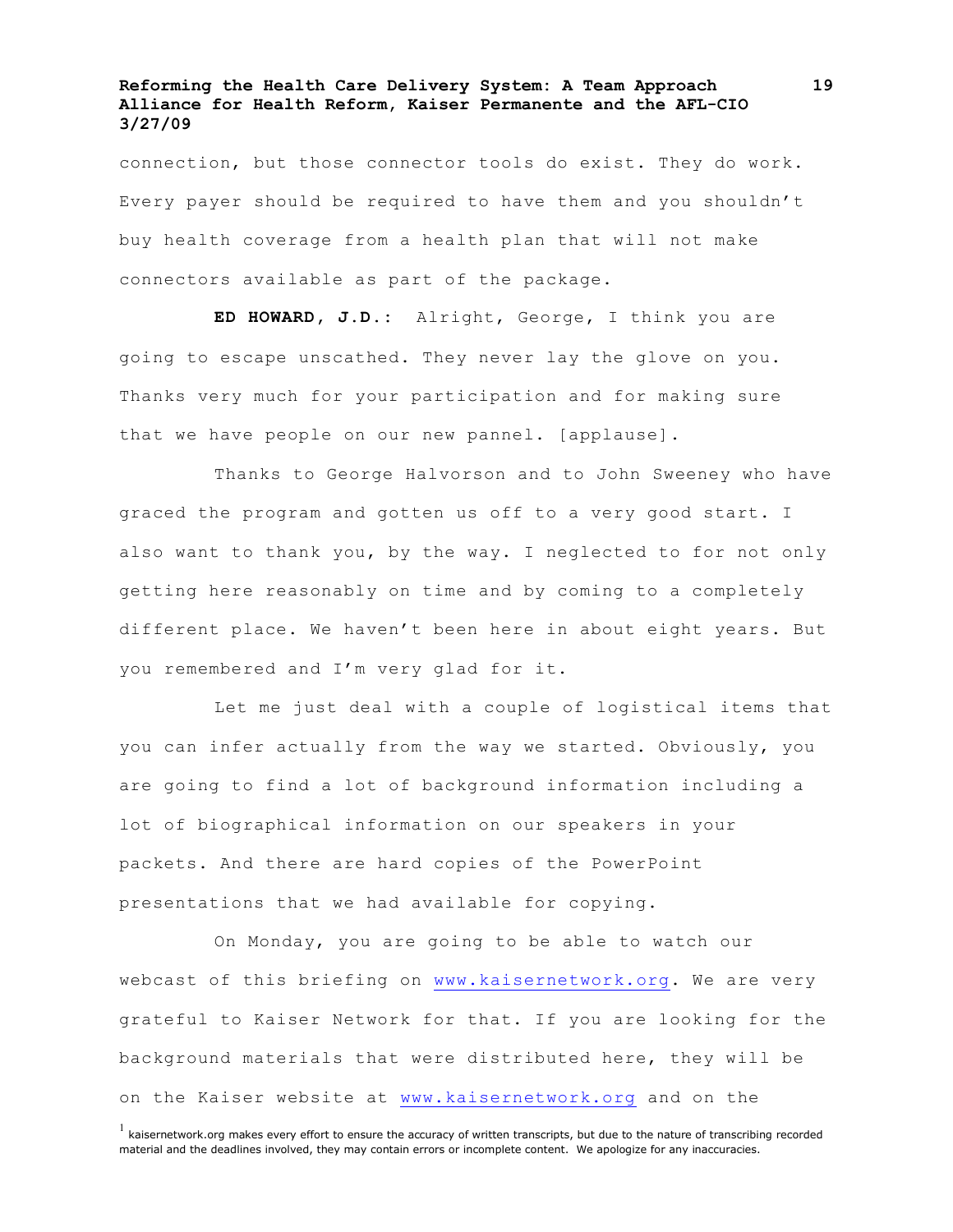Alliance website of www.allhealth.org where you will also, a few days after that, be able to find a transcript and a podcast of the briefing as well.

Fill out the green question cards for the appropriate time when we get to the rest of the Q&A period. And as you have seen, we have microphones that you can use. And we would appreciate you filling out the blue evaluation forms at the appropriate time to help us improve these briefings for you.

The rest of our line-up of speakers is also a little unusual. It is just as high-quality, maybe even a little higher quality than our normal run of speakers. But in keeping with the idea that teamwork enhances quality, we have two teams of speakers. Leading of this part of the program, the first is from Kaiser Permanente Colorado. The second is representing Montefiore Medical Center in New York City. And we are going to turn first to John Rasmussen and Susan Kuca, two professionals from Kaiser Permanente Colorado.

John is the Chief of Clinical Pharmacy Cardiovascular Services for Kaiser Permanente. And he is on the faculty of the University of Colorado, School of Pharmacy. Susan is a Kaiser Permanente Cardiac Coordinator nationally known for her work to improve the quality of care for cardiac patients. And they have quite a story to tell about cardiac care in Colorado for Kaiser. John, do you want to start? Susan, would you like to

start?

 $<sup>1</sup>$  kaisernetwork.org makes every effort to ensure the accuracy of written transcripts, but due to the nature of transcribing recorded</sup> material and the deadlines involved, they may contain errors or incomplete content. We apologize for any inaccuracies.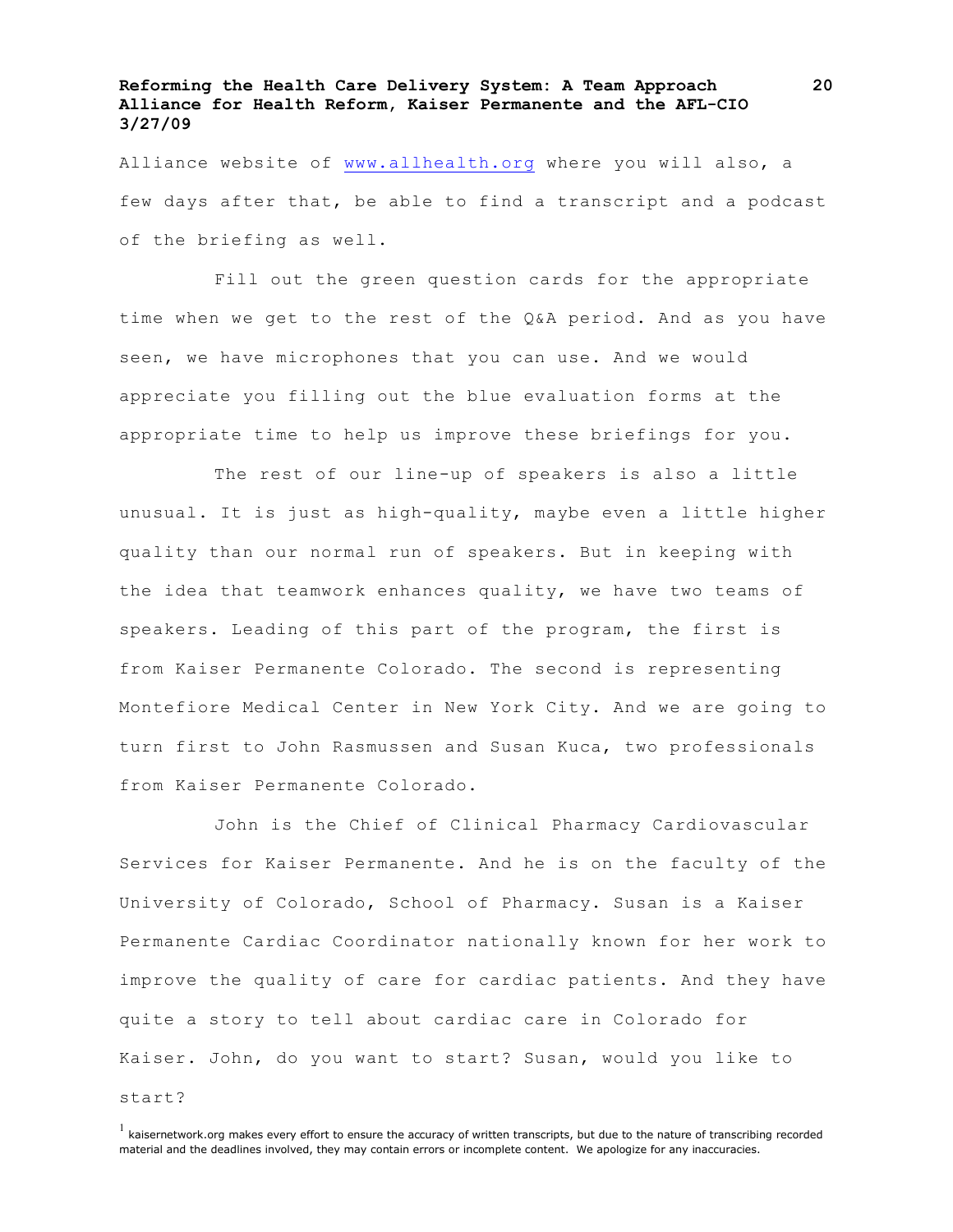**SUSAN KUCA, R.N.:** Thank you Ed. I would also like to thank the Alliance for Healthcare Reform for inviting us here to share our story. I am thrilled and honored to tell you about our work and to be a small part of improving healthcare for all.

My name is Susan Kuca, and I have been a Registered Nurse for 17 years. I currently work as the Care Coordinator in the Cardiovascular Cardiac Rehabilitation Program at Kaiser Permanente. My title is Care Coordinator, but in reality, I am a coach, an educator, a sounding board, and an advisor.

In our cardiac rehab program, a team of health professionals collaborate to coordinate care for patients with heart disease. My teammates and I work with about 1,300 patients annually. Because of our sophisticated health information technology, we are able to connect with patients soon after hospital discharge or a new diagnosis of heart disease.

Our goal is to make the initial outreach call within 24 hours. During this call, we review medications, educate and screen for symptoms, coach on lifestyle changes, and help patients identify what is normal and what is concerning. We also provide hope when many are discouraged or afraid.

The best way, though, to understand how our program works, is to look at it through the eyes of a patient. So I would like to introduce you to Paul. Paul is typical of our

 $<sup>1</sup>$  kaisernetwork.org makes every effort to ensure the accuracy of written transcripts, but due to the nature of transcribing recorded</sup> material and the deadlines involved, they may contain errors or incomplete content. We apologize for any inaccuracies.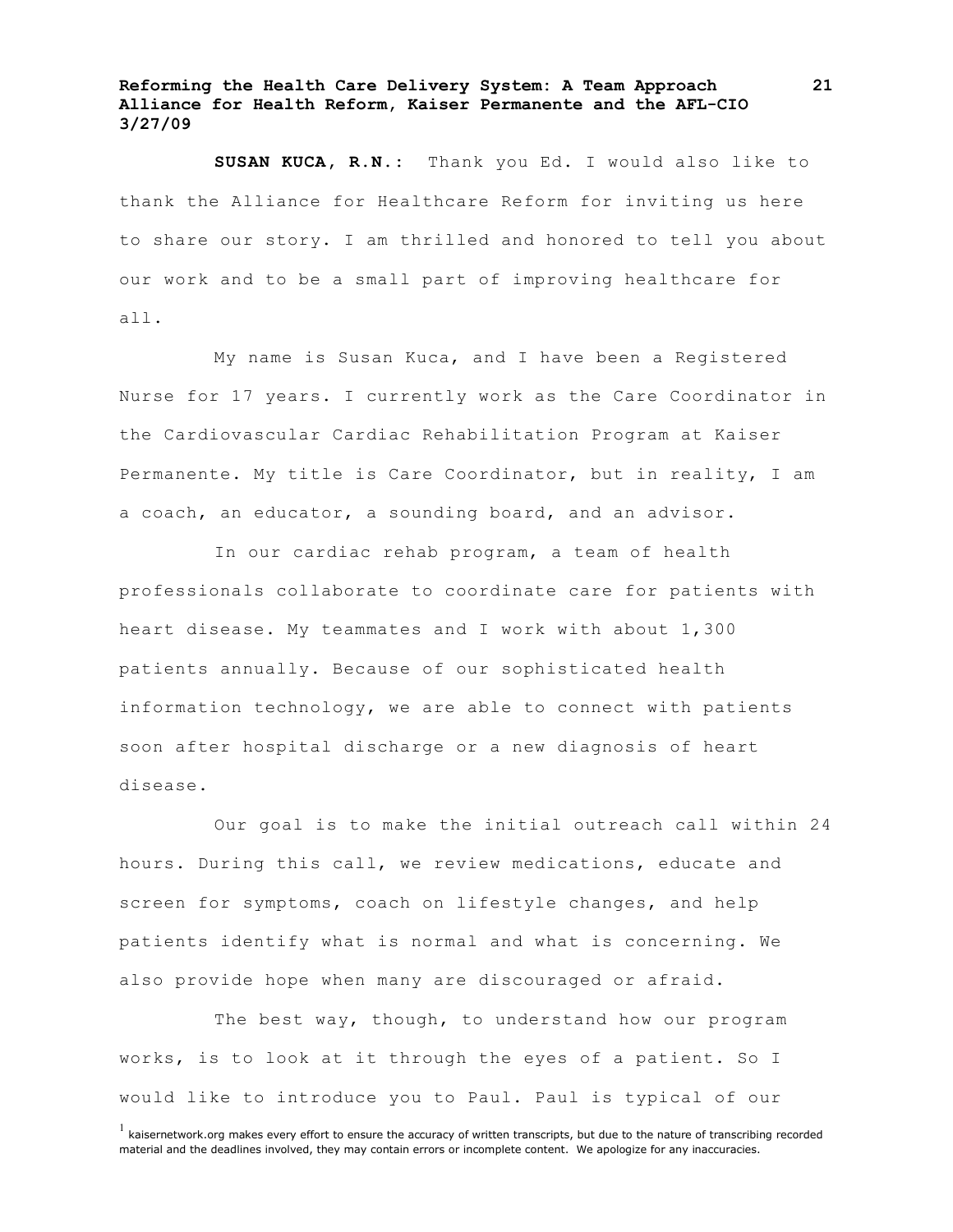patients. He is a middle-aged male who had angioplasty and stents. My colleague made the initial outreach call where she insured that he had all the medications that were prescribed, he knew what they were for, and how to take them.

She reviewed symptoms and risk factors. Paul happened to smoke, but the hospitalization had scared him and he was quite confident he could quit without difficulty or assistance. A few weeks later, when he came to see his cardiologist, Paul's fear had faded, and so did his confidence in quitting smoking, and that's where I came in. The cardiologist contacted me and I started working with him to stop smoking and to make other lifestyle changes.

I coached Paul over the phone for about three or four months keeping his cardiologist apprised of his progress by using the electronic medical records. At the end of our work, Paul had quit smoking, lost weight, changed his eating habits, and lowered his cholesterol. One person cannot do this in isolation. It takes a team of healthcare providers working together to produce great results.

The efficiency of our EMR allows me to coordinate care, not just for Paul, but for hundreds of Pauls. And the technology systems have allowed me to spend my time focused on what is most important: the patient. As the results of our EMR, I can do discharge documentation in real-time, along with the

 $<sup>1</sup>$  kaisernetwork.org makes every effort to ensure the accuracy of written transcripts, but due to the nature of transcribing recorded</sup> material and the deadlines involved, they may contain errors or incomplete content. We apologize for any inaccuracies.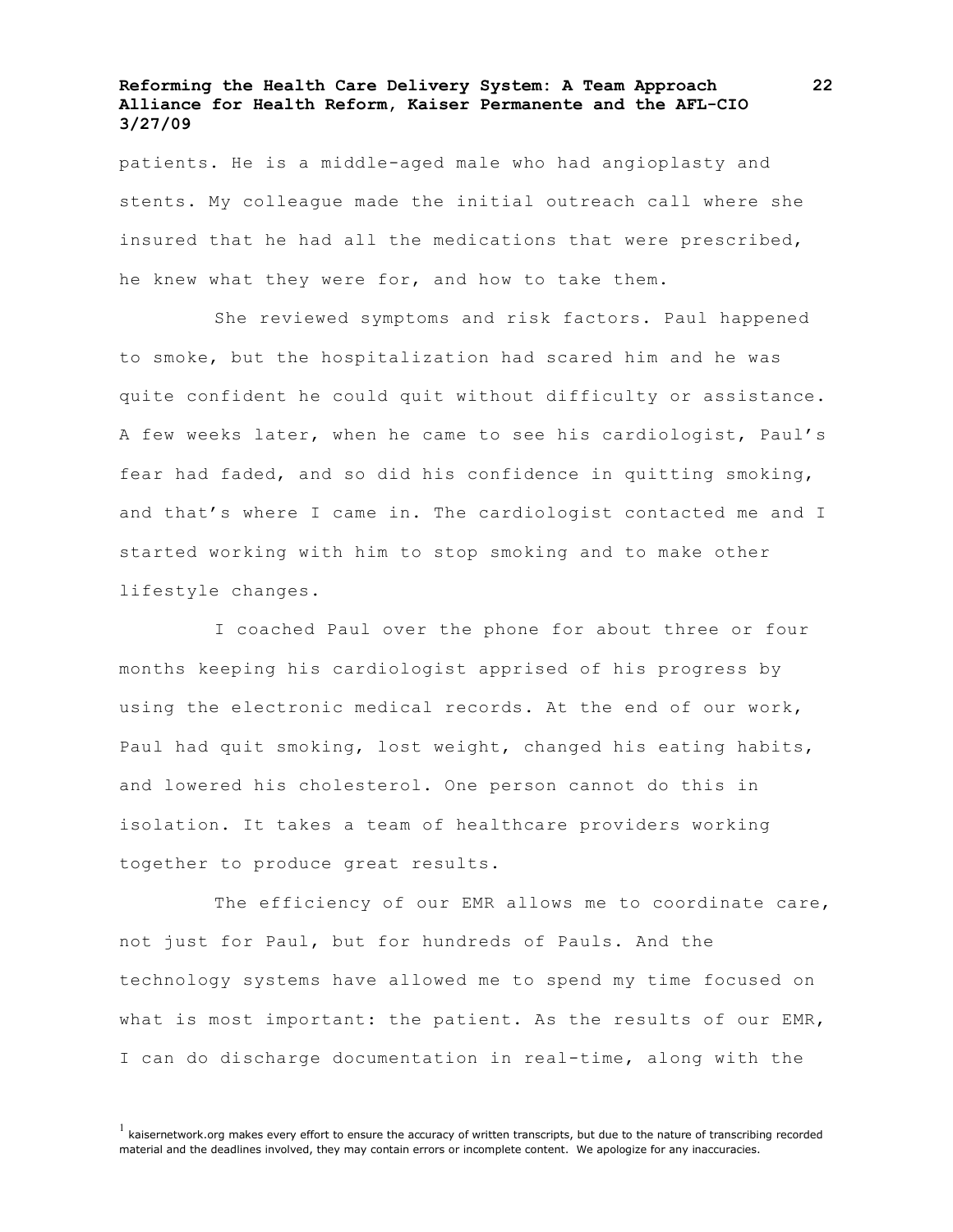medications that have been ordered. I can identify if those medications have been purchased, and if not, find out why.

Because I have access to all the doctors' documentation, translate the data, providing it in a manner that patients can easily understand. I can communicate my care plan to multiple providers and initiate referrals at the touch of a button. The technology enables our work, but it doesn't do the work. It is our people. It's the cardiologist, the nurse, our techs, dieticians, exercise physiologies, and the pharmacists, and the primary care provider working together in partnership with the patient to help that patient live a longer, fuller life.

The type of work that I have described usually lasts around three months with an individual patient. But their needs do not end at that time. We have team of skilled and knowledgeable clinical pharmacists who help patients manage their conditions over the long-term. I am going to turn the podium over to John Rasmussen, Chief of Kaiser Permanente's Clinical Pharmacy Cardiovascular Services, who will illustrate how another team is transforming healthcare with the power of technology.

**JOHN RASMUSSEN:** Thank you Susan. I also want to echo Susan's sentiments about being honored to present before this group today about the outcomes that we have been able to achieve for our patients.

 $<sup>1</sup>$  kaisernetwork.org makes every effort to ensure the accuracy of written transcripts, but due to the nature of transcribing recorded</sup> material and the deadlines involved, they may contain errors or incomplete content. We apologize for any inaccuracies.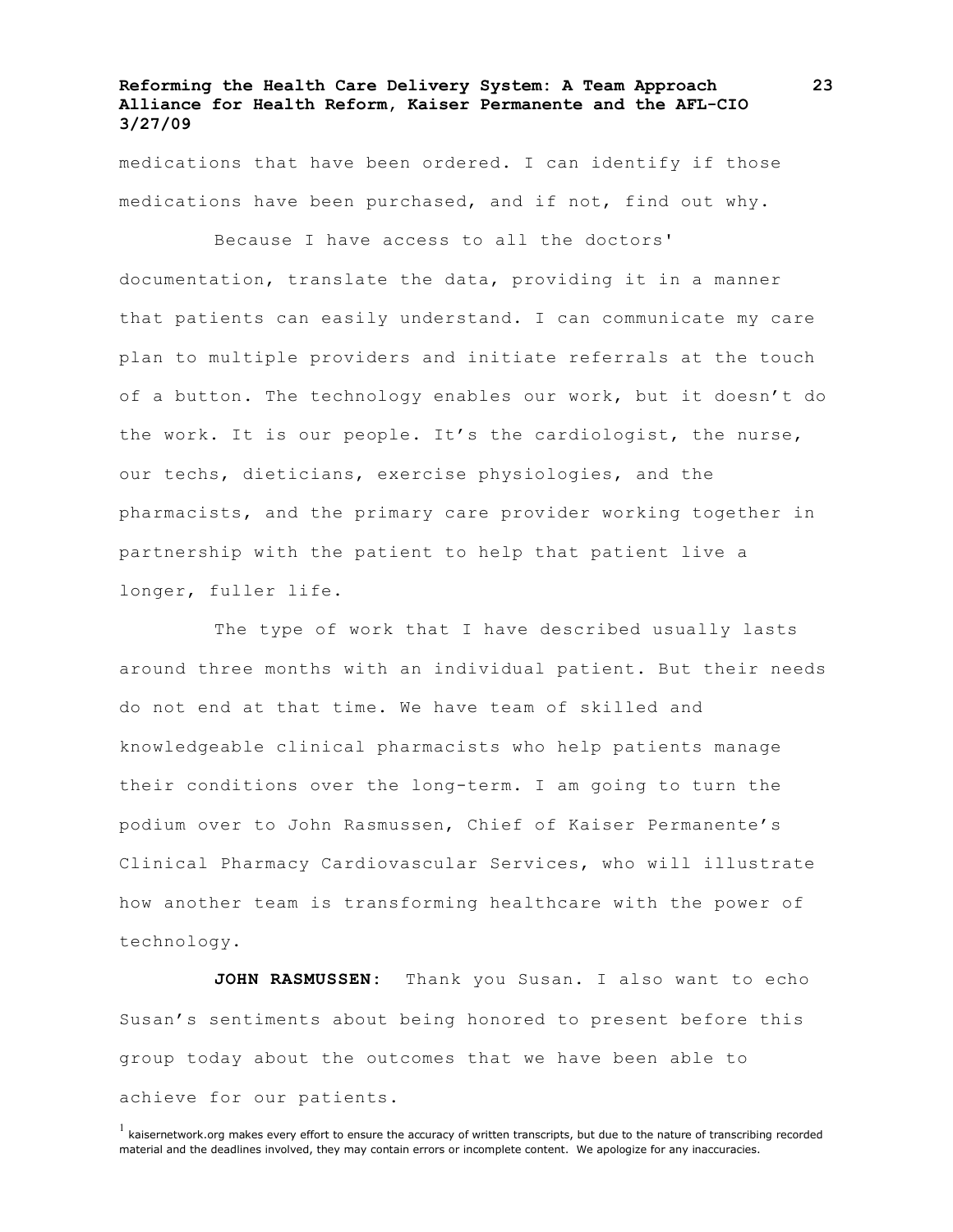My role is Chief of Clinical Pharmacy Cardiovascular Services. I lead a group of clinical pharmacy specialists who help to manage and monitor the heart medications of more than 12,000 patients at Kaiser Permanente who have heart disease. Our program has been in effect for over a decade. And in that time, we've monitored and managed over 19,000 patients with heart disease. Each of the specialists that just described is trained to be an expert in medication management.

To continue Paul's story, he is followed by our team of clinical pharmacist specialists. Susan, or a member of her team, will tell Paul to expect a call from a clinical pharmacist after he completes any necessary lab work. Once that lab work has been completed, I will see that information and all of Paul's labs and medication and office visits in our electronic medical records. I will then call him on the telephone to discuss his current heart medication and make any changes to those medications deemed necessary to improve his heart health.

Using a collaborative drug therapy management agreement with Paul's physicians, I am able to make medication changes using specific guidelines. After documenting any medication changes in Paul's medical records, I will send an electronic copy of that note to Paul's cardiologist or primary care physician through our electronic medical records. And that is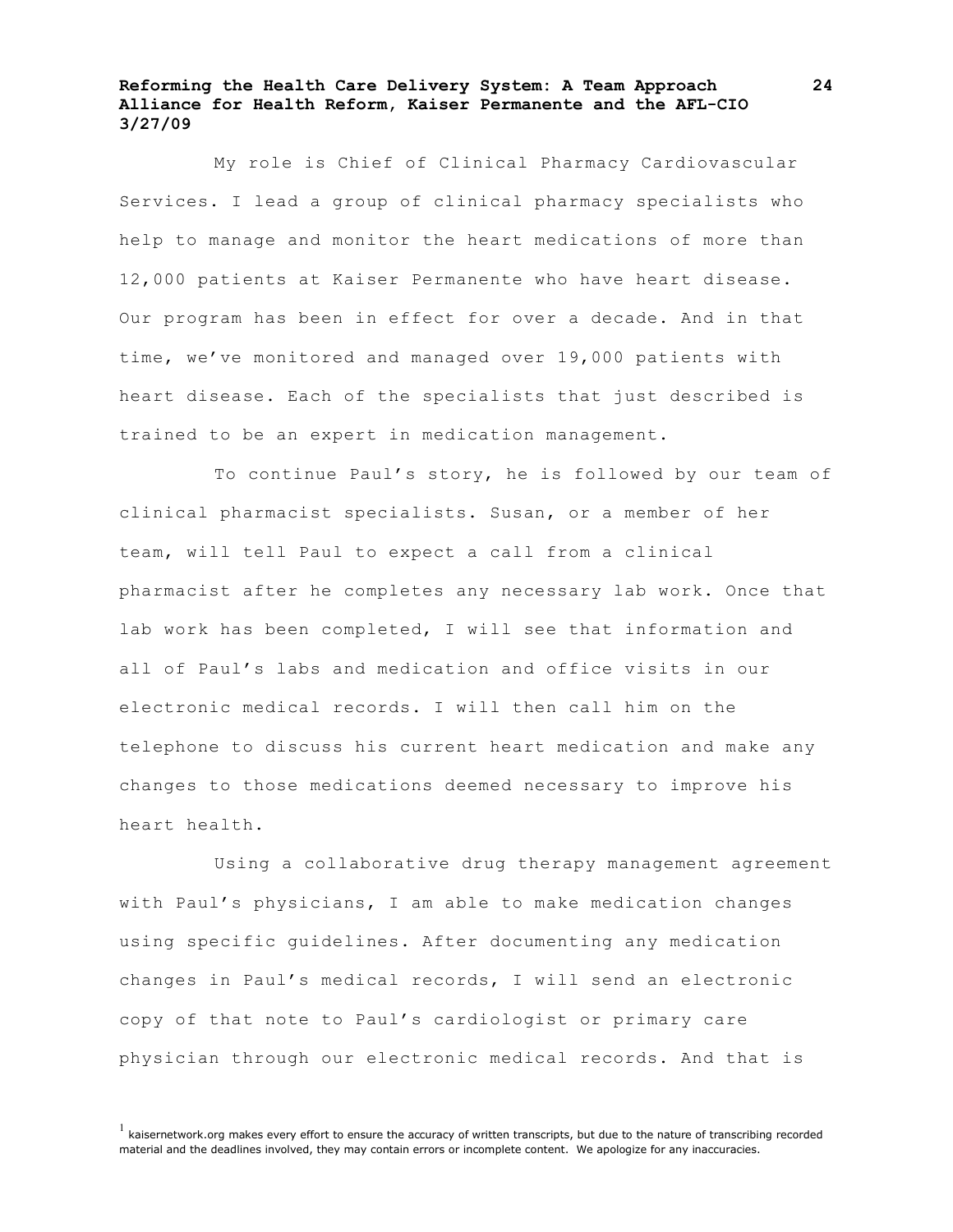done very simply by literally pushing a button and sending that message to their physicians.

Because we know that long-term follow-up is critical for improving Paul's health and preventing another heart attack, I will continue to monitor Paul's heart medication as long as he is a member of Kaiser Permanente. We know that it's that long-term follow-up that will continue to keep Paul healthy.

While the process that Susan and I have described seems linear from cardiologist to primary care physicians, to nurse, to pharmacists, that in fact is not the case. It is always a collaborative process, working together as a healthcare team to improve the lives of patients with heart disease.

If you will look at the first slide, an important part of improving the health of our patients with heart disease is ensuring their cholesterol is well controlled. It is one part of the consolation of medical issues that we need to address in these patients.

As you can see, we have significantly improved the percentage of patients who had their cholesterol checked and controlled after a cardiac event. Much of this work is done by pharmacy technicians, quite honestly. With the push of a button using our health information technology, they are able to generate a list of patients who are due for lab work and send that list out. That's taking our cholesterol screening rate

 $<sup>1</sup>$  kaisernetwork.org makes every effort to ensure the accuracy of written transcripts, but due to the nature of transcribing recorded</sup> material and the deadlines involved, they may contain errors or incomplete content. We apologize for any inaccuracies.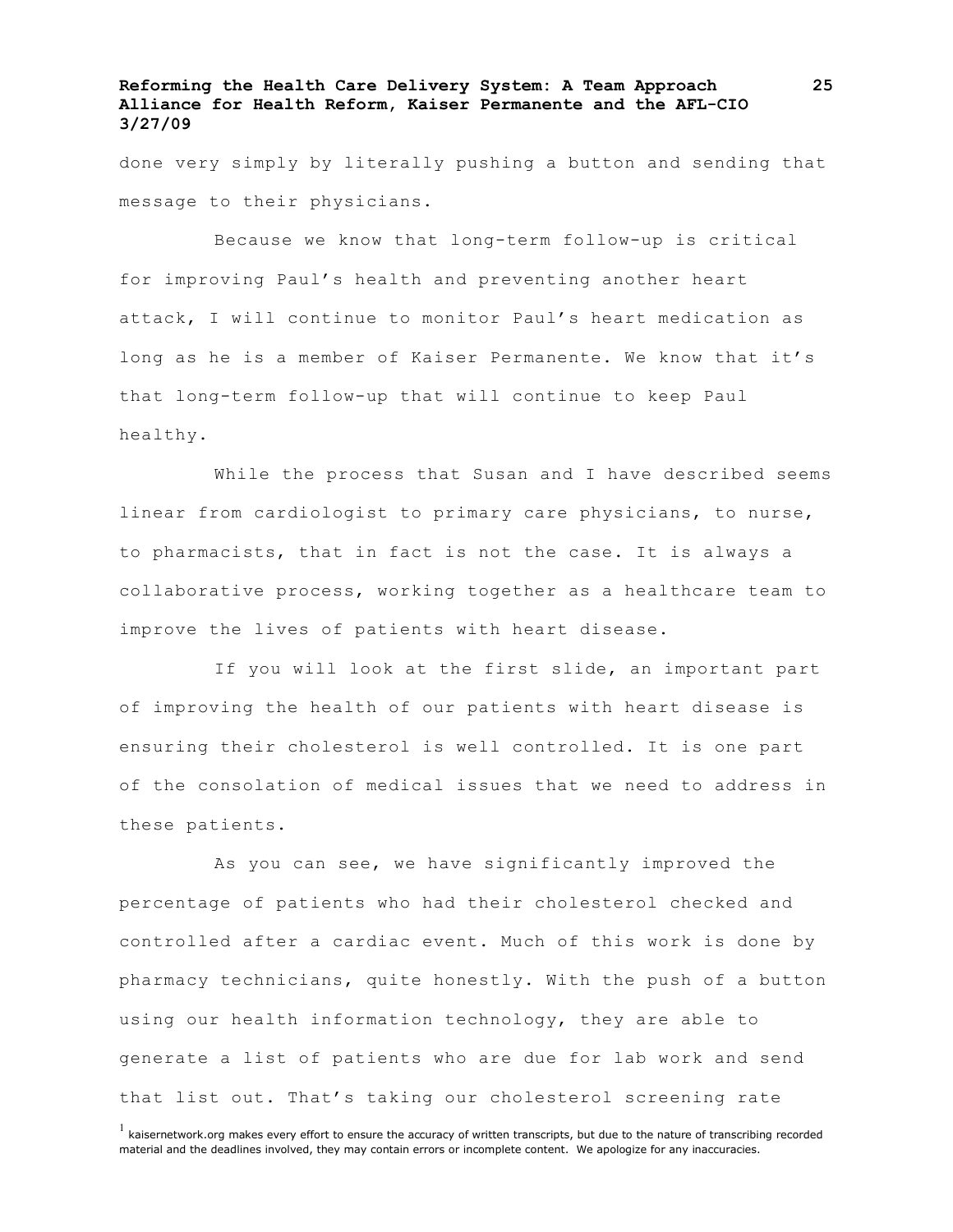from 55-percent before the implementation of this program to 97-percent. And it has been at 97-percent for over 10 years now.

Now that you have a sense of how our collaborative cardiac care service works, I want to demonstrate our success in keeping patients healthy. We know that patients who have heart disease are at very high-risk of dying in the 10 years after their event. We have significantly improved the odds for our members.

This is a graph that demonstrates survival, up to 10 years in patients who have heart disease. The line you see at the top in green are the result of patients who enrolled in within our cardiac care service within 90 days of their event. The red line at the bottom demonstrates those patients who were not. If a patient is enrolled in our service within 90 days of their heart attack, their risk of dying is reduced by 89 percent.

Even if that patient had a heart attack outside of Kaiser before they became a Kaiser Permanente member, perhaps five years before they become a member, we will still enroll them in our service. That member, even though they've had a heart attack in the past, decreases their risk of dying by 76 percent once they are enrolled in our service.

Using estimates provided by the National Committee for Quality Assurance, we know that as a result of our coordinating

 $<sup>1</sup>$  kaisernetwork.org makes every effort to ensure the accuracy of written transcripts, but due to the nature of transcribing recorded</sup> material and the deadlines involved, they may contain errors or incomplete content. We apologize for any inaccuracies.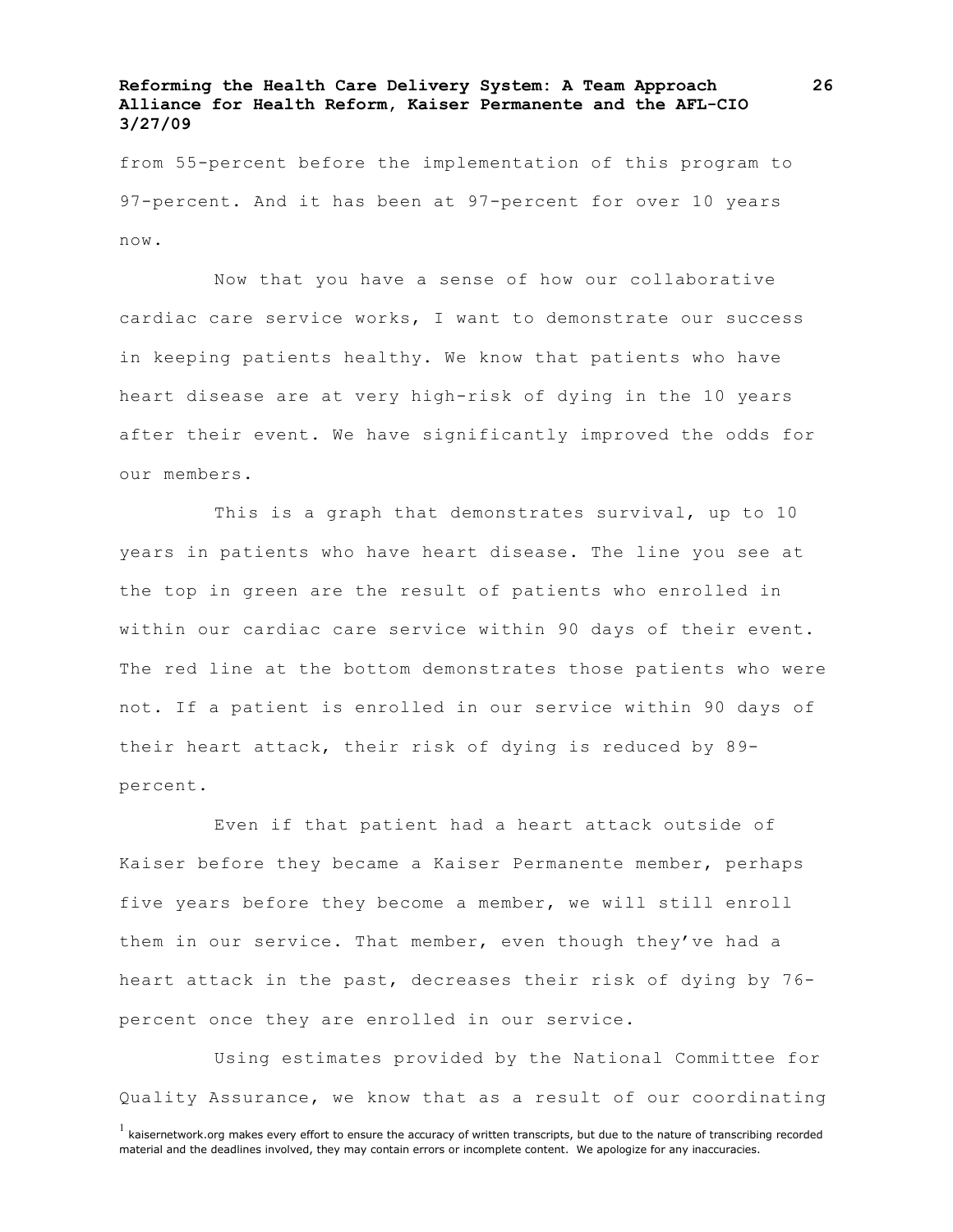care, we prevent more than 135 deaths and over 260 hospitalizations every year.

Lastly, you'll see here that because of the powerful combination of technology and teams, we really set ourselves apart when it comes to quality. According to the National Committee for Quality Assurance, we're consistently ranked near the top of the nation for heart disease care and prevention.

I hope it's clear from the presentation today that in the hands of a well-trained, coordinated healthcare team, electronic medical records, and other health information technology leads to a full spectrum of individualized care. Maximizing information for the clinician means optimizing care for the patient.

The collaborative cardiac care service has achieved impressive results by aligning people and technology in an efficient, seamless care delivery system. It is not newer or more expensive treatments, but an integrated approach to delivering the right care at the right time that has led to the results presented today. Thank you.

**ED HOWARD, J.D.:** Thanks very much [applause] Susan and John. Next we're going to hear from Maria Castaneda and Rohit Bhalla who are here to tell us about the activity at Montefiore Medical Center in New York. Maria is the Secretary-Treasurer of 1199SEIU where she oversees \$130+ million budget. She has been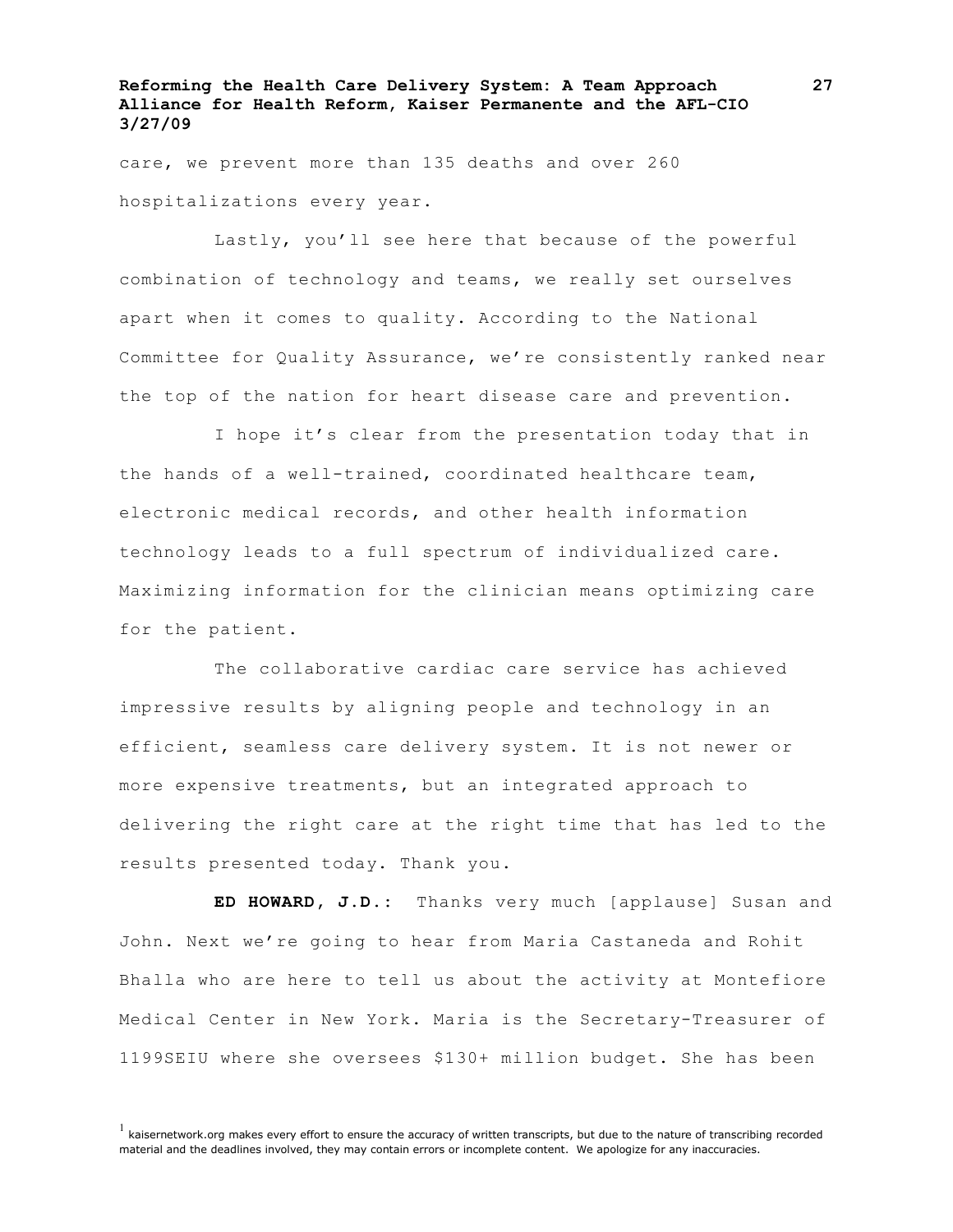in the lead in a whole range of initiatives to improve patient care quality and worker job satisfaction there.

Dr. Bhalla is in charge of Montefiore's performance and quality improvement efforts. That means leadership in areas like pay for performance and heart disease care for minority populations and patient safety. So the next team is up. And Maria, you're going to start?

**MARIA CASTANEDA:** Yes, thank you Ed. Thank you for inviting us to share our story. 1199 represents 6,300 members at Montefiore Medical Center. We represent Registered Nurses of the Montefiore North Division and all the technical and professional service clerical members in Montefiore network.

Partnership has been the model of labor management relations at Montefiore since 1998. And our partnership focuses on three areas. One area is training and workforce development. In training and workforce development, we see a lot of our members being retrained in moving skills enhancement because we are always seeing new technology and new systems in our workplace. And without the training to adapt to the new technology, the new processes, the work processes around the technology, the technology will not do an efficient job. So we see our members always in retraining and skills enhancement.

Another area of training that we do is training our members on job classifications that are hard to field because of the market shortage. And it serves the starving needs of the

 $<sup>1</sup>$  kaisernetwork.org makes every effort to ensure the accuracy of written transcripts, but due to the nature of transcribing recorded</sup> material and the deadlines involved, they may contain errors or incomplete content. We apologize for any inaccuracies.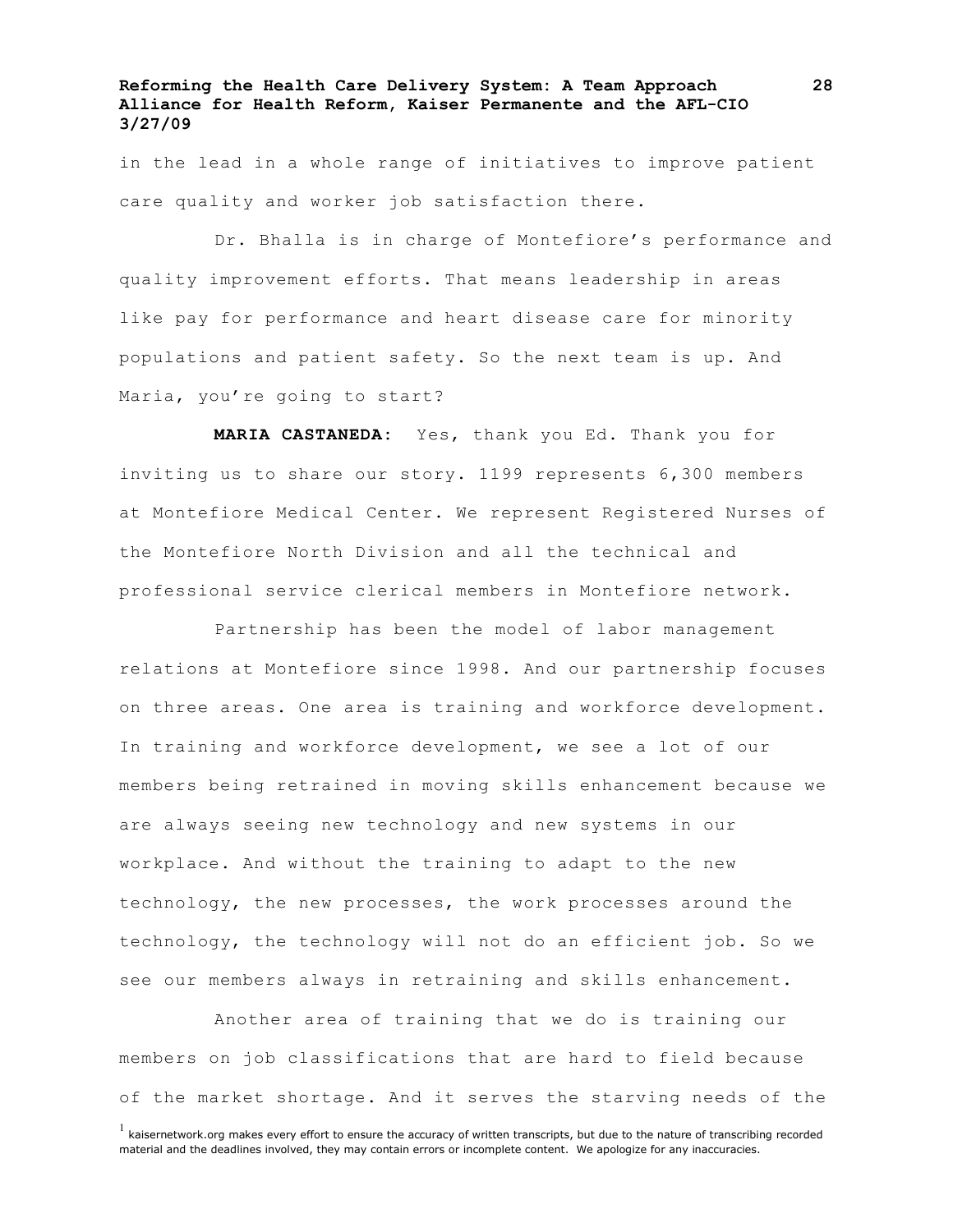hospital and it also serves the goal of our members for career development. Another area of our partnership is on promoting positive labor management relations to promote a greater employee satisfaction with the job and also a greater voice in the work place.

The third area is on labor management initiatives that improve quality patient care, patient safety, and patient satisfaction. And we use this by training our frontline workers or frontline members to be quality cautious and to support word processes that would improve or enhance patient satisfaction.

I'd like to turn over the mike to Dr. Bhalla who will share the outcomes of all these initiatives. Thank you.

**ROHIT BHALLA, M.D., M.P.H.:** Thank you Maria. My name is Rohit Bhalla. I'm Chief Quality Officer at Montefiore, and I want to thank you for the opportunity to speak here. I want to thank the Alliance and Kaiser and AFL-CIO for sponsoring. As quality improvement professionals, we're thrilled to make it out of the office to work with the care team, much less come to Capitol Hill to speak to you about our QI initiatives.

So I'm going to briefly talk a little bit about where we focus and what we've accomplished. Maria has talked briefly about our labor management partnership and I just wanted to provide the backdrop. You have some information on Montefiore in your packet. But Montefiore is a delivery system that's in the Bronx. We're a network of hospitals, ambulatory sites, and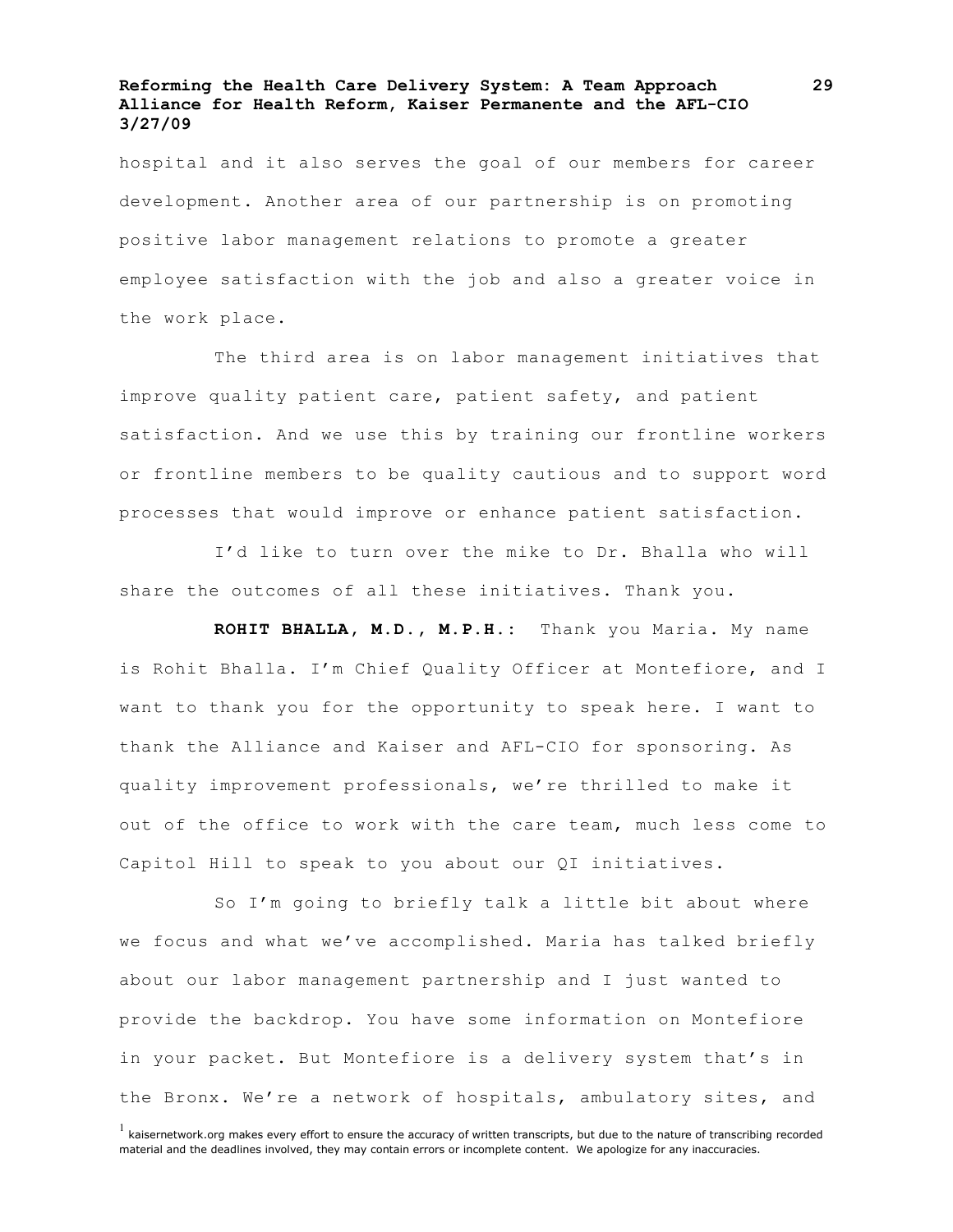home health agencies in addition to community services. The Bronx is one of the boroughs of New York. It has 1.4 million people, some 30-percent of whom live below federal poverty level in a very diverse community. And that's really the backdrop against we conduct our QI initiatives.

So this paradigm, really, our colleagues from Kaiser talked about initiatives in cardiac care or clinical effectiveness. And Dr. Halvorson talked about the need for broad based initiative in quality improvements. We will talk about some efforts, to round out the discussion, that we have put in place to improve patient safety, namely our efforts around Ebola and infection prevention, as well as some efforts in patient satisfaction, and some initial in-roads we feel we've made in the area of healthcare equity.

So I'm going to show you a series of snapshots on some of the results from our initiatives and perhaps discuss the implementation in more detail during the question and answer. But here depicted is some of the results from our fall prevention initiative. Falls, as you know, are very prevalent in acute care or hospital settings. And here, what we've done is to work very actively with our labor partners and to really, if you will, broaden the safety surveillance net that we have in our facilities.

Normally we think of physicians and nurses as direct care givers as being responsible for the outcomes that we see.

 $<sup>1</sup>$  kaisernetwork.org makes every effort to ensure the accuracy of written transcripts, but due to the nature of transcribing recorded</sup> material and the deadlines involved, they may contain errors or incomplete content. We apologize for any inaccuracies.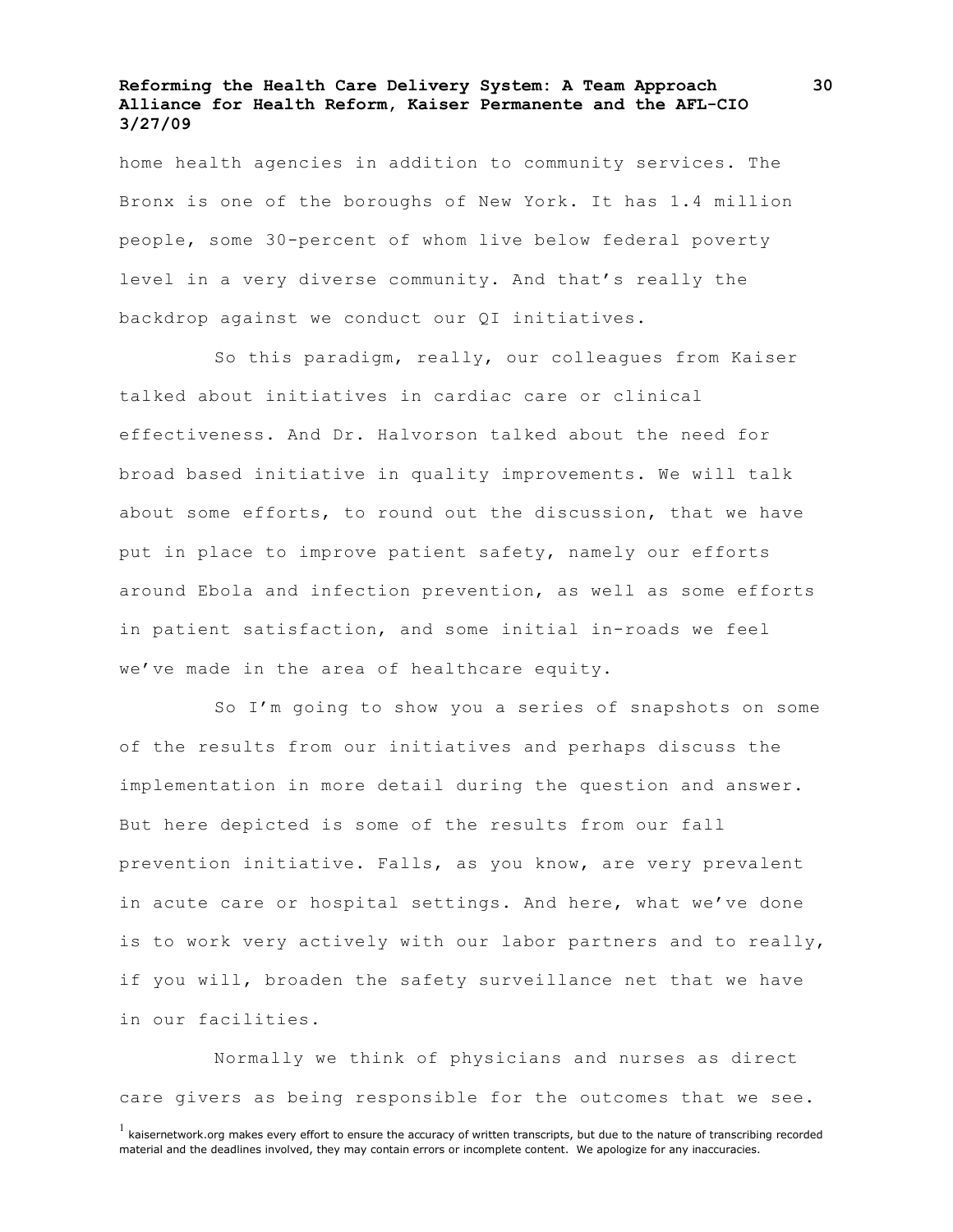What we've done is to broaden that in this program to effectively include nurses' aides, patient care, associates, and others are labor partners so that we actually have a rounding program where people take turns on an hourly basis surveying the unit for customer services, patient safety, and other issues.

And you can see here that we implemented that program in 2004. We had a fall rate that was in the neighborhood of 5.5 falls per thousand patient days. We have now dropped that to about four. That's about a 30-percent reduction in our fall rates. It's a little bit difficult to appreciate with these relative numbers, but that actually translates to about 300 or 400 fewer falls per year at the medical center, which is that many fewer fractures and potential deaths that occur at the medical center.

Here, in terms of infection prevention, is a similar type of philosophy in that we've tried to broaden the net, if you will, of surveillance for infection control. We have actually, in addition to our physicians and nurses, also trained other members of the team and broadened the team in infection prevention practices. So these are things like hand hygiene. In addition to that is how to properly maintain an optimally clean environment and how to engage our labor partners in actual monitoring, allowing labor partners to

 $<sup>1</sup>$  kaisernetwork.org makes every effort to ensure the accuracy of written transcripts, but due to the nature of transcribing recorded</sup> material and the deadlines involved, they may contain errors or incomplete content. We apologize for any inaccuracies.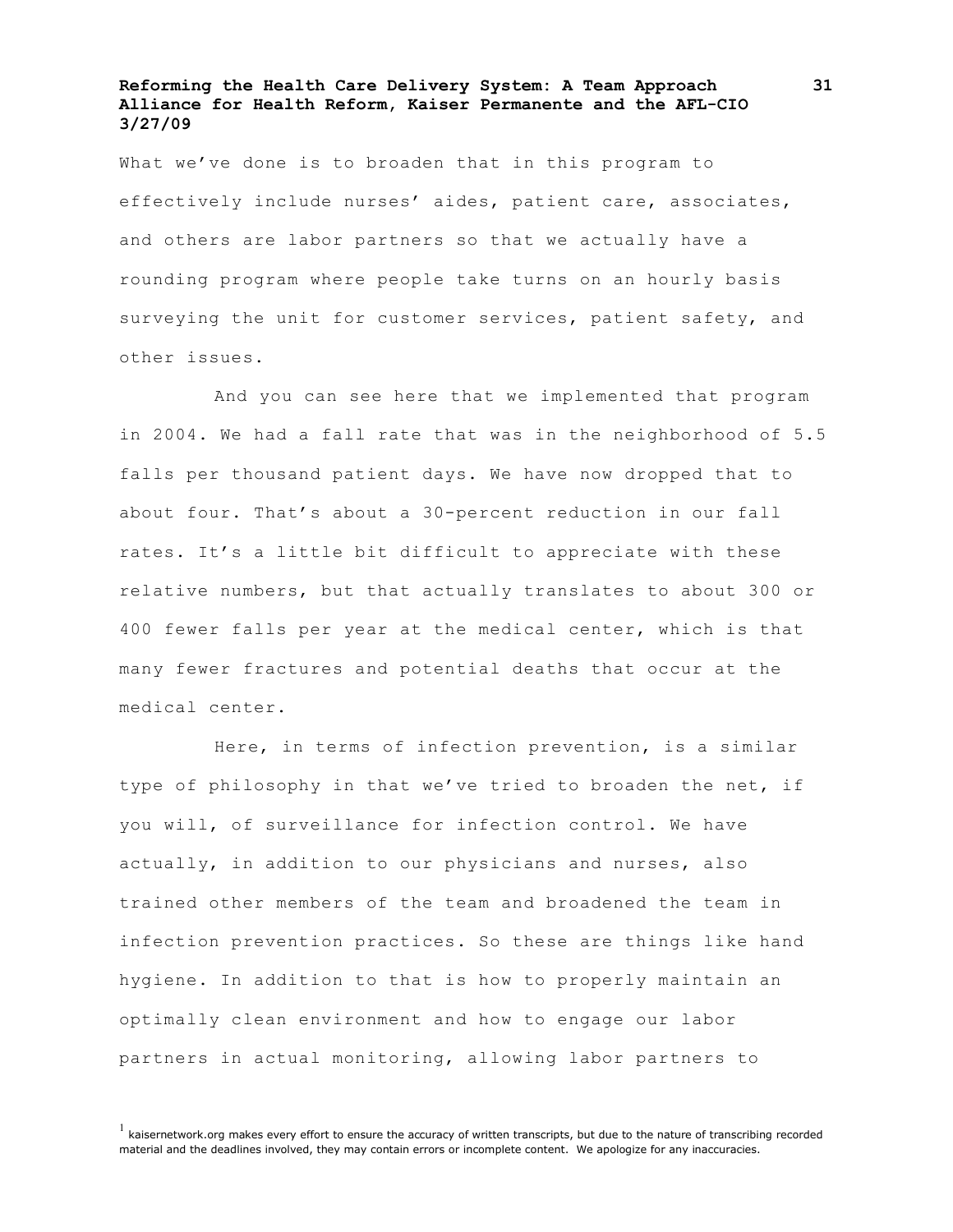actually stop a physician if they feel they are not actually doing hand hygiene properly.

In those intensive care units where we have actually done this, we've seen a lower line infection rate. As you know, line infections can result in life-threatening infections and extend hospital stays and increase cost significantly. We've seen in those units where we have actually trained the coaches. In addition to physicians and nurses, we've also seen a reduction in those rates. So those are measures of how we think we've done.

In terms of our patient's satisfaction score, if you look at an item like cleanliness of the hospital and how patients actually view those because there's sometimes a disconnect by results that we feel we've achieved. Do patients actually feel that improvement? We fare better in that regard than other New York facilities and as a result, I think our quality and safety initiatives have also received higher ratings around recommending our facility and overall appraisal of our facility by our patients and families.

I also want to talk very briefly about healthcare equity. We were one of the ten facilities in the Robert Wood Johnson Foundation Expecting Success: Excellence in Cardiac Care program, which is a program that's centered on improving cardiovascular care for minority populations—African-American, Black, Hispanic, and Latino populations.

 $<sup>1</sup>$  kaisernetwork.org makes every effort to ensure the accuracy of written transcripts, but due to the nature of transcribing recorded</sup> material and the deadlines involved, they may contain errors or incomplete content. We apologize for any inaccuracies.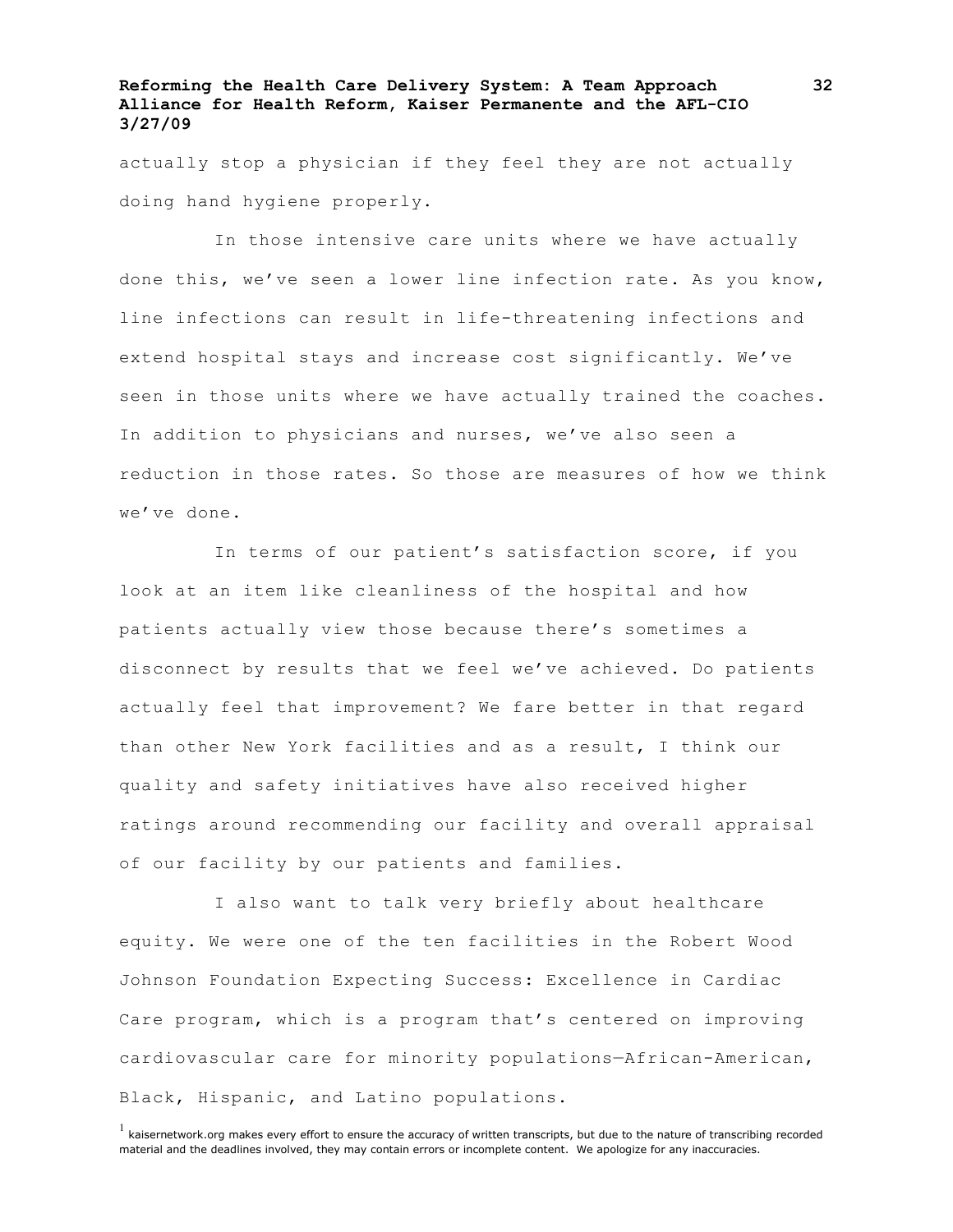And one of the key ingredients in that project, which was catalyzed by funding from the foundation, was to reengineer how we actually collect race, ethnicity, and preferred language information. And so while that sounds like somewhat of a trivial task, Montefiore, as large as it is, has a registration community that's now up to 1,600 people, in and of itself, who can actually perform registration.

So we standardized those processes a couple of years ago by a large scale training process where we moved from direct observation to actually asking the question and actually changed our IT systems to do that and worked very proactively with our labor partners. Most of the registration staff that we have are unionized personnel.

What we have been able to accomplish is to actually reduce the proportion of our patients where we don't know what their demographics are. One of the challenges that organizations face is in terms of actually proactively addressing disparities to be able to actually evaluate themselves and how they're doing at their own institutions.

And so, as you can see here, we've reduced the proportion of our inpatients where the demographics are unknown. And what that allowed us to do during the lifecycle of the project was to effectively evaluate cardiovascular care, not so much for all of our patients, but to look at cardiovascular care for each of our demographic subgroups that

 $<sup>1</sup>$  kaisernetwork.org makes every effort to ensure the accuracy of written transcripts, but due to the nature of transcribing recorded</sup> material and the deadlines involved, they may contain errors or incomplete content. We apologize for any inaccuracies.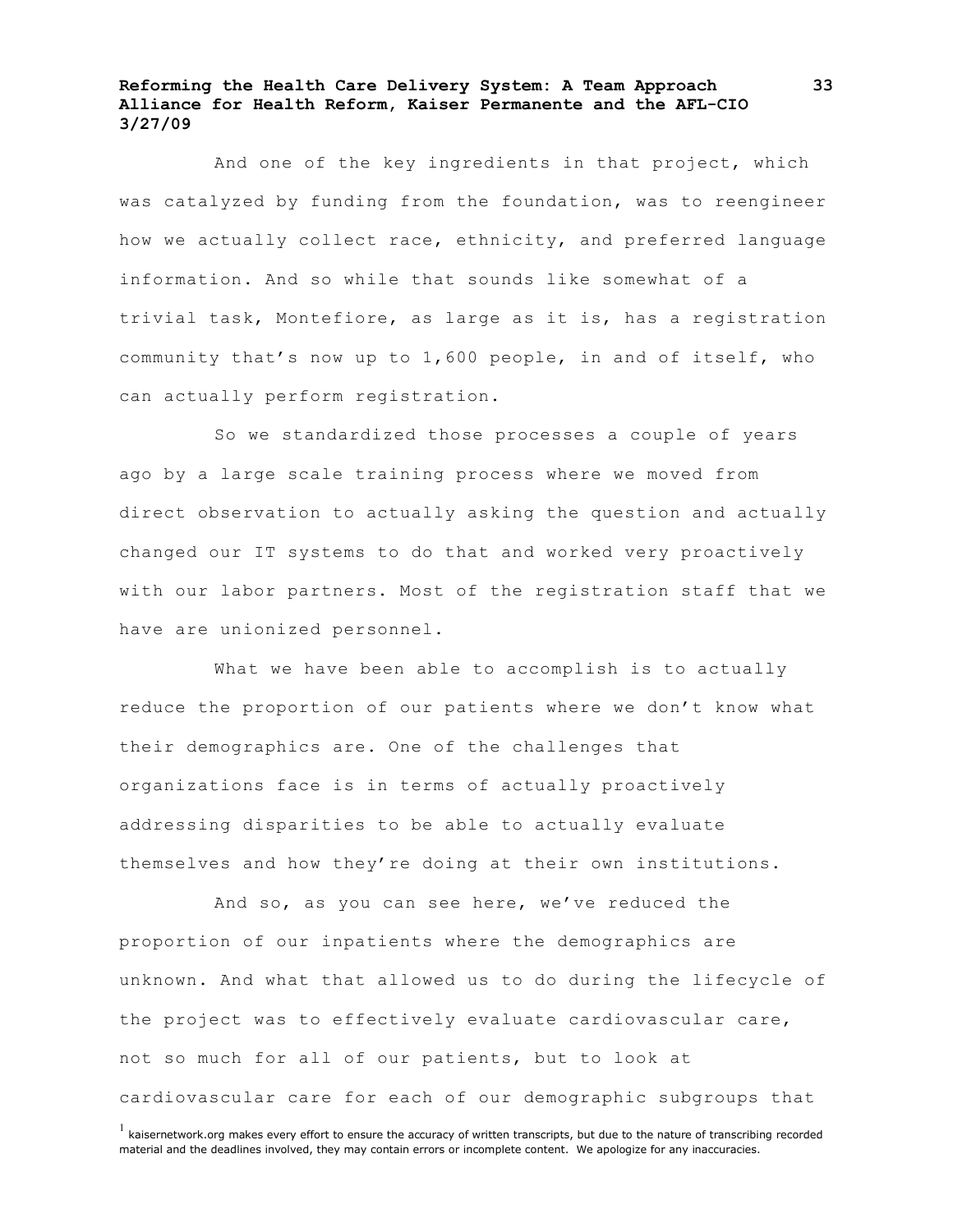we see. And that has allowed us to now start the building blocks to be able to develop more patient-centered services in the future.

And then finally, I would just close with this. I talked briefly about making changes from our perspective that we feel improve patient care and how patients perceive that benefit and, to close, with how our employees perceive the benefit. These are the results from our associate opinion surveys which are conducted every couple of years. We have over 10,000 employees who are surveyed. The response rate is in the neighborhood of 50 to 75-percent, depending on the year of the survey.

And you can see the pertinent items that pertain to these types of initiatives—the job making good use of skills and abilities, getting the training to do a good job, the workplace, and their immediate work area providing high quality care and service. The score is going up. This scale is from one to five, one being strong disagreement, five being strong agreement, and also the perceptions of the organization as a whole and its commitment to quality and safety improving the ability to provide high quality care and services, as well as, the level the pride to be working in at Montefiore. So, I will close there and thank you for you time.

**ED HOWARD, J.D.:** That's great. Thank you. Thanks very much, Robit and Maria. Our final speaker — I'm sorry.

 $<sup>1</sup>$  kaisernetwork.org makes every effort to ensure the accuracy of written transcripts, but due to the nature of transcribing recorded</sup> material and the deadlines involved, they may contain errors or incomplete content. We apologize for any inaccuracies.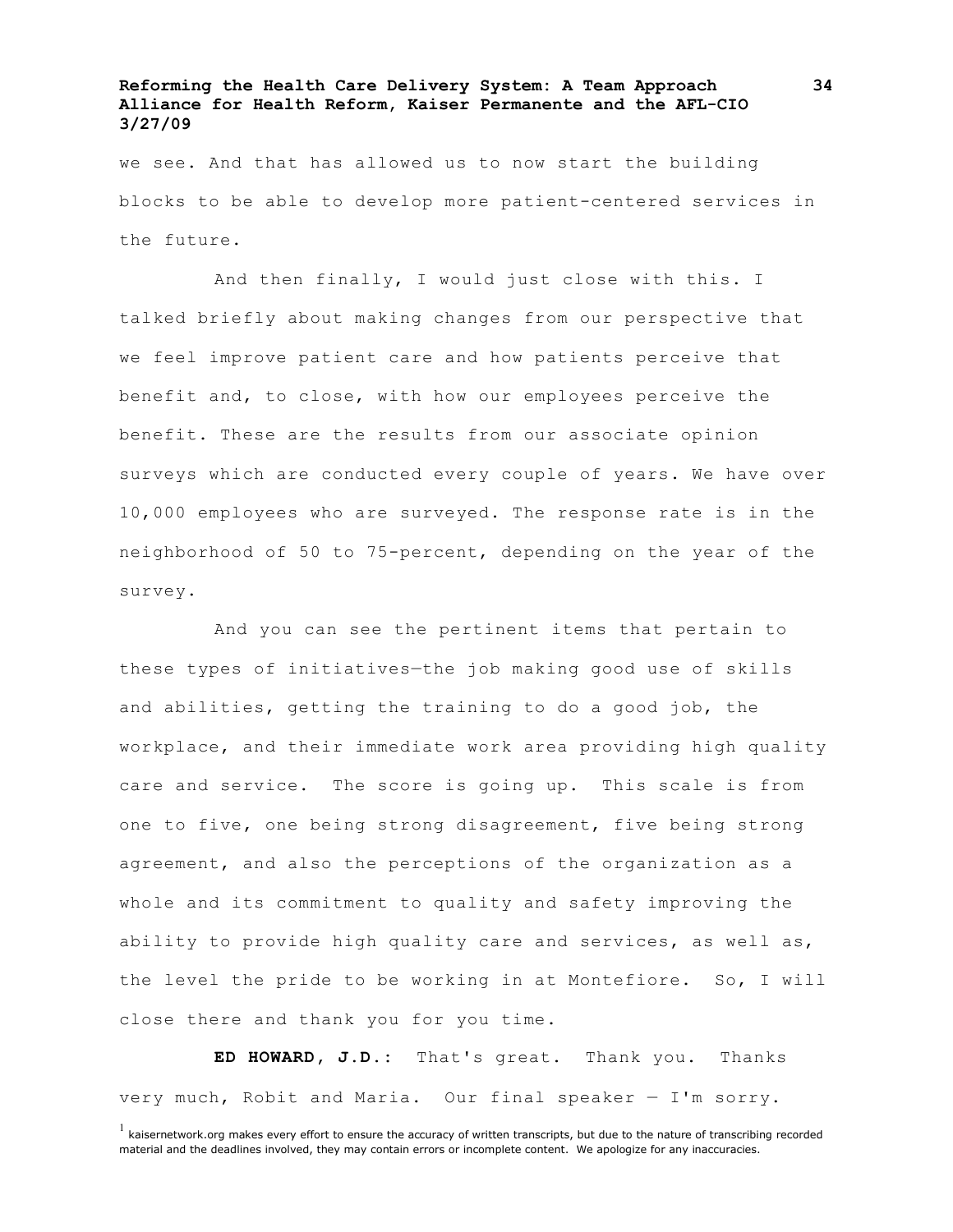Our final speaker is Dr. Carolyn Clancy. She is not a team but she is a great team leader as Director of the Agency for Healthcare Quality and Research, a position she has held since 2003. She is responsible for HRQ's annual reports on quality and disparities that a lot of us look to every year. She is overseeing the only federally funded comparative effectiveness research for the last couple of years. A project that's about to get a lot bigger I guess.

Carolyn is an internist and, I'm happy to say, a veteran of a number of Alliance for Health Reform panels. You've heard some excellent examples of how individual institutions and groups can improve quality and Carolyn can help us to apply those principles more broadly and get some system wide improvements. Carolyn?

**CAROLYN CLANCY, M.D.:** Thank you, Ed, and good afternoon everyone. I'm really excited about to be here. Many talks I give about improving quality and safety start with the idea that it's a team sport and I think you've heard two fabulous examples. So, the idea that serious sustainable health reform has to include focusing on improving how we deliver care is not new, but I think what you're hearing here today is tangible excitement about the possibilities.

This is from an article in *The New York Times* a couple of years ago and had you seen the article, you would have read about the fact that although we've become increasingly

 $<sup>1</sup>$  kaisernetwork.org makes every effort to ensure the accuracy of written transcripts, but due to the nature of transcribing recorded</sup> material and the deadlines involved, they may contain errors or incomplete content. We apologize for any inaccuracies.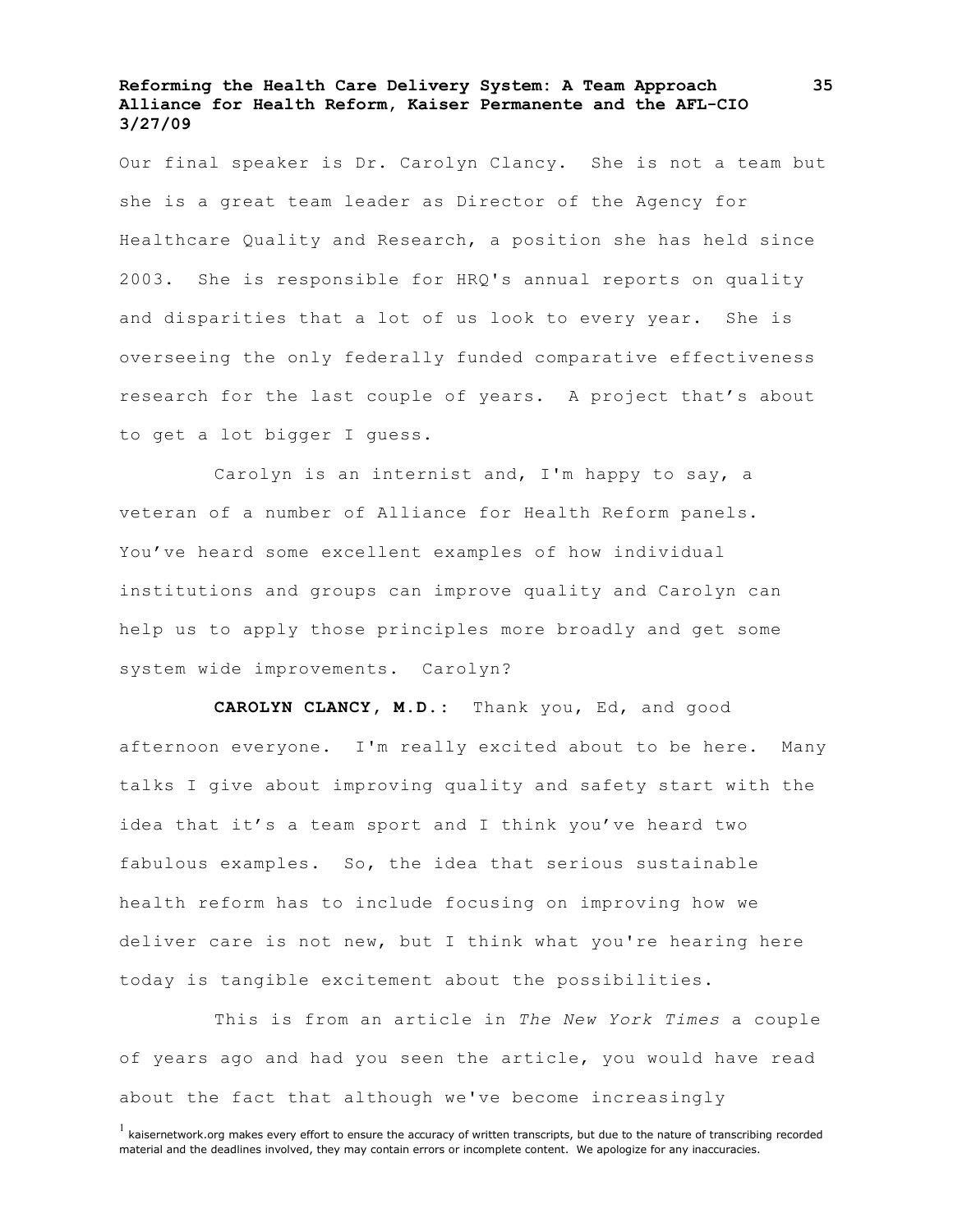excellent and proficient in the acute side of cardiac care, when you get to the people who take the medicines that they need to make sure that they are not going to be back for another procedure or, frankly, don't die from the disease, not so much. We don't, we do a pretty terrible job. So the work that you hear from Kaiser in Colorado is incredibly important

So, I just want to talk a little bit about making reform of how we deliver care apart of healthcare reform, share some success stories with you. So, our mission at AHRQ is to improve the quality, safety, efficiency, and effectiveness of healthcare for all Americans. In general, our high-level priorities are patient safety and quality, health IT, and effectiveness in comparative effectiveness of services.

We also support a lot of data and analysis needs for policy makers. And I should have pointed out at the outset, although I'm giving a solo presentation, I'm very pleased to see at least three members of the team I am privileged to work with who are here.

Our key challenge I think in actually getting to sustainable health reform, to get to that 25 or 30-percent you heard about from George Halvorson is we're not going to get there unless we both do the right thing, as well as, do things right.

Now, comparative effectiveness research, which has been the subject of a great deal of excitement and my new middle

 $<sup>1</sup>$  kaisernetwork.org makes every effort to ensure the accuracy of written transcripts, but due to the nature of transcribing recorded</sup> material and the deadlines involved, they may contain errors or incomplete content. We apologize for any inaccuracies.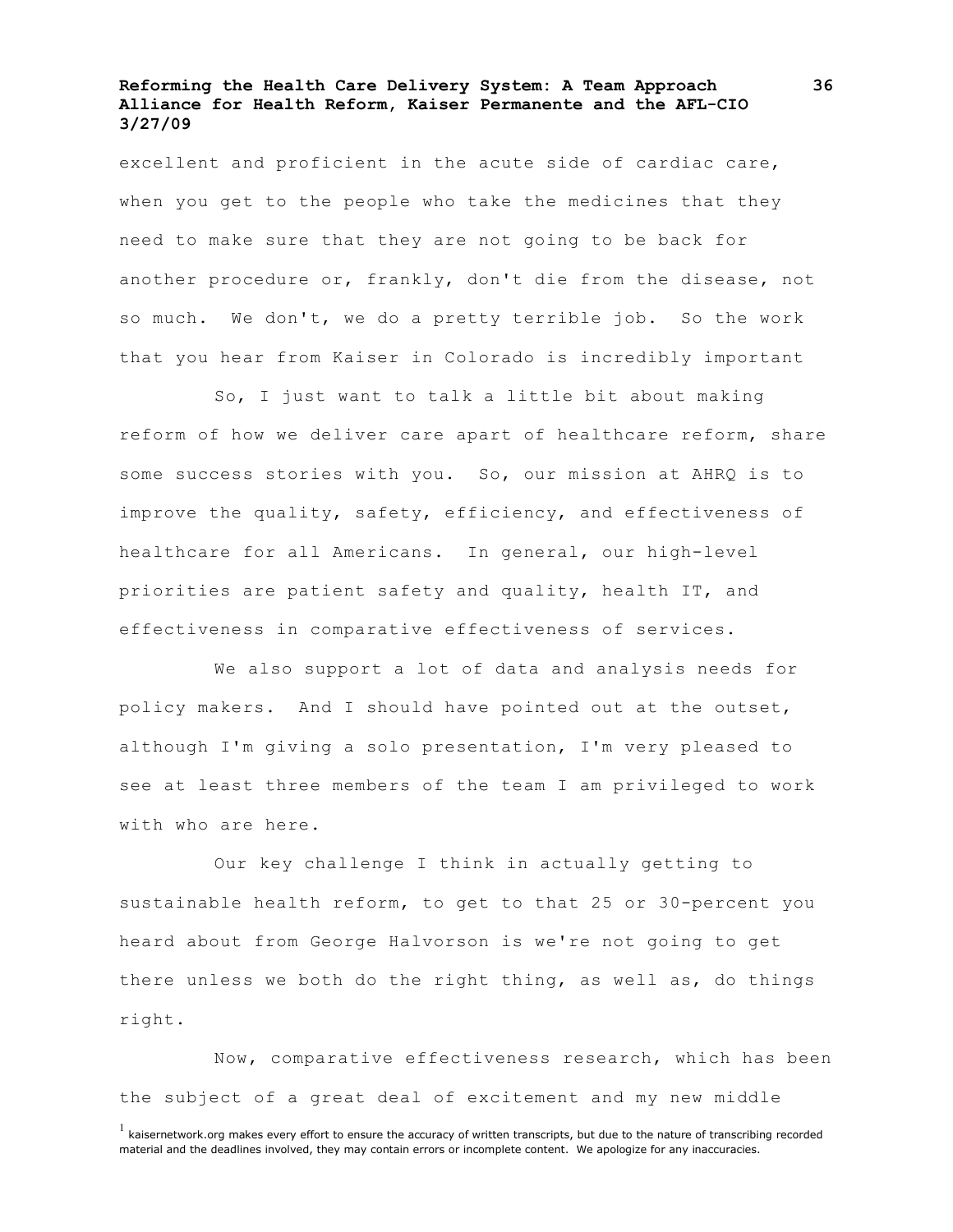name is error for all the resources that we're getting from the Recovery Act, is very much focused on do the right thing and we will return a good value on that investment and we are incredibly excitement about it. But that is not going to solve all of our problems in healthcare delivery. We also have to have an equal focus on doing things right and that's really what we're talking about today.

So, I wanted to share with a success story. One of our early patient studies, patient safety studies was done in the state of Michigan. Now to be quite honest, AHRQ was actually one of the minority funders here because Blue Cross Blue Shield Foundation in Michigan did a fair amount of the funding, but it involved 108 hospitals in the state of Michigan. Now we're talking very tiny rural hospitals and we are talking the University of Michigan and about everything in between.

And what they focused on was reducing serious bloodstream infections from central lines. Here in an ICU, it's very common to need a central line between we have to treat you with all kind of stuff that we can't put in a peripheral vein. They are very, very helpful, therapeutically very important; however they provide an excellent nestis for bacteria to get introduced into the bloodstream. It is a very efficient way to kill people, which was not the idea to begin with.

 $<sup>1</sup>$  kaisernetwork.org makes every effort to ensure the accuracy of written transcripts, but due to the nature of transcribing recorded</sup> material and the deadlines involved, they may contain errors or incomplete content. We apologize for any inaccuracies.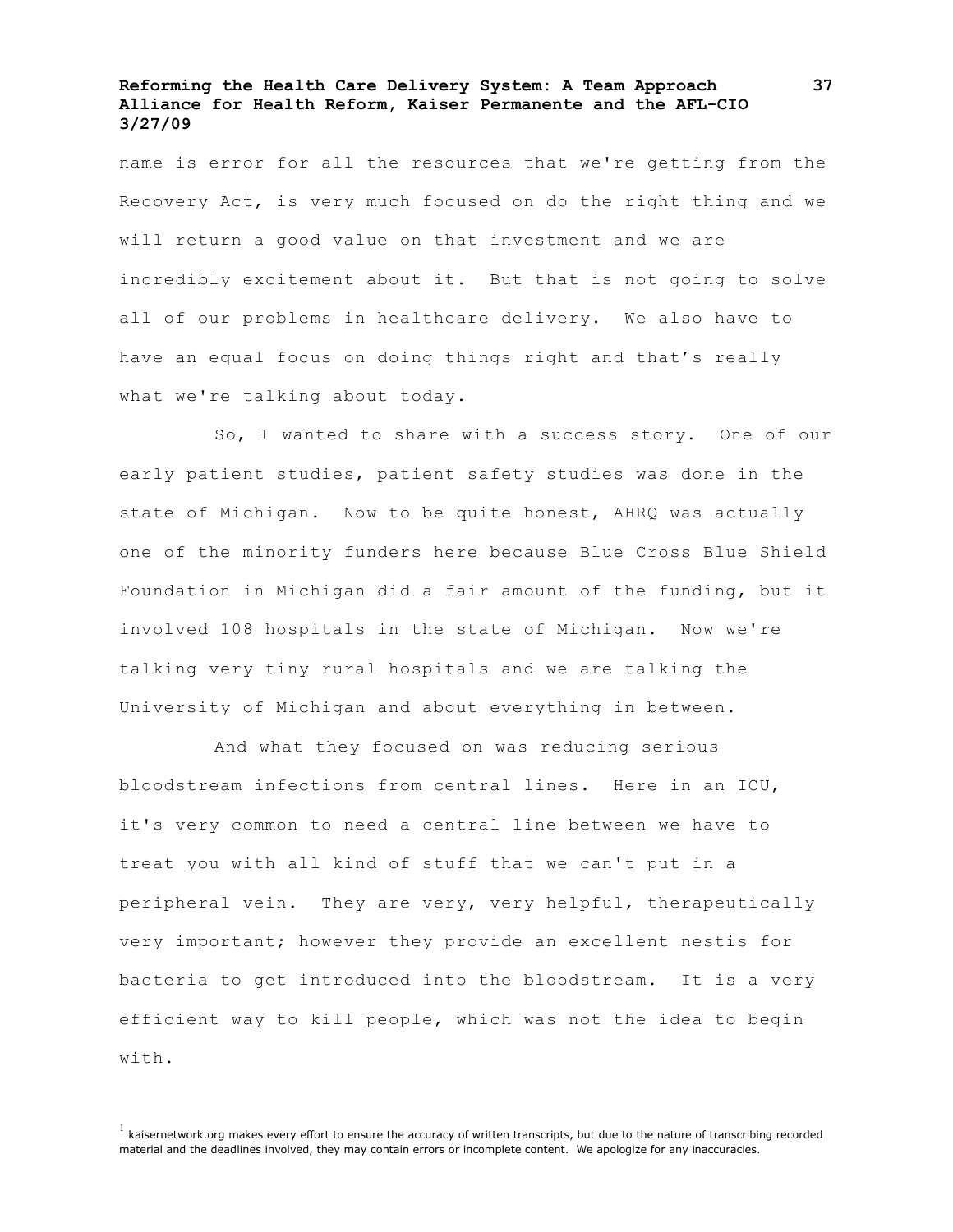So, it turned out the CDC had been collecting data on how common these are. They actually had good practices but they simply were not being implemented. So Peter Pronovost and his team at Hopkins worked very closely with the Michigan Hospital Association. The intervention is pretty straightforward. All team members in the ICU agree on the Kopman approach based on CDC recommended practices. They collect data to see how they are doing. They get that reports back quarterly, so that they can see the connection between what they are doing every day and the progress that they're making. And the results were dramatically reduced infection rates across the state that have been sustained. Not rocket science, actually harder than rocket science to get people to all play as part of a team but dramatic results. That's the kind of scalable success that we need that George Halvorson was alluding to, not just hearing about one improvement problem – program in one particular institution.

So, we are very pleased that a few months ago we began work with the AHA's research arm to expand this project to ten more states and as a result of our own item appropriation will be adding another 20 states so, coming soon to a hospital near you or your relatives or people that you care about.

The most remarkable thing about this for me was hearing a leader in ICU medicine say "of course, we knew about infections but we thought they were inevitable, part of the

 $<sup>1</sup>$  kaisernetwork.org makes every effort to ensure the accuracy of written transcripts, but due to the nature of transcribing recorded</sup> material and the deadlines involved, they may contain errors or incomplete content. We apologize for any inaccuracies.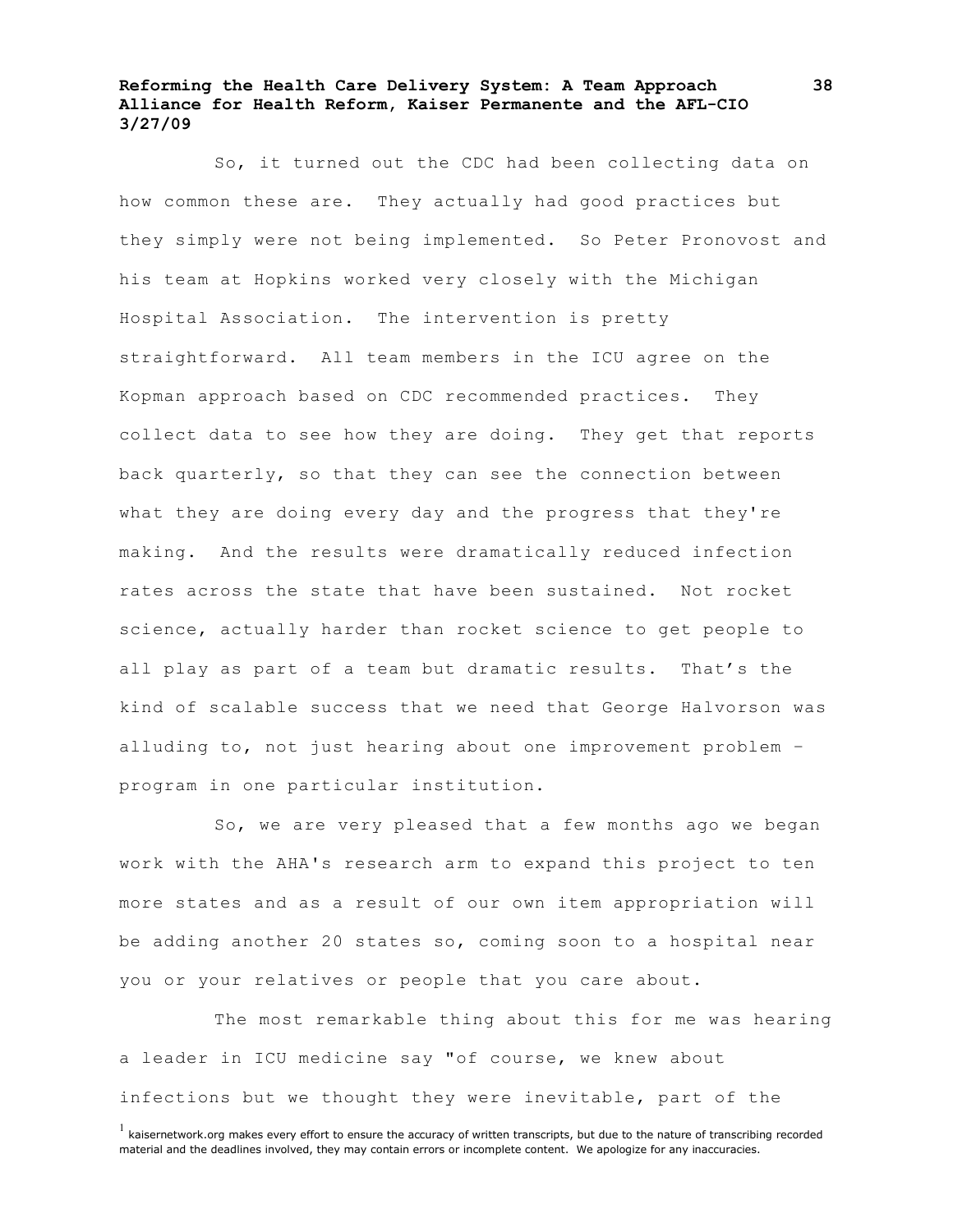ticket price for getting care in an ICU because we thought we were working really hard to get rid of them and that just didn't happen." This actually challenged everyone's assumptions about what's possible and, of course, then the teams want to go on to tackle new problems. It is very energizing, as well as, incredibly good for patient care.

Now several speakers have mentioned health IT and we've had the opportunity to fund between \$200 and \$300 million worth of projects and initiatives since 2004. This has to be a team sport, as well. Otherwise, if you simply digitize what we're doing now, you can actually speed up how fast we make mistakes and that has been reported in the literature, as well. I won't delve on that.

I do just want to share an example for one project that I think gets to a member of the team that we sometimes forget about which is the individual patient. This is a project in Virginia through Virginia Commonwealth University, which is highlighting something called My Preventive Healthcare designed to increase the delivery of healthcare services. And this is being done in a primary care practice based network.

Now, one of the projects that we have worked on with the Department of Defense, which has become a very important partner for us, is something called Team Steps; team strategies and tools to enhance performance in patient safety. It

 $<sup>1</sup>$  kaisernetwork.org makes every effort to ensure the accuracy of written transcripts, but due to the nature of transcribing recorded</sup> material and the deadlines involved, they may contain errors or incomplete content. We apologize for any inaccuracies.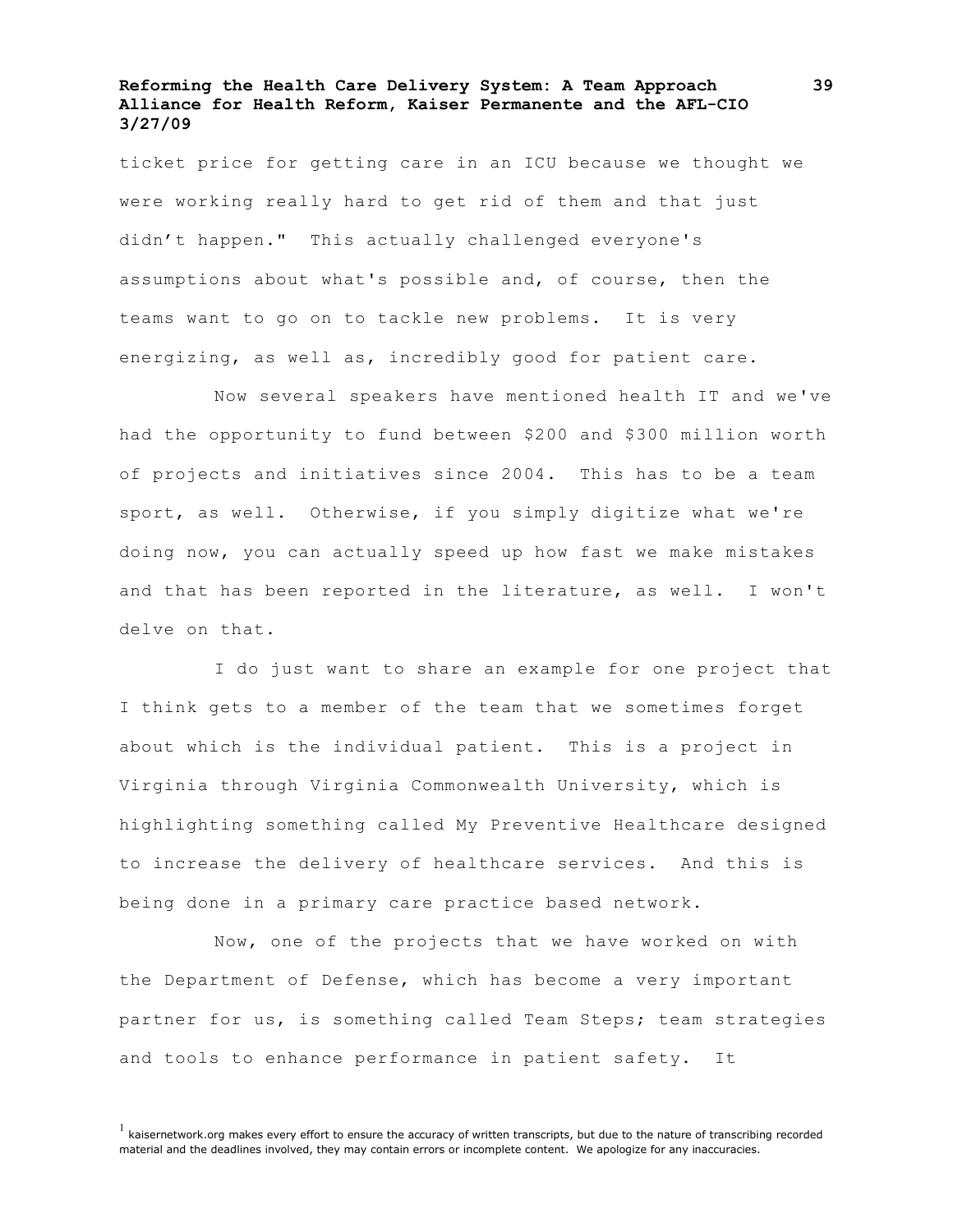improves communication and teamwork skills among healthcare professionals and has been adapted broadly across the U.S.

In fact, I got an email the other day that for early registration it would only cost \$995 to go to a conference to become a trainer in this program. The teams that are being supported here that do all the training are almost overwhelmed with enthusiasm and excitement. This is really great stuff for hospitals. I'm going to skip over the next few slides but you will have the details in terms of how it was developed. It's very; based on vigorous science and some of the communication information looked very simple to some of my other colleagues at AHRQ.

So let me just say that it you think about it, there is more communication checks that goes on at Starbucks than there is in most of healthcare. Right? You order a coffee, they read it back, they tell their colleague, they read it back, they write it on the cup. We simply don't build that kind of error proofing into healthcare. It's possible and it pays off big.

So, these are just these slides that illustrate that it has been very widely disseminated in peer review literature based on very good science. There are a number of national implementation teams and they are completely exhausted. We recognize that all members of the team need the best possible tools so I'm showing you here a free evidence based nursing

 $<sup>1</sup>$  kaisernetwork.org makes every effort to ensure the accuracy of written transcripts, but due to the nature of transcribing recorded</sup> material and the deadlines involved, they may contain errors or incomplete content. We apologize for any inaccuracies.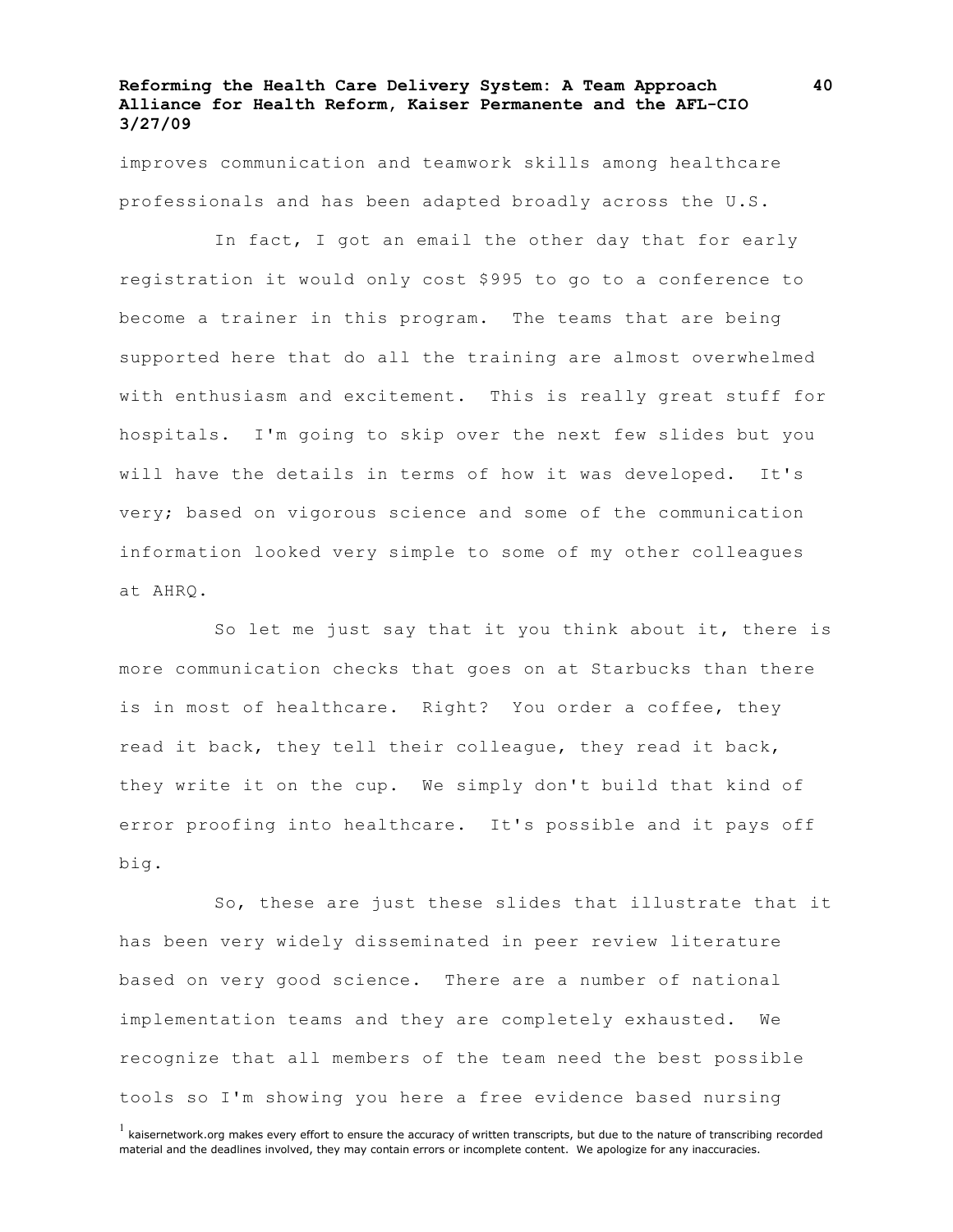book that was written with a number of experts in the nursing field. I would commend it for your attention. We did this in collaboration with Robert Wood Johnson. Having reviewed it a couple of the chapters, I can tell you I was astonishingly impressed.

One of the projects that we also supported, which was published very recently, is something called Project Red for the reengineered hospital discharge. Those of you who have never been in a hospital or picked up a family member will know what is going on at hospital discharge. The patient can't wait to get out of there. It's very noisy, chaotic; please take me home to my own bed. The family no matter what, how much they've planned has been held up because they were told to come at 10 and it is now 12:30. They can't wait to get out there either. So the very moment when seamless and effective communication is required is when everything stacked against it happening.

So, in this project, what they did was to work with nurses and pharmacists and it sounds a lot like what you heard in Kaiser for cardiac care. And they were able to reduce subsequent utilization of the next 30 days by 30-percent. We're talking return visits, preventable readmissions to the hospital or return visits to emergency department. We're having a webinar on this next week. As of two days ago, over

 $<sup>1</sup>$  kaisernetwork.org makes every effort to ensure the accuracy of written transcripts, but due to the nature of transcribing recorded</sup> material and the deadlines involved, they may contain errors or incomplete content. We apologize for any inaccuracies.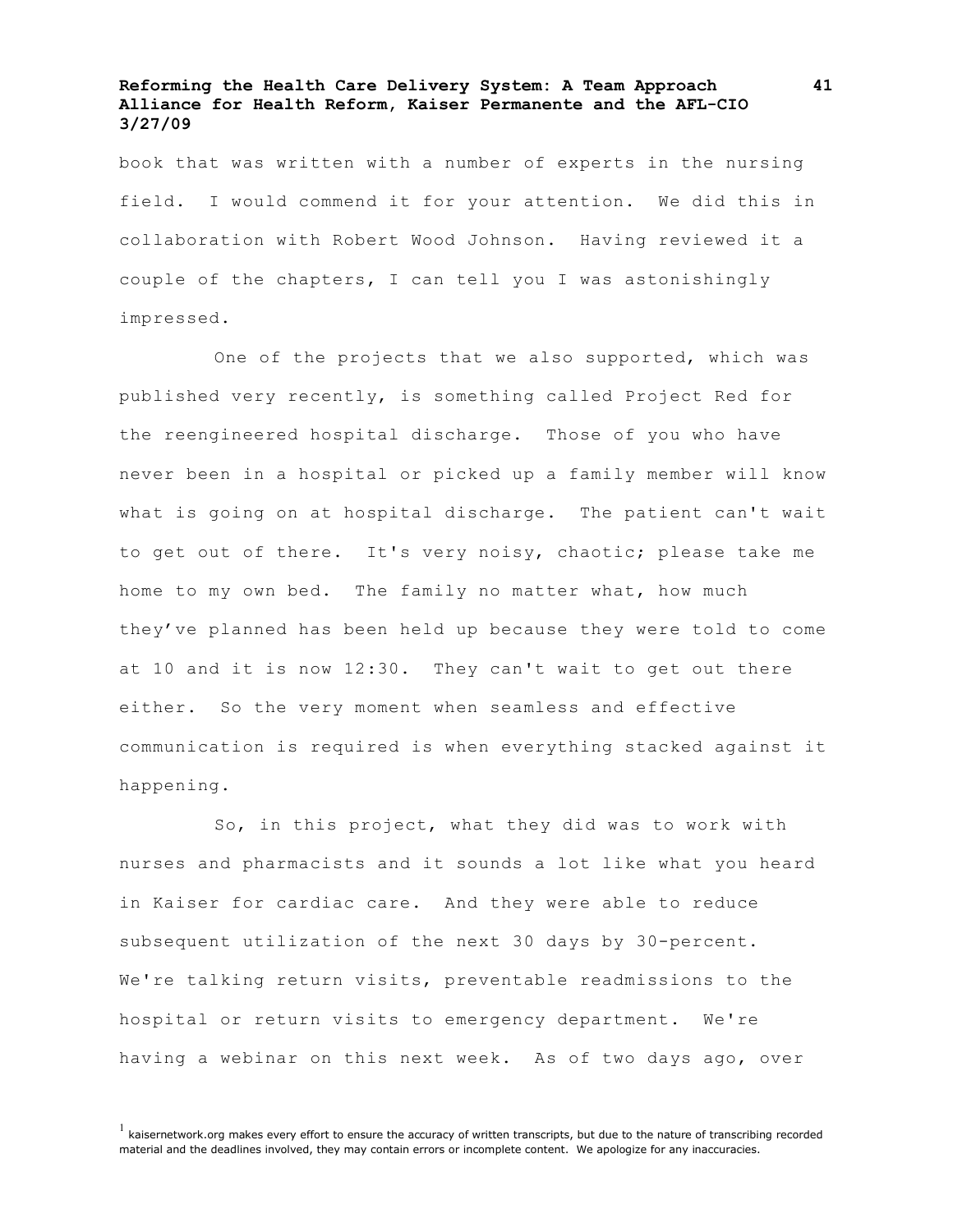1400 hospitals have signed up to be part of this. They're anxious. They want to go. They need the tools and so forth.

So, my bottom line here is that this is a team sport, a common understanding and common strategy or focus, as George Halvorson said, an easy way to collect data so you know how you're doing. A lot of what's happening in quality right now we see report cards and we've made a whole lot of progress on that front, but if people don't get the feedback of that information in something close to real time, what they think is it's the quality department's problem. When I can see the connection between my day job and that report card, then it has a great deal of meaning to me. And, of course, these tools have to be adapted based on the specific circumstances involved.

The last comment I would make is Team Steps and some of these other programs have worked incredibly well in hospitals and that's something to celebrate and to continue it to expand and spread. Where I think we're going to need some help and some serious thought about the right infrastructure is in primary care. There is a lot of interest now in medical homes but when we try to think about creating a Team Steps for primary care settings, there is not a 'their' there to connect to.

So that gets to your point, Bob Griss. Health IT, I think can be an important backbone of creating virtual systems

 $<sup>1</sup>$  kaisernetwork.org makes every effort to ensure the accuracy of written transcripts, but due to the nature of transcribing recorded</sup> material and the deadlines involved, they may contain errors or incomplete content. We apologize for any inaccuracies.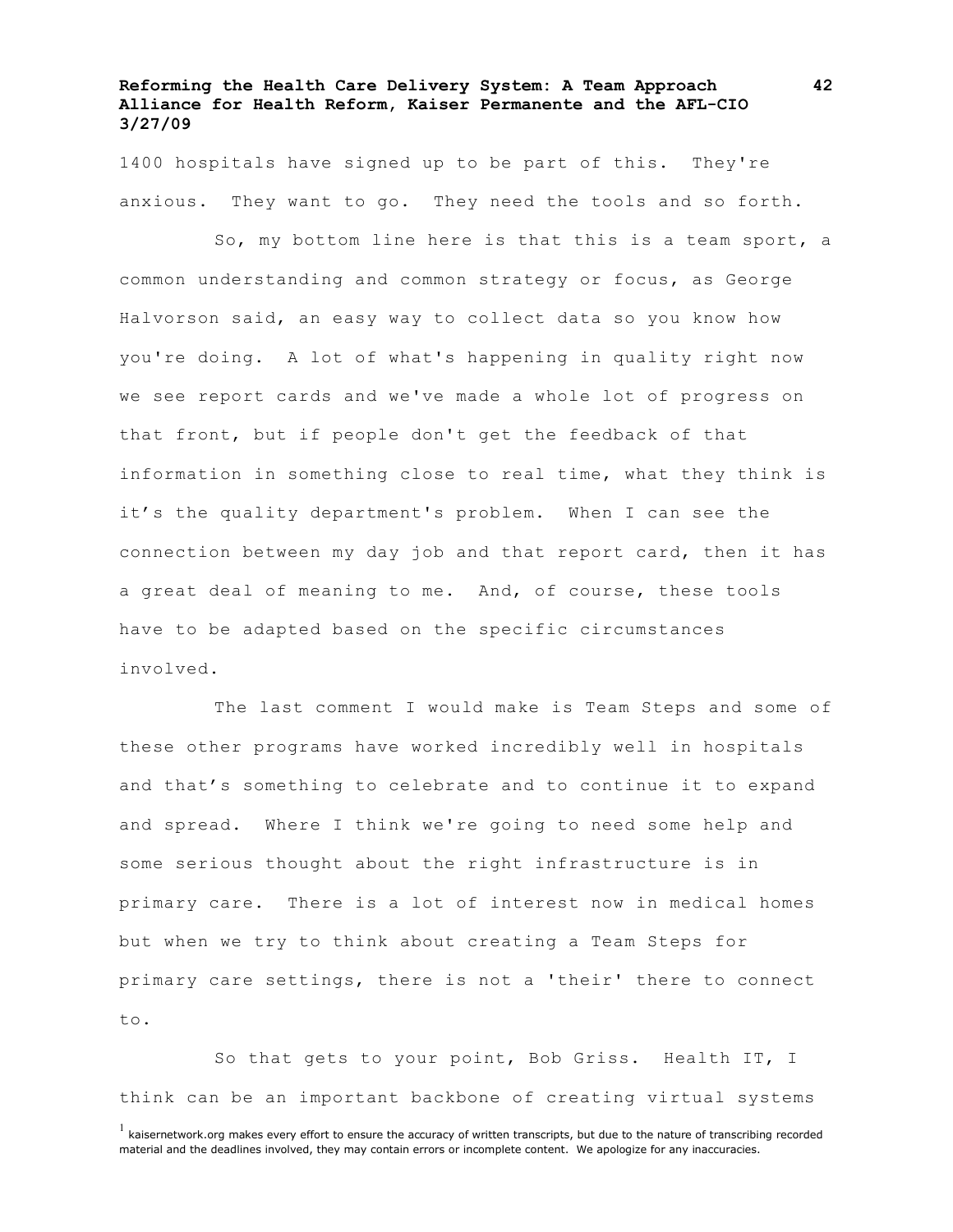but there has got to be something to connect to and its not just about moving electrons. So with that, let me thank you for your attention and look forward to your questions.

**ED HOWARD, J.D.:** Hold it up and the staff will bring forward or you can as the lady at the microphone in the back of the room is about to do, come to the microphone and actually ask your question. Please identify yourself.

**CLAUDIA BUTLER:** My name is Claudia Butler. I direct policy and advocacy for the Americans Society of Consultant Pharmacists, who represents pharmacists who are not working, well some of our members do work [inaudible], but most of our members do not. Some of them focus and we are focused on the appropriate and effective [inaudible] of the elderly.

I'm really thrilled that Dr. Rasmussen was here talking about the role of pharmacists at Kaiser. I want to make a statement and then ask a question to Dr. Clancy. I had the pleasure of interviewing, Dr. Chester, Dr. Chester who heads at entire public pharmacy program at Kaiser in Colorado just a few weeks ago to get an understanding of the scope of the involvement of pharmacists in a private program.

In fact, Kaiser employs I think over 175 clinical pharmacists, in addition to the [inaudible] in cardiac care there several other specialty care clinics focused on anticoagulation as far as pharmacy call center that deals with

 $<sup>1</sup>$  kaisernetwork.org makes every effort to ensure the accuracy of written transcripts, but due to the nature of transcribing recorded</sup> material and the deadlines involved, they may contain errors or incomplete content. We apologize for any inaccuracies.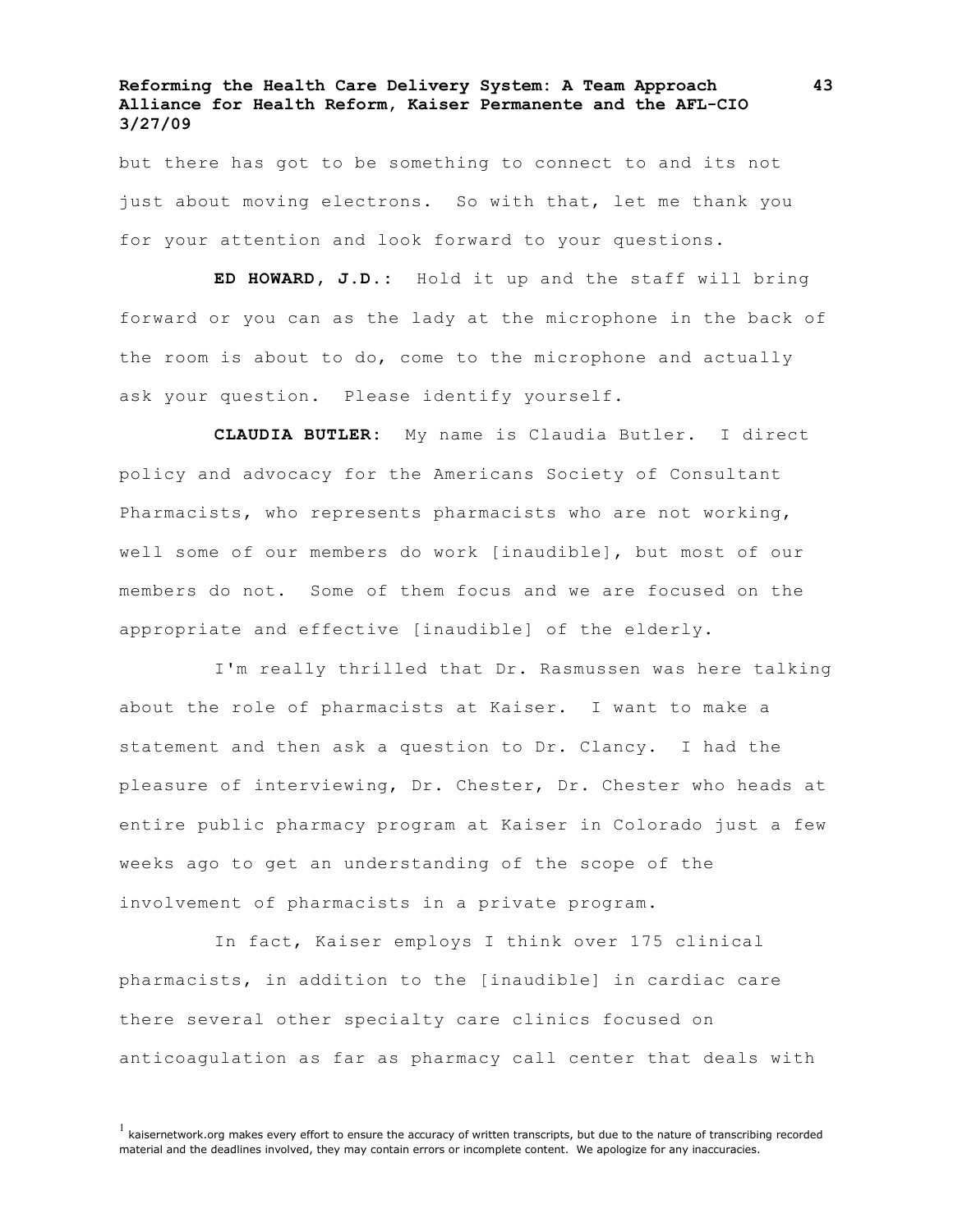just the issue that Dr. Clancy talked about the transitions of care.

And we're getting results for example, when you see a risk of capital in 60 days of nursing following discharge by 78-percent, a very, very, very striking improvements in quality. In addition, every single new addition to Kaiser Colorado sees it own performances and every single [inaudible] clinic has specialty pharmacists working in that clinic.

Knowing that medications are so important in our healthcare system, but also create lots of problems it's a \$200 billion problem, what is the goal of pharmacists right now our healthcare system, you take pharmacists only for dispensing drugs, the product. We don't really pay them, outside of Kaiser, the VA, and a few other places, they're really not a value in pharmacists for their [inaudible] services, and yet we see that when we use integrate pharmacists into primary care, there really is a huge benefit.

So my question to Dr. Clancy is how can we fix this in our healthcare systems, particularly Medicare where the cost of the [inaudible] and the potential saving and quality of care can produce effect.

**CAROLYN CLANCY, M.D.:** Well thanks for your question, Claudia. I appreciate it. When I was on the faculty at the Medical College of Virginia, we had the privilege of working with pharmacists closely in the medical clinic and I use to

 $<sup>1</sup>$  kaisernetwork.org makes every effort to ensure the accuracy of written transcripts, but due to the nature of transcribing recorded</sup> material and the deadlines involved, they may contain errors or incomplete content. We apologize for any inaccuracies.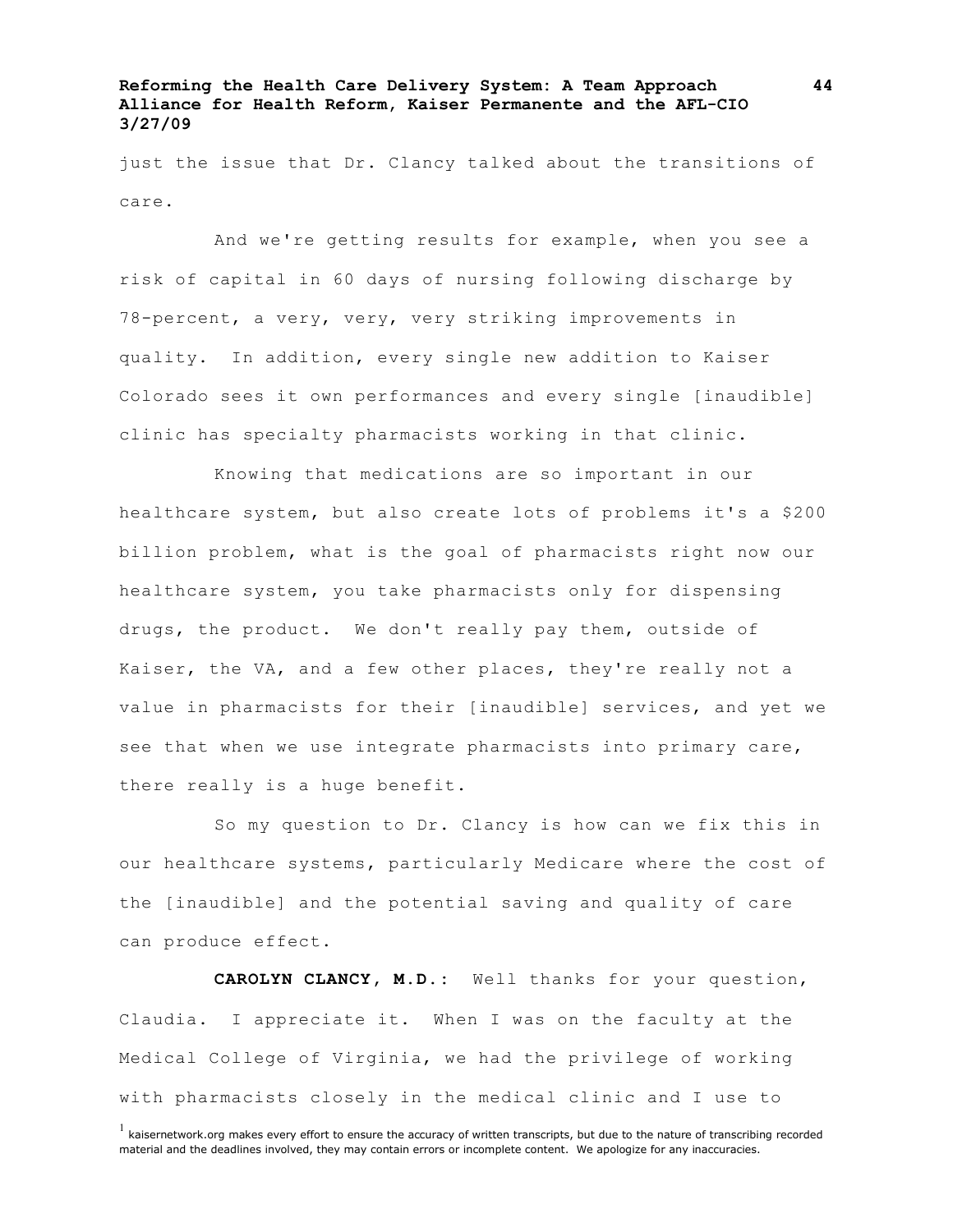think that our medical residence would be completely unprepared for private practice because that same team would not be there. They were amazing.

I know that some Medicaid programs have tested some demonstrations to make pharmacists a viable member of the primary care team. I don't think the reimbursement rate was sufficiently attractive to attract a lot of participation. I think it comes down to the point that George Halvorson made earlier about changing payments. And I think particularly for folks, I'm thinking of my dad right now, who is on multiple medications where the opportunity for challenges is enormous. And the opportunity for adverse interactions and so forth is ever present, that we're going to have to be rethinking some models about payment that would include pharmacists as part of the team.

My guess is it's not going to say you have to give pharmacists X amount. It's going to be much more of a prepaid or prepaid like arrangement. And I'll leave it at that.

**VALERIE TATE:** Hi, I'm Valerie Tate. I'm the quality care program's coordinator for the Nurse Alliance of SCIU Healthcare. I'm a registered nurse. My question goes to the costs and benefits of the labor management partnership or involving front line workers in the assessment, diagnosis, design, implementation, evaluation, of quality improvement initiatives to delivery systems.

 $<sup>1</sup>$  kaisernetwork.org makes every effort to ensure the accuracy of written transcripts, but due to the nature of transcribing recorded</sup> material and the deadlines involved, they may contain errors or incomplete content. We apologize for any inaccuracies.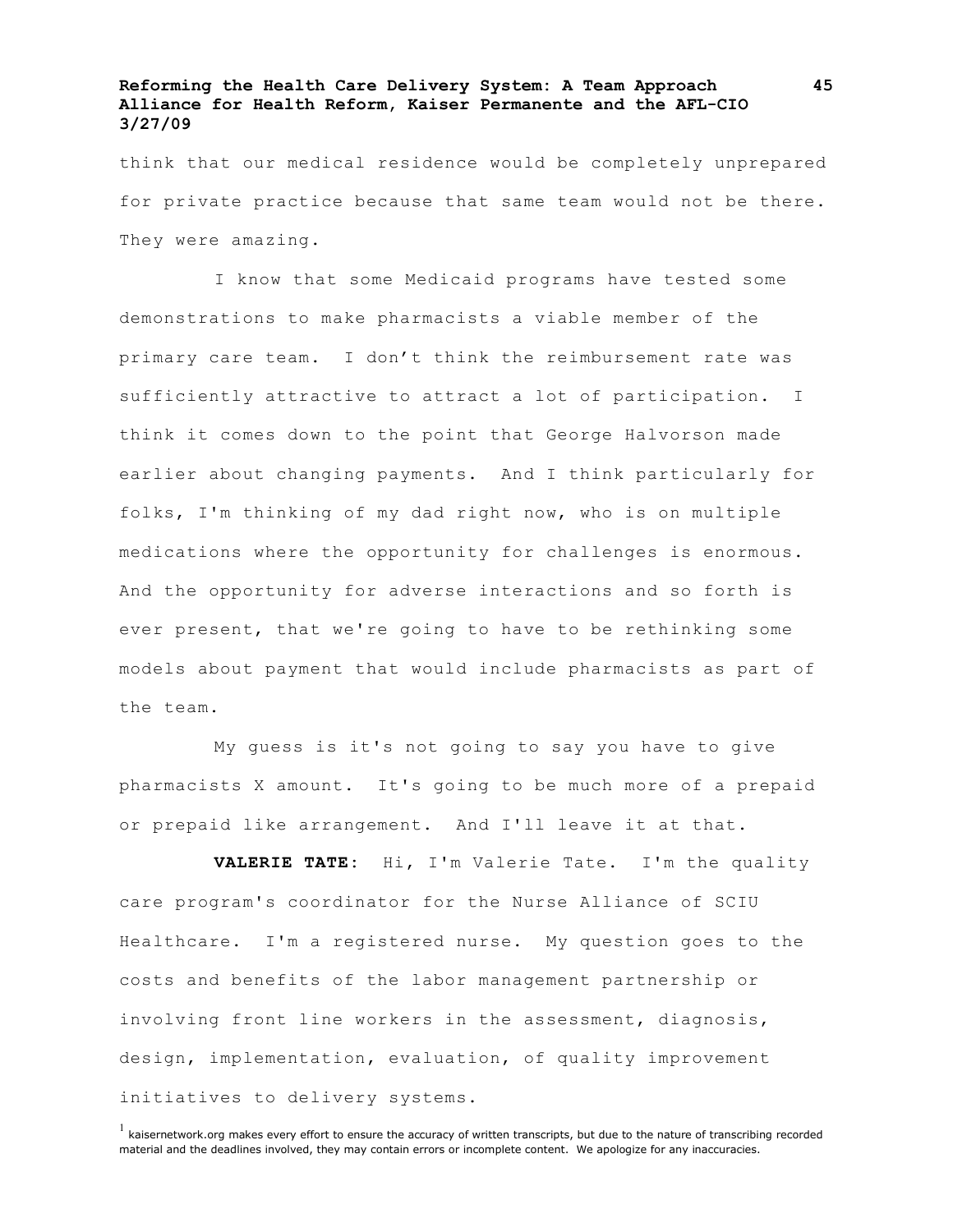You know, for instance, have you been able to measure or anecdotally can you tell me anything about recruitment, retention, how it affects patient outcomes, financial outcomes for the hospital this tapping into the incredible resource of our front line workers in making these quality improvements. Thank you.

**ROHIT BHALLA, M.D., M.P.H.:** Yes, I think I can start with that. Certainly in terms of some of the information that I showed, I think that there certainly is a business case in terms of if you look at the cost of care associated with hospital acquired infections, as well as falls and so forth. If you look at the amount that is paid for a hip surgery versus a hip surgery with a fall, there is a tremendous difference. I think in terms of the business case following on that also from the organization's prospective, the improvements in quality and service we hope translate into increased volume at the medical center overall.

Some of the, obviously some of our services are elective and some are emergent of course, and our reputation with respect to quality and service certainly drives a lot of our elective volume. Further I think in terms of retention, I think Maria can talk more about the partnership in the workforce. We've certainly seen gains with respect to those improved trends in satisfaction among our associates as we've gone through these efforts.

 $<sup>1</sup>$  kaisernetwork.org makes every effort to ensure the accuracy of written transcripts, but due to the nature of transcribing recorded</sup> material and the deadlines involved, they may contain errors or incomplete content. We apologize for any inaccuracies.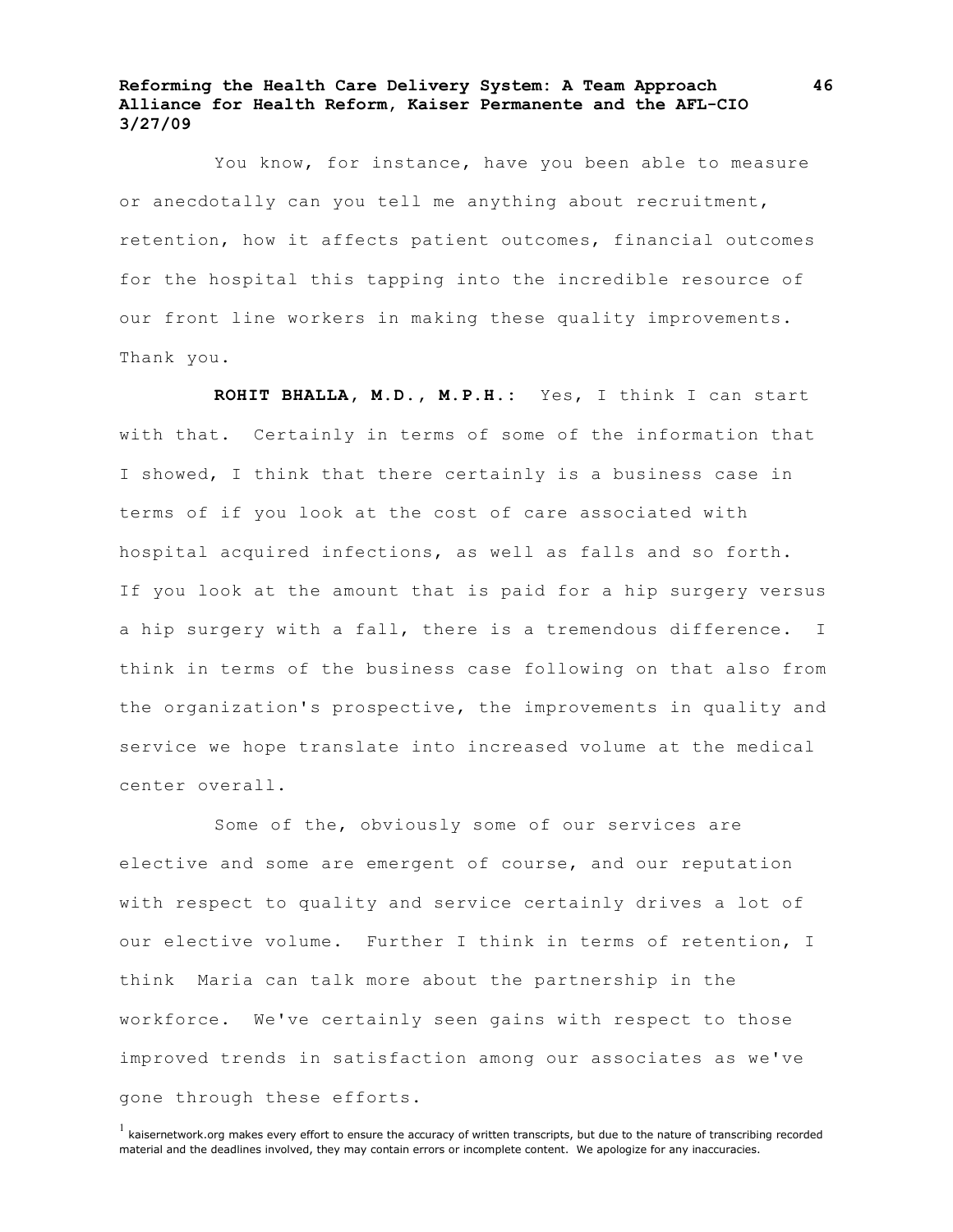**MARIA CASTANEDA:** Well, the slides that talked about the improvement on our employee satisfaction shows you that despite of all of the work that we're doing, our worker satisfaction keep increasing to go up every time we survey our members. And I know at Montefiore, maybe the nurse — our nurse manager, Eva, can show, tell us something about the rounding that they do at Montefiore that really increase patient satisfaction. At the same time, it gives joy to the workers who are doing it for their patients because they get a lot of thank you notes from their patients as they get home and they get discharged.

**ED HOWARD, J.D.:** Okay, yes, go ahead.

**FEMALE SPEAKER:** [Inaudible] at Research America [inaudible], how are you?

**CAROLYN CLANCY, M.D.:** Great, thank you.

**FEMALE SPEAKER:** This question is really for you. I wanted to point out what confidence level you have that research can improve health which is happening all along and all through the healthcare system. It's going to be part of our thought process when we are reforming healthcare. It is very complicated process when you think about teams, certainly the research, the teams of everyday better ways to treat people and ultimately prevent. How can we design a system that is going to adopt that complete, absorb it quickly, and works it quickly and efficiently?

 $<sup>1</sup>$  kaisernetwork.org makes every effort to ensure the accuracy of written transcripts, but due to the nature of transcribing recorded</sup> material and the deadlines involved, they may contain errors or incomplete content. We apologize for any inaccuracies.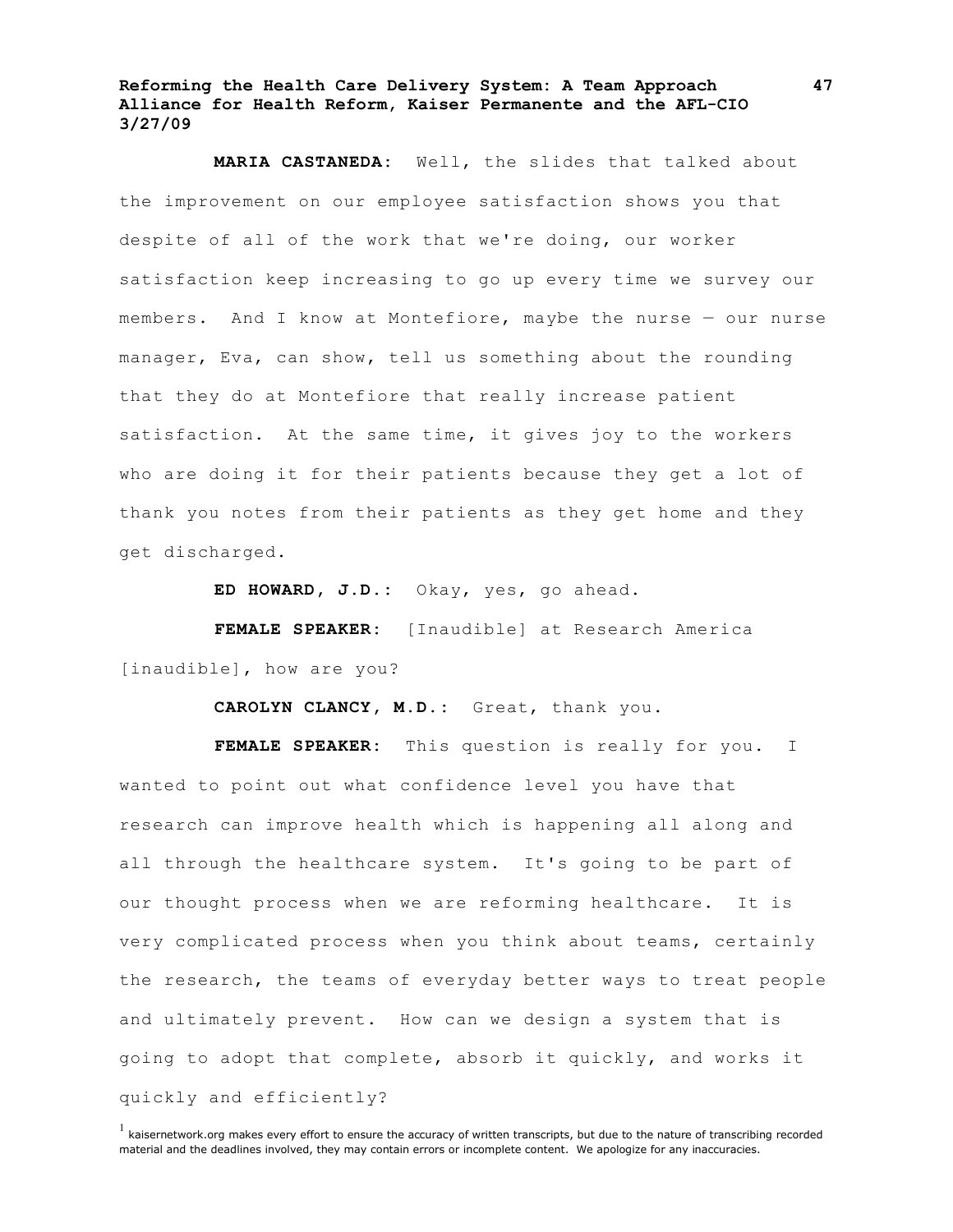**CAROLYN CLANCY, M.D.:** Well, I think those are incredibly important questions. I think the first part of that is actually getting to some very clear priorities for what we want to accomplish in healthcare by way of improving health. There is a National Priorities Partnership which has begun some very important work that front and I think has got about the high level of priorities. Transitioning from there, from where we are now to there is going to be an interesting kind of journey but I think at the end of the day, everyone believes that we are going to have changed how we pay for care with more of a focus on results.

Now that can't be the whole basis of payment, but I think that we're also going to have to provide incentives for strategies that we know are highly effective. I mean on some level what you're hearing up here is voluntary and it is exciting and you know what for health professionals who train to do the very best they could for patients, it is highly rewarding. But you've also heard President Obama say on the campaign that he's expecting families to save over time about \$2500 a year.

There is a huge opportunities in terms of improving quality and efficiency, so I think it will get a big focus and frankly I hope today's dialogue and subsequent meetings is a big part of linking this to the investments in the Recovery Act to the ongoing discussions about reform and so forth.

 $<sup>1</sup>$  kaisernetwork.org makes every effort to ensure the accuracy of written transcripts, but due to the nature of transcribing recorded</sup> material and the deadlines involved, they may contain errors or incomplete content. We apologize for any inaccuracies.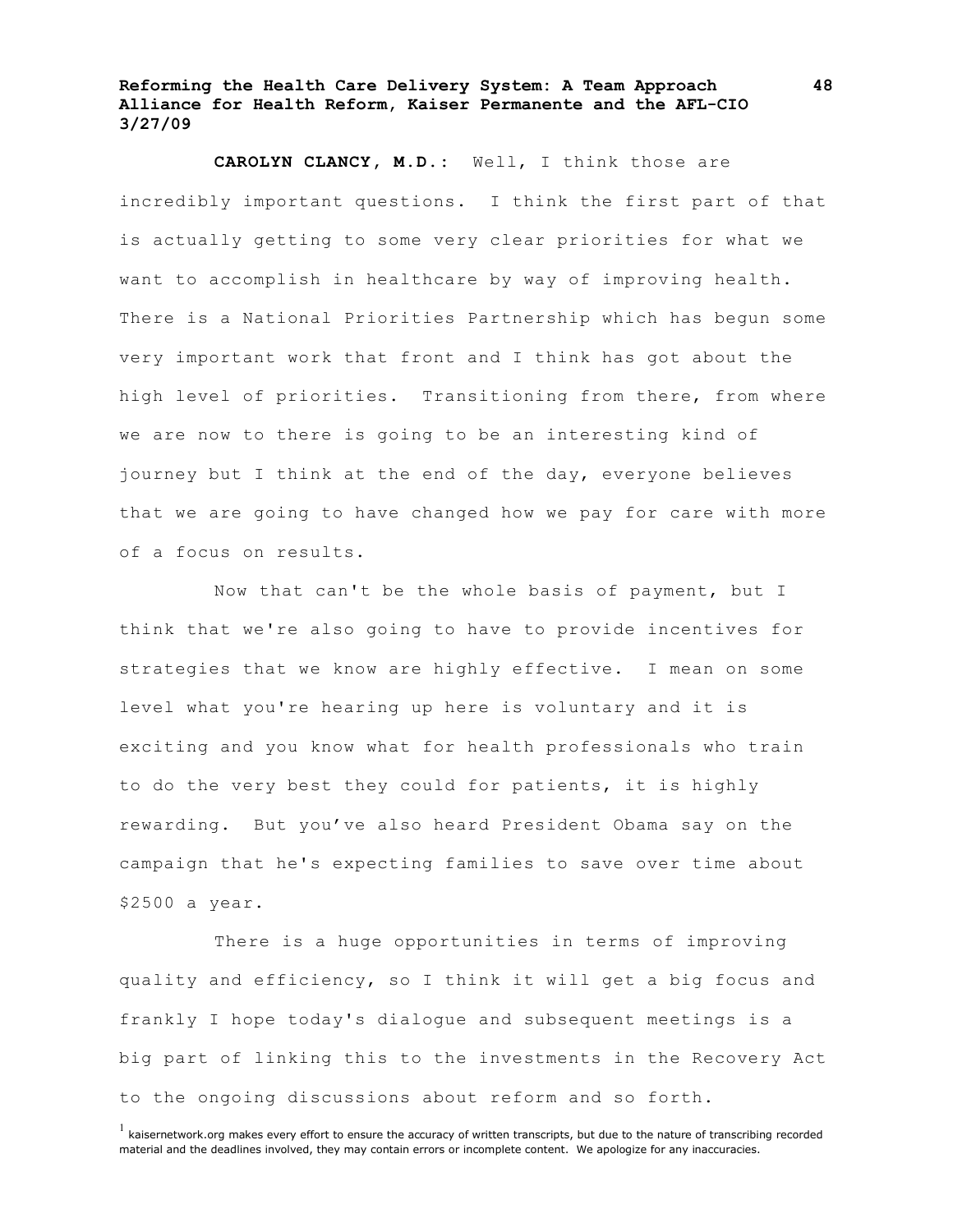When I talk to folks on the Hill about performance improvement and the science there. They get it. So stay tuned but we're going to need everyone's help to be part of this. That will definitely be a team sport.

**ED HOWARD, J.D.:** Carolyn, just following up on that a little bit, how closely do you think that model ought to go forward by applying some of these lessons directly where the Government has a little more say in the way things are run such as the Medicare program?

**CAROLYN CLANCY, M.D.:** I can tell you that my colleagues in HHS would probably want to exploit every opportunity to encourage and incentivize the best possible care. At the same time, there is a question about how far you can go if there is not the capacity to do that. So I think a strategy that said everyone has to do exactly like what Montefiore and Kaiser are doing would probably not go too far. I mean we could mandate it but it probably wouldn't be happen.

So, I think that there is going to be a trick in terms of trying to figure out what are the core elements that you need to be, that need to be incentivize and encouraged or potentially even required, but that are general enough that could be adapted to any local circumstances whether you're in Montana, Idaho, or a rural corner Nebraska. I was looking over Ed's shoulders and he had written that as a note to himself.

 $<sup>1</sup>$  kaisernetwork.org makes every effort to ensure the accuracy of written transcripts, but due to the nature of transcribing recorded</sup> material and the deadlines involved, they may contain errors or incomplete content. We apologize for any inaccuracies.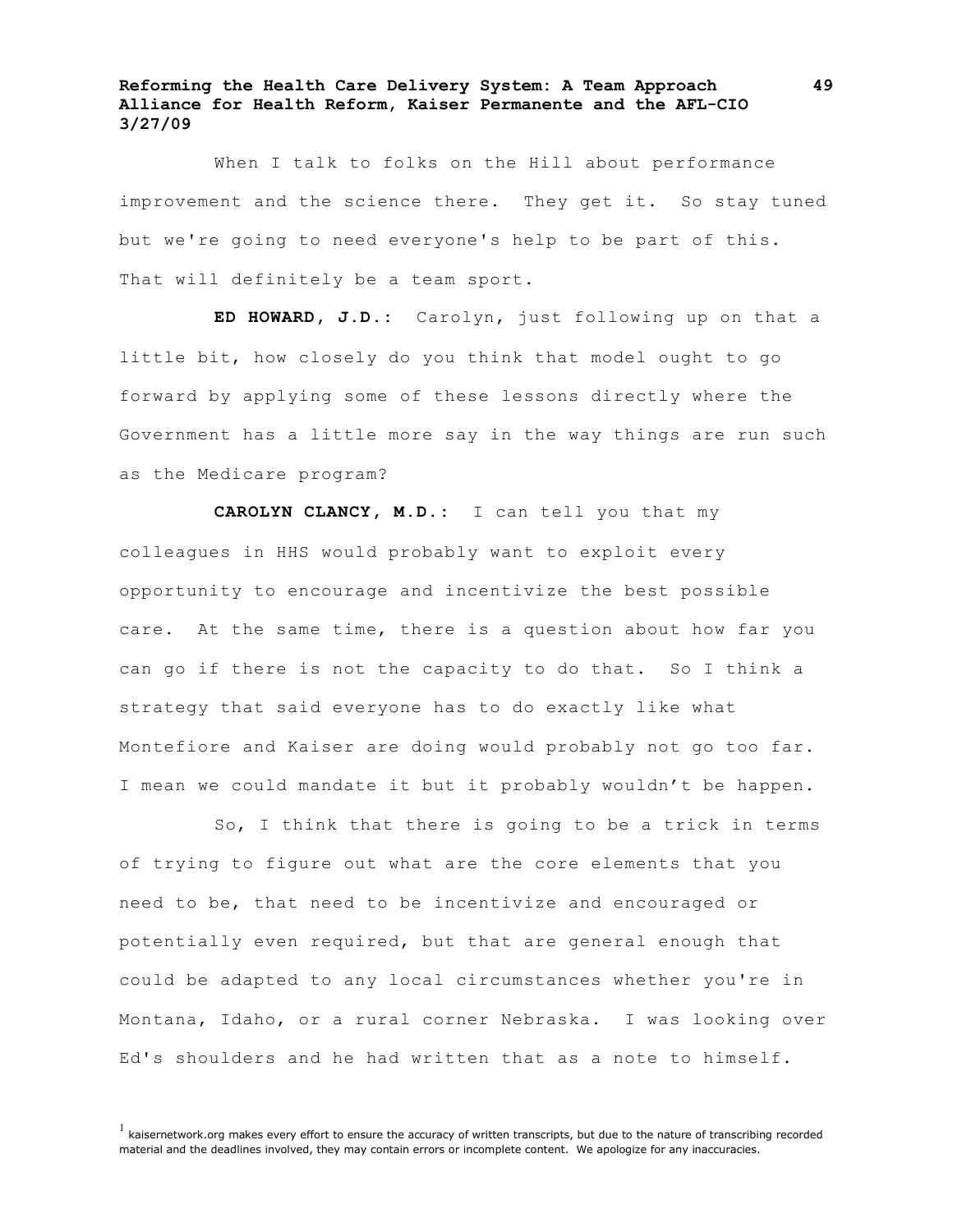And at the same time are specific enough to get us the results that we want. But that I think is going to be the challenge we have.

**KATHY NASHIM:** My name is Kathy Nashim [misspelled?] I'm the executive Director of the Maryland Healthcare Association. So I think my curiosity is that people could actually do a part two on the team approach in terms of talking about home care, because home care is currently using like monitoring and case management and all the elements of what we've talked about here today but they're doing it in home setting where there is no room and board and less chance of some of the other things that happen in the hospital.

Given the fact that hospitals are up against the insurance pressures to get people out of the hospital, I'm curious as to how these team approaches are currently using home care or how they envision they would use home care in terms of our goal to continue to provide care in the most appropriate setting.

**CAROLYN CLANCY, M.D.:** I'll just mention two things briefly because I think it is an important question. One is that theirs is a group of folks that emerged over the past six or eight months that's looking at improving quality in "longterm care." And I'm saying putting that in quotes because what they're doing is looking at all of the settings from home to short stays in nursing homes, skilled nursing facilities and so

 $<sup>1</sup>$  kaisernetwork.org makes every effort to ensure the accuracy of written transcripts, but due to the nature of transcribing recorded</sup> material and the deadlines involved, they may contain errors or incomplete content. We apologize for any inaccuracies.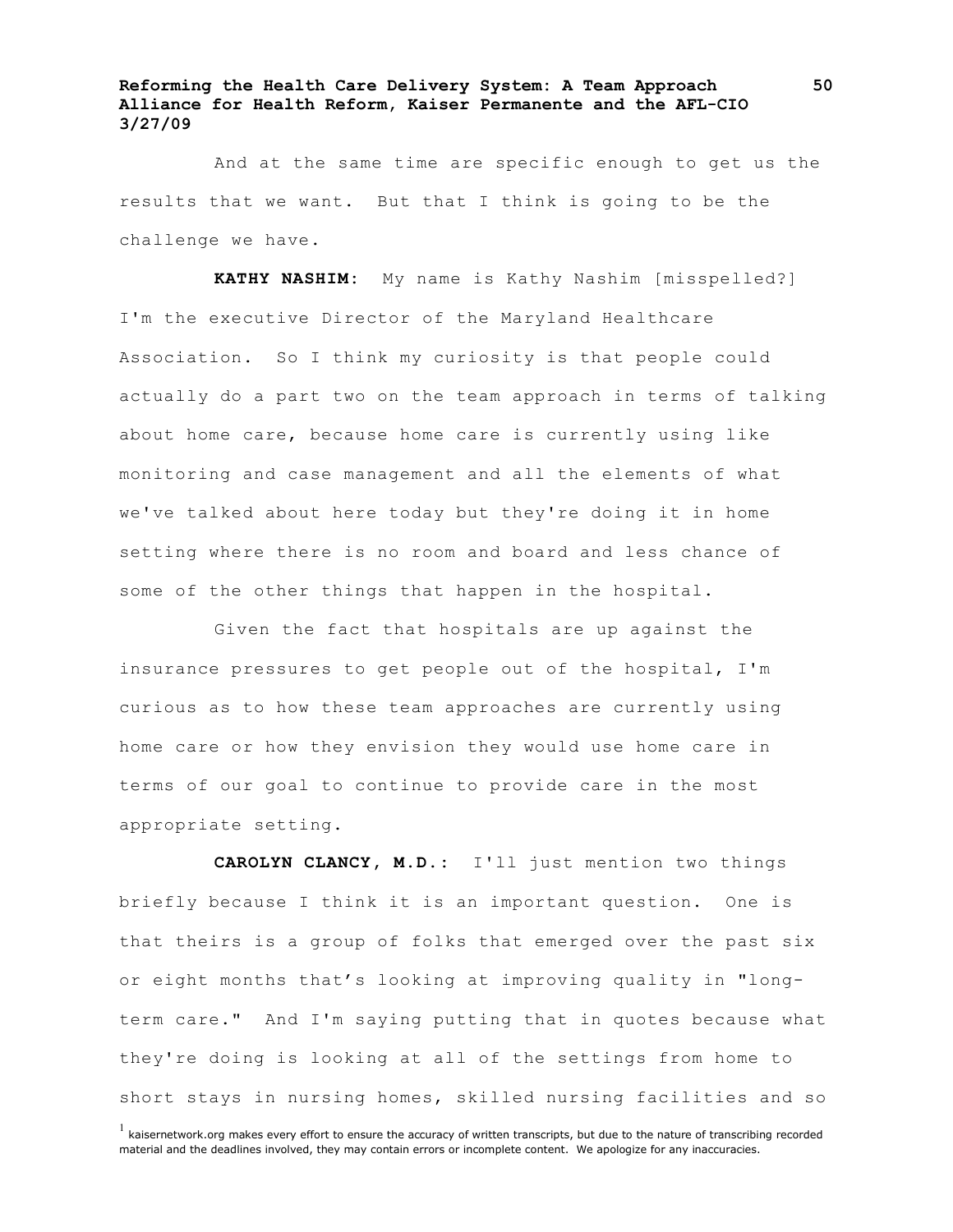forth where a patient might be and trying to figure out do we develop measures and approaches to focus on the patient's journey rather and that it is patient centered rather than setting specific.

So I'm very excited very excited about that. I never thought a meeting here in Washington in late August when the Congress was out would attract an energetic group of over a 100 people but sure enough. So they're busy at working. Brookings is having a lot of to do. They Engleberg Center for Health Reform working with many, many other partners. So, that and a number of grants we're focusing on and I think give me cause fro optimism.

The VA's program, My Healthy Vet, actually does take an electronic approach to the care of homebound veterans. And effectively what they have is a portal that helps the multiple caregivers including those who live with the individual patients, social services, different healthcare workers, all of whom are coming and going at different times, different days of the week. It provides a very clear organizing framework and plan and a team rulebook if you will. They've had very dramatic results when they have begun to evaluate that in terms of avoidable hospitalizations and avoidable bad outcomes.

So, I think you're exactly right and again the trick I think is going to be to figure out do we bring all these pieces together.

 $<sup>1</sup>$  kaisernetwork.org makes every effort to ensure the accuracy of written transcripts, but due to the nature of transcribing recorded</sup> material and the deadlines involved, they may contain errors or incomplete content. We apologize for any inaccuracies.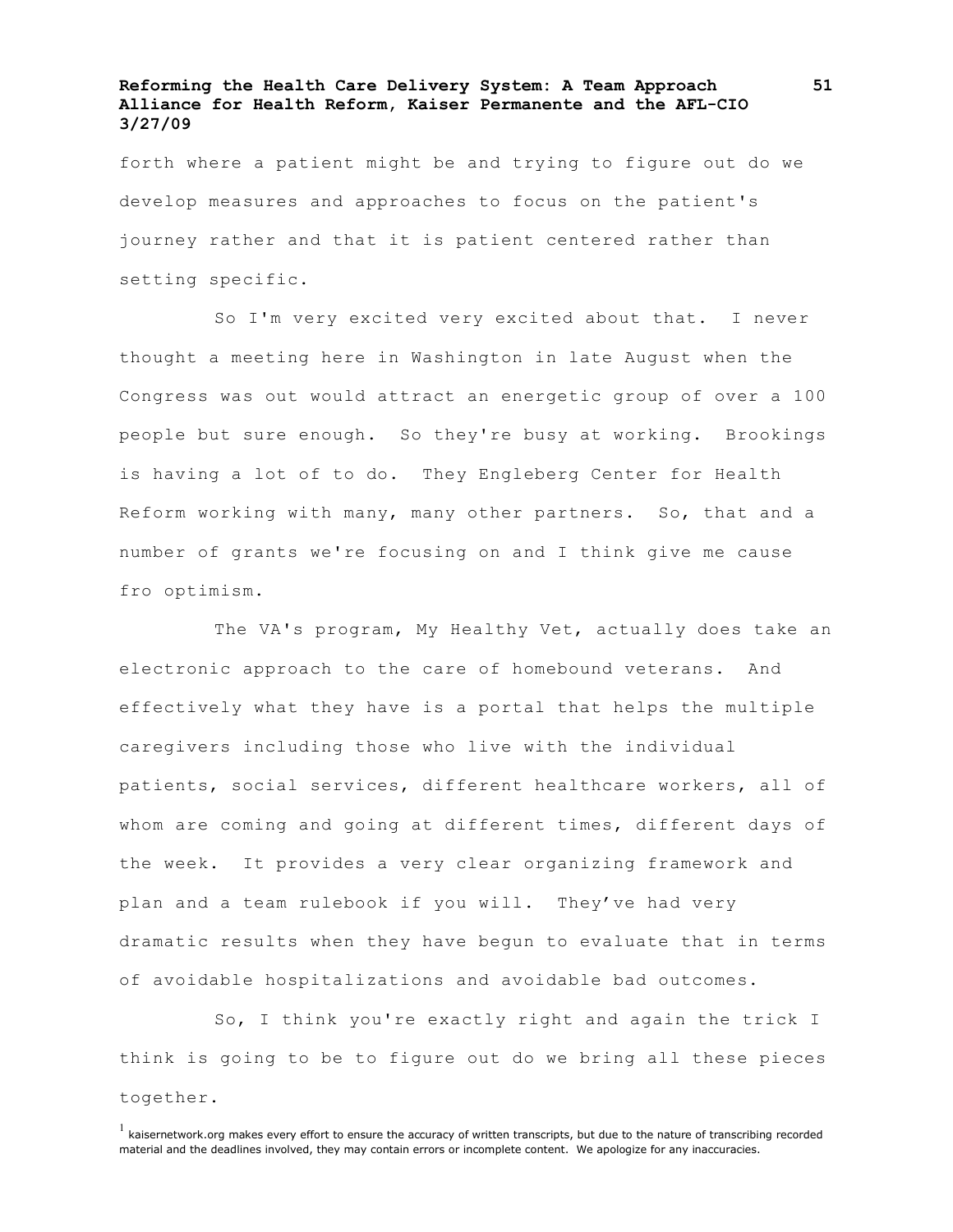**MALE SPEAKER:** [Inaudible] of America and I really I enjoyed hearing about some of the work that Kaiser is doing on [inaudible] for prevention [inaudible]. And I guess one of the things that I wanted to ask about obviously chronic disease, is an over paid visit, really a large cost to our health system but blood work at Kaiser or any of the other panelists doing to prevent some of these onsets of chronic disease and especially interested in what kind of outreach or collaboration is being done with kids, for example. I appreciate it.

**GEORGE HALVORSON:** So, let me address your question about what is Kaiser Permanente doing to prevent some of the things that we talked today. The Kaiser model is set up primarily for prevention. We have specific departments who deal explicitly with preventing some of the diseases that we talked about today.

What Susan and I have talked, we act as sort of the SWAT team, if you will. Despite all of our best prevention efforts, bad outcomes do occur and so we've focused our efforts on that specific population of patients but that's a small slice of the membership in Colorado, so even more efforts are focused on preventing some of the events that we talked about today.

**ROHIT BHALLA, M.D., M.P.H.:** I can also add from our organizational prospective that in terms of preventive efforts, we've done a lot of work there. I think one of the issues in

 $<sup>1</sup>$  kaisernetwork.org makes every effort to ensure the accuracy of written transcripts, but due to the nature of transcribing recorded</sup> material and the deadlines involved, they may contain errors or incomplete content. We apologize for any inaccuracies.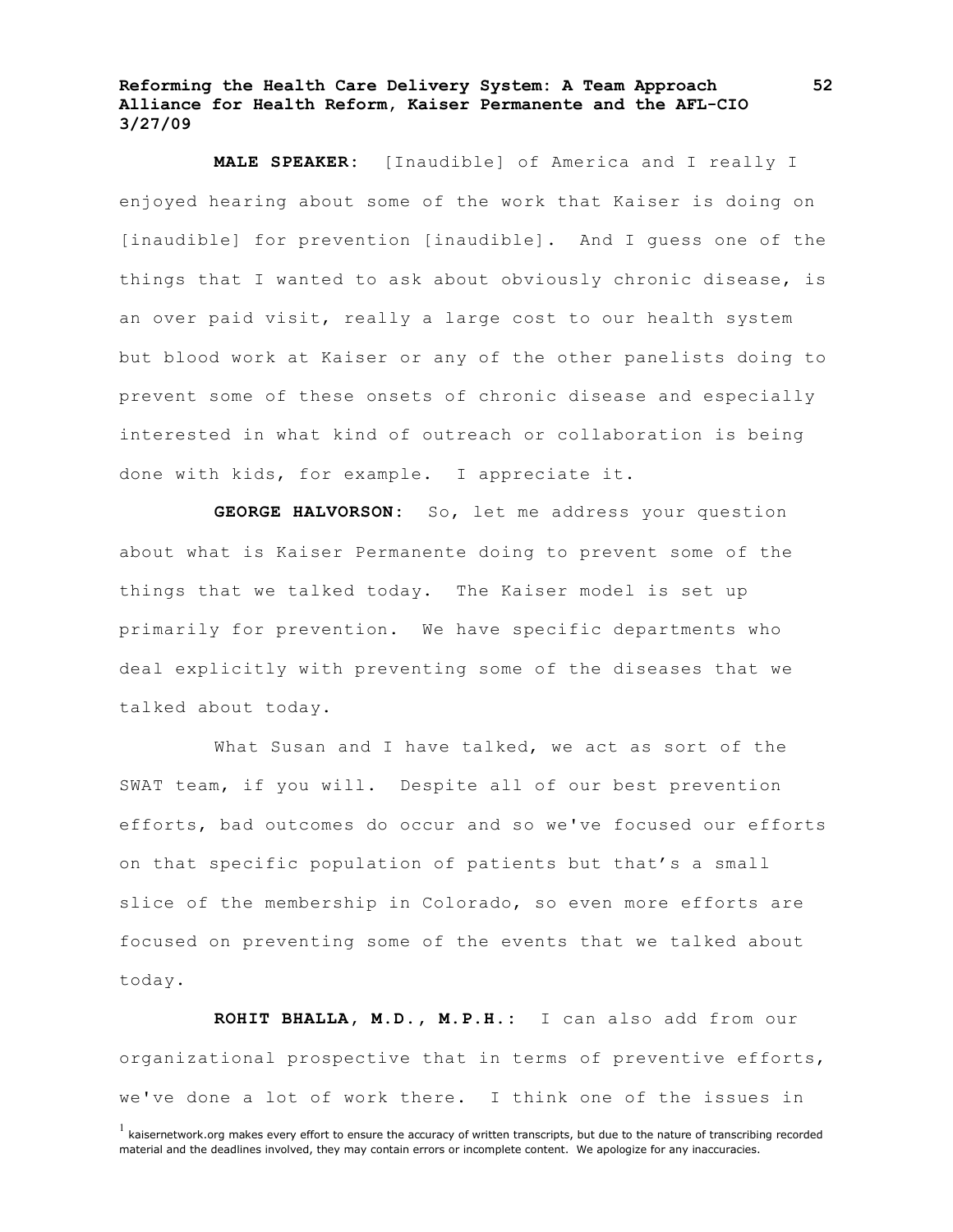the Bronx is obesity and diabetes. The prevalence of diabetes in the Bronx is about 50-percent higher than New York City. Obesity and overweight also about 50-percent, certainly pertinent to the pediatric population as well.

So, there I think its, in addition to what the organization can do and what it can measure, how it can effectively partner with other stakeholders in the healthcare systems. So in the area of diabetes, as you may know, the New York City Department of Health and Mental Hygiene is now required labs in the city to report glycosylated hemoglobin values, which are basically the test that tell how well a diabetic sugar is controlled.

So we're actually working with them to start to develop our capability to create registries. So we actually know who our diabetics are in our population. Normally an organization will look at the group that it sees who happens to come through its doors but by partnering with agencies such as the City Department of Hygiene and Mental Health we're able to actually start to develop the capacity to actually identify a cohort or a group of people who have a given condition.

We're doing the same thing with respect to pediatric populations with obesity. Its one thing to note down the height and weight on a piece of paper when a person comes in the door. It's another thing to make sure that's entered into an electronic system and then have a cohort that can then be

 $<sup>1</sup>$  kaisernetwork.org makes every effort to ensure the accuracy of written transcripts, but due to the nature of transcribing recorded</sup> material and the deadlines involved, they may contain errors or incomplete content. We apologize for any inaccuracies.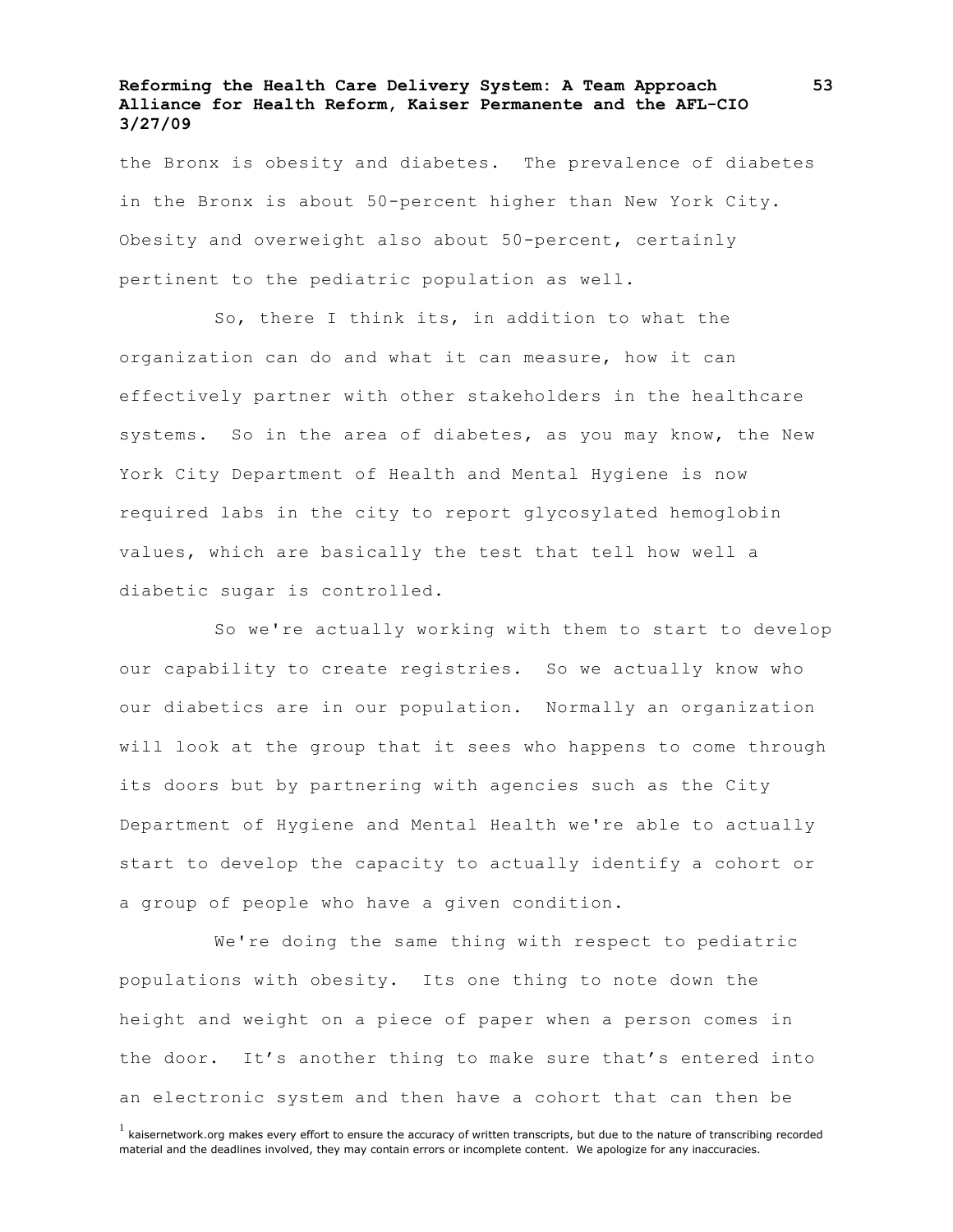used for outreach efforts. So from an organizational end, in addition to what we're doing on our own, those are areas where we look to more effectively partner with other stakeholders in the community.

**ED HOWARD, J.D.**: Let me just follow up on that. There's a question here that talks in terms of prevention in general and how you can get CBO to score prevention as something other than a big cost item. But it does raise the question or whether or not the kinds of things that all of our presenters both from Colorado and New York were talking about; whether they, in addition to improving quality as they demonstrably do, save you any money. And if George Halvorson is right that all of this money is right there to be plucked out of the system, CBO ought to be recognizing it. So there does seem to be some dispute in the literature about how much money you can save by doing prevention. What's your experience, or do you have experience?

**JON RASMUSSEN**: So, our experience at Kaiser, certainly when we created some of the programs that we have, we want to improve the health of our members and wanted to see quality outcomes. But we're also very pragmatic in realizing if that costs a tremendous amount of money, long-term success isn't assured. So while we've talked a lot about quality today, certainly we're focused on providing the most cost-effective care.

 $<sup>1</sup>$  kaisernetwork.org makes every effort to ensure the accuracy of written transcripts, but due to the nature of transcribing recorded</sup> material and the deadlines involved, they may contain errors or incomplete content. We apologize for any inaccuracies.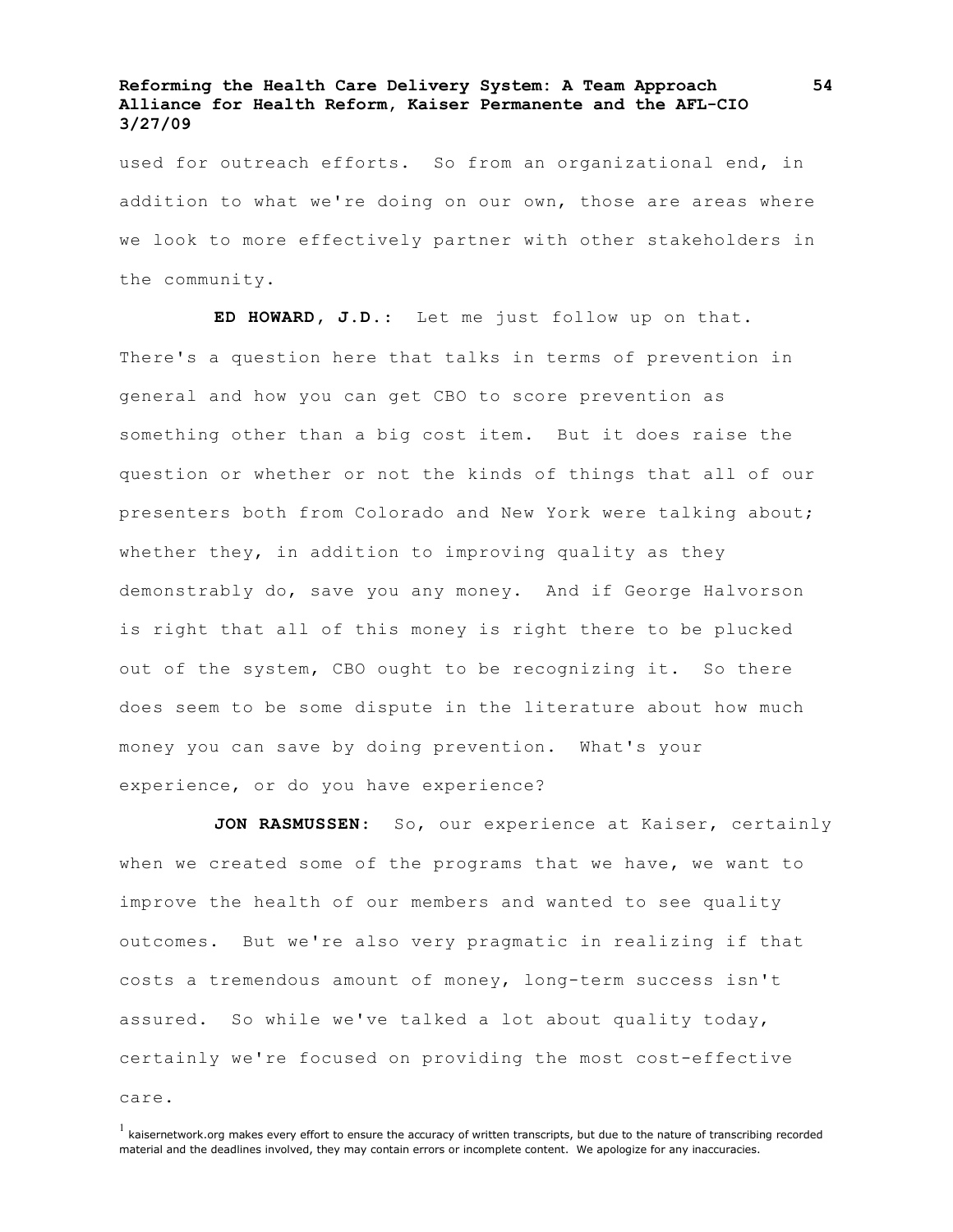And having done with the cardiac program what we've done for over ten years, we have evidence now that shows that we saved a tremendous amount of money, generally around hospitalizations. I can't give exactly numbers today; we'll be publishing that data hopefully later this year, but we have seen those outcomes. So when we talk about policy being developed and how do we invest money now, hoping that we'll see cost-effective care down the road, we've done it. We've invested that money, invested that time in people ten years ago, and now we're reaping the benefits of that quality work in reduced hospitalizations and reduced deaths.

**ED HOWARD, J.D.**: So that's the trick, look beyond the ten-year window that CBO usually uses. Anything that you'd like to add to that?

**ROHIT BHALLA, M.D., M.P.H.**: No, I think — yes, I'd agree with that.

**ED HOWARD**: In the back please.

**FEMALE SPEAKER:** [Inaudible] quality and innovation, innovated work [inaudible] you can identify similar innovation. But I wanted to get past the technology issue. We've also done a two-year really drilldown to [inaudible] hospitals look at the impact of technology and the patient's safety quality eases tension on all professionals that [inaudible] pharmacists and [inaudible] and others.

 $<sup>1</sup>$  kaisernetwork.org makes every effort to ensure the accuracy of written transcripts, but due to the nature of transcribing recorded</sup> material and the deadlines involved, they may contain errors or incomplete content. We apologize for any inaccuracies.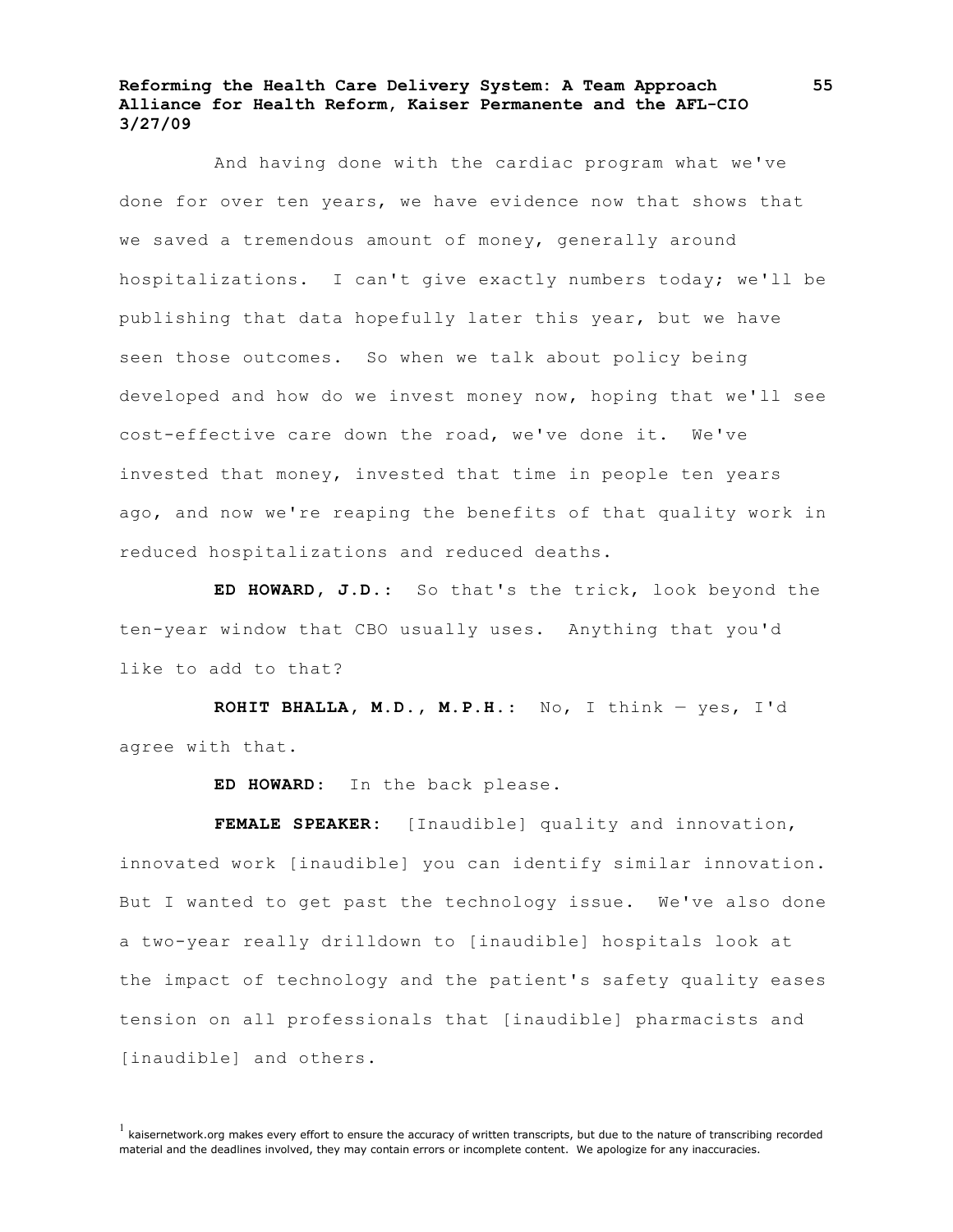And you did [inaudible] Jon and Maria, are you seeing that you're engaged in the purchasing the design of deployment [inaudible] equipment and the more technology or systems are purchased, which is something that was identified in all of the 25 sites as a real serious issue. That decision [inaudible] but that they ought to be allowed the staff [inaudible] rather than having to [inaudible]. So I'd like to — are you engaged and Kaiser also is part of another [inaudible] study, case study on find the notion about the amount of time wasted by health professionals hunting and gathering trying to fix the equipment.

So our effort, the next part of our effort is clearly is the hospital association and others to really involve people before decisions like that are made. So I'm wondering if you all [inaudible].

**SUSAN KUCA, R.N.:** I can tell you that at the case coordinator, so I am a staff nurse, and we weren't involved at that level in my day-to-day work whether we weren't  $a -$  they didn't come to us and say which system should we choose, which quite frankly I'm grateful for, because my knowledge of the systems that are out there isn't enough to be able to speak to that.

I can tell you that once the system was in place and we had some training, we have been allowed to use it as long as we're meeting certain metrics and gathering certain data, we

 $<sup>1</sup>$  kaisernetwork.org makes every effort to ensure the accuracy of written transcripts, but due to the nature of transcribing recorded</sup> material and the deadlines involved, they may contain errors or incomplete content. We apologize for any inaccuracies.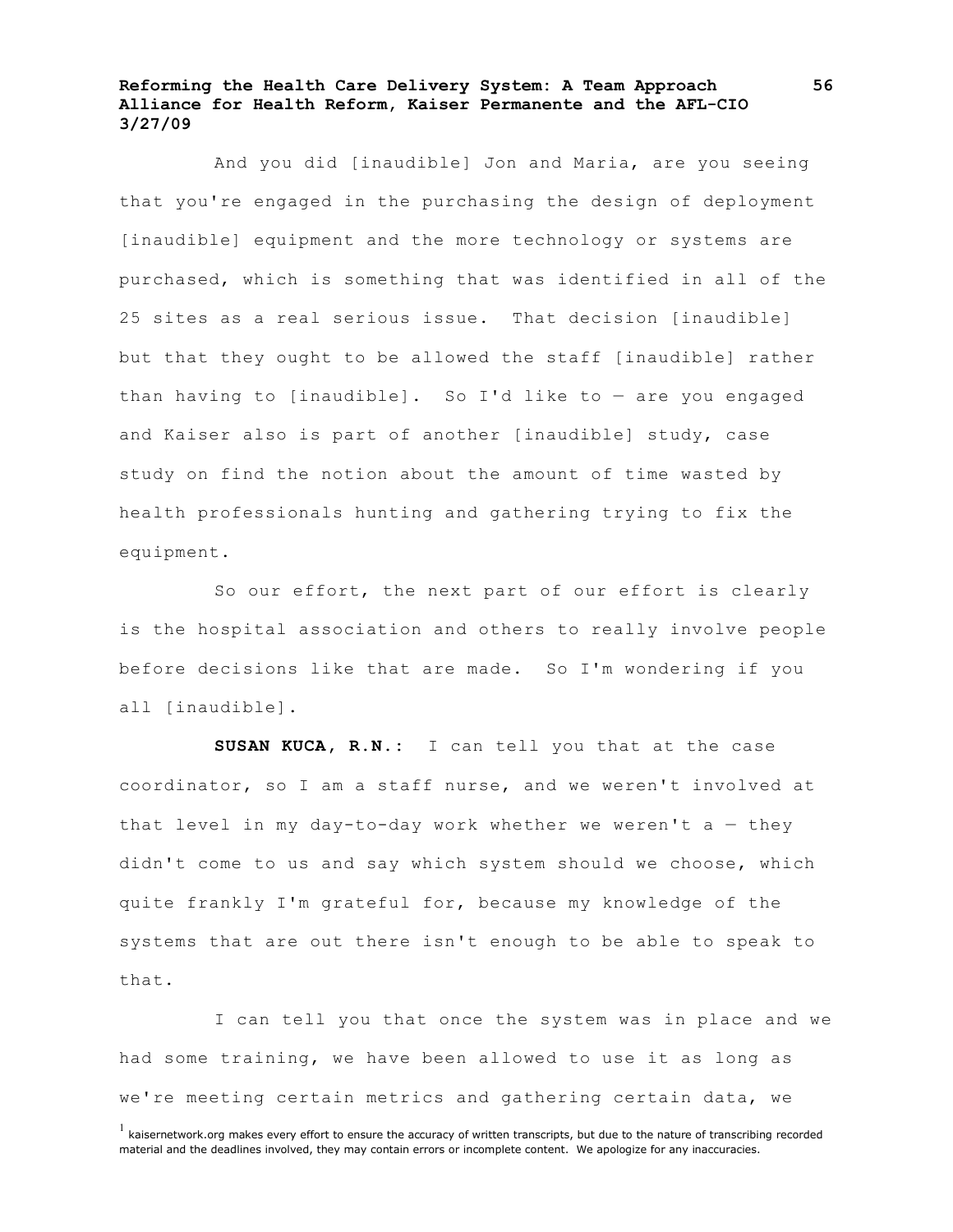can adapt that system to our particular unit's needs. And because we've been able to adapt the system to our needs, we used to employ a full-time nurse in the hospital six days a week, reading through paper charts looking for our patients. And now because of the use of technology and skill sets, our cardiac techs are able to electronically gather data regarding laboratory values and procedures, do the screening as part of their routine day, and then send that to us electronically.

So it's saved us a tremendous amount in efficiency. I don't have the dollars that we saved, but I can tell you that the efficiency of the work and putting the right person doing that piece of has helped. So it's more the adaptability of the system which Kaiser has allowed us to do.

**MALE SPEAKER:** Yes, we — Deborah, do you want to microphone?

**ED HOWARD, J.D.:** And you'll want to identify yourself.

**DEBORAH KING:** Hi, my name is Debbie King. I'm the Executive Director or 1199SEIU's labor management project and training project in New York, and we're doing similar work that you've heard about from Dr. Rohit and Maria in about 50 different institutions. And one of the things we find in terms of the electronic medical record that it is very important to have employees have a choice of the use of a record.

For example, we  $-$  I just did a project in 20 nursing homes. Susan, they didn't have to be experts on the

 $<sup>1</sup>$  kaisernetwork.org makes every effort to ensure the accuracy of written transcripts, but due to the nature of transcribing recorded</sup> material and the deadlines involved, they may contain errors or incomplete content. We apologize for any inaccuracies.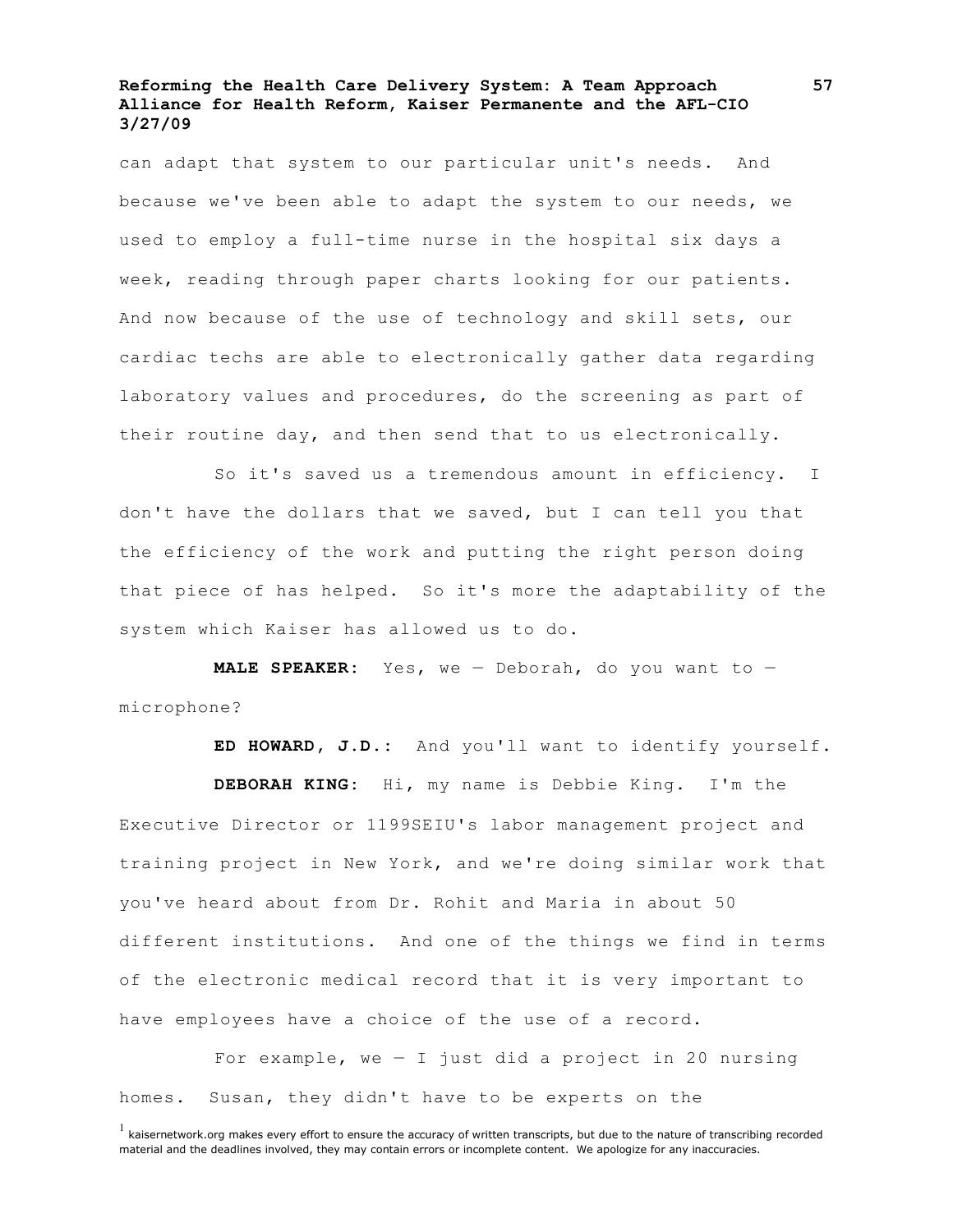technology, but the company gave the nurse's aides different models. It could be a handheld PDA, it could be a computer screen, and they were able to say what was most useful to them. And also in terms of how to use it, were there different innovations in the way it could be programmed, and then found that when they got the equipment, it was really customized to what they wanted to use it for.

But also I think a very important thing is that we don't want people just to learn how to use technology, we want them to understand what the technology is about in terms of how it can improve care. And that was part of the project that we did to help people really understand that. And we have to make sure, I think, when we're going to do a major national effort on this that this — that that frontline healthcare workers and our technical professional workers really have ownership of this new system.

**ROHIT BALLA, M.D., M.P.H.**: Is it all right if I comment? Yes, I would say that we put together interdisciplinary groups to evaluate proposed technology first and have a user group too effectively  $-$  so we do certainly engage our staff in that process.

As an example, we implemented computerized physician order entry about a decade ago. That's basically the electronic ordering of medications as opposed to scribbling them out on paper. And that implementation was done in  $-$  it

 $<sup>1</sup>$  kaisernetwork.org makes every effort to ensure the accuracy of written transcripts, but due to the nature of transcribing recorded</sup> material and the deadlines involved, they may contain errors or incomplete content. We apologize for any inaccuracies.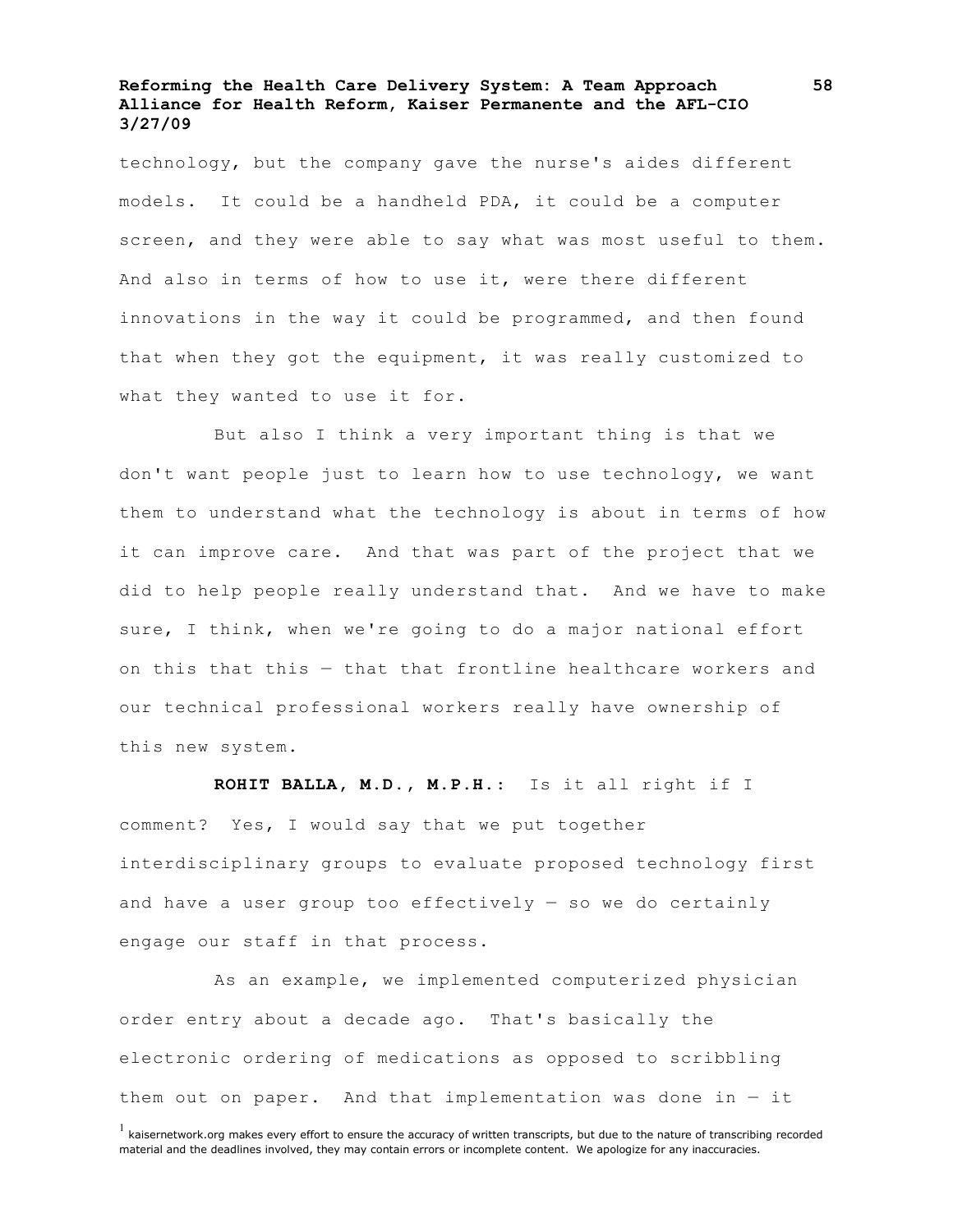started in the early 90s. The commitment actually was in the mid-90s, which is about four or five years before the Institute of Medicine report *To Err is Human*. It actually talked about the magnitude of medication error and medical error in healthcare. So we had an advanced commitment to it, but whenever we do an implementation, we do have an interdisciplinary group that comes together that is actually responsible for making the final selection of the group that we go with.

And I would just say that one of the things in the discussion about IT that I think is often lost is that even though it's electronic, it's not an on and off switch. There is a tremendous amount of training and work that has to be done once a system is implemented because healthcare is such a complex service that the moment you introduce a system for the simplest aspect of care, a lot of work has to be done to assimilate that.

So if you look at something like computerized physician order entry, which just deals with initially the narrow slice of physician prescribing, we actually didn't roll that out in a month. We took somewhere on the order of four years to roll that out. It was start low and go slow, but we feel that that has resulted in uptake of the system where the physicians were onboard guiding the evolution of the system.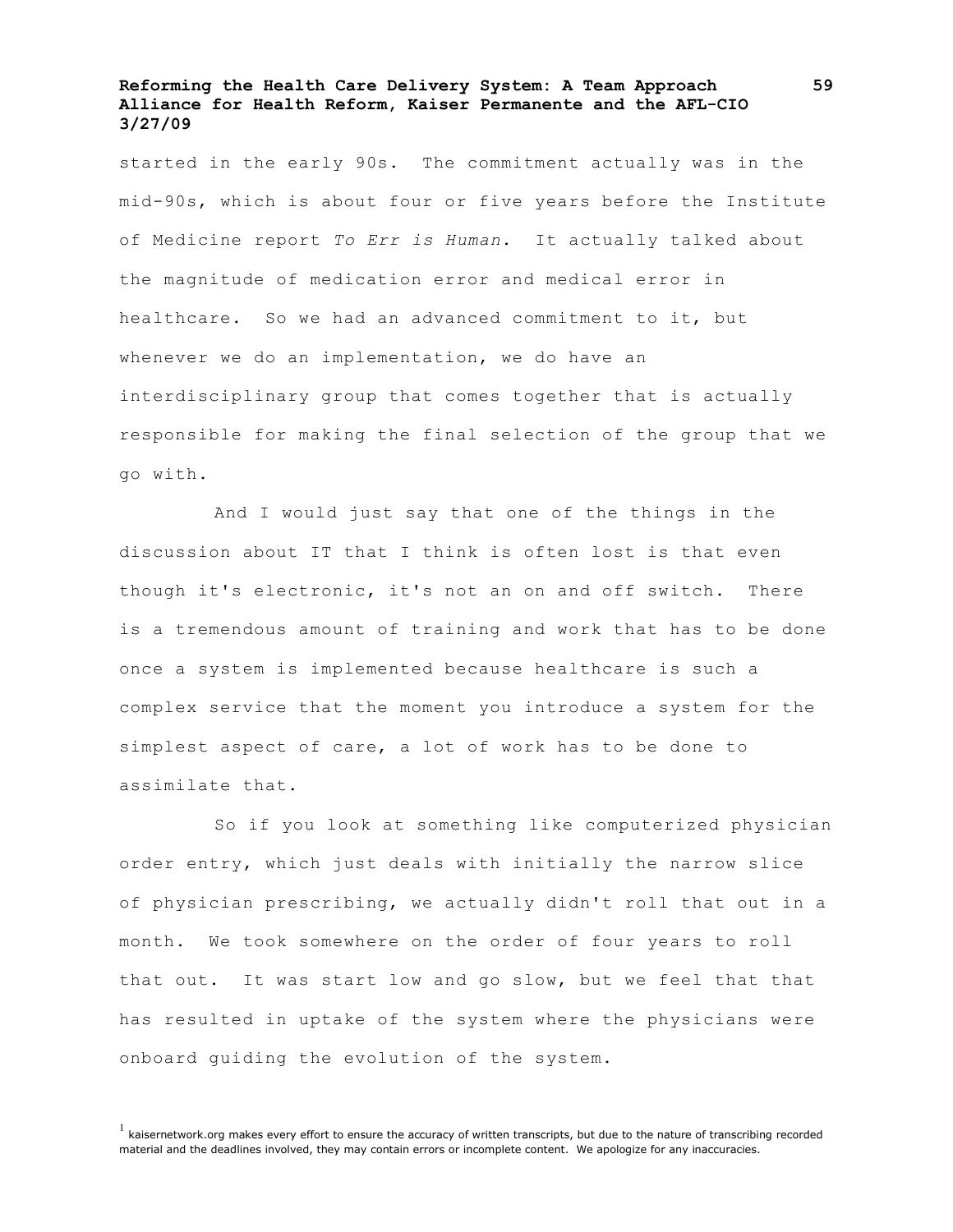And I would also just point out one other distinction, which is that when we talk about IT, we often talk about its implementation as kind of a dichotomous thing. Is it done, yes or no? Once the system is implemented, there are a whole array of possibilities in terms of making better or worse use of that.

Some of you may look at the medical literature periodically and have seen that there are some good papers now that show that, for example, alerts on drug interactions are frequently ignored. And when I say frequently, some papers say as much as 90-percent of the time. So just implementing the system is not good enough, it's — you need to get people's input, you have to have multiple stakeholders involved in the system's implementation and then also utilize their insights to make the system better to work for them over time.

**ED HOWARD, J.D.**: If I can, there's a question asked on a card that is very much related to the earlier answers to this question. Since the — obviously, 1199 has been so involved in many of the instances of introducing technology, and there's a unionized workforce as well in Kaiser Permanente.

Both of the examples this person points out that we've heard today are of unionized workforces. Some might expect that unions would be a barrier to the introduction of efficiency and technology, and I wonder if you could elaborate

 $<sup>1</sup>$  kaisernetwork.org makes every effort to ensure the accuracy of written transcripts, but due to the nature of transcribing recorded</sup> material and the deadlines involved, they may contain errors or incomplete content. We apologize for any inaccuracies.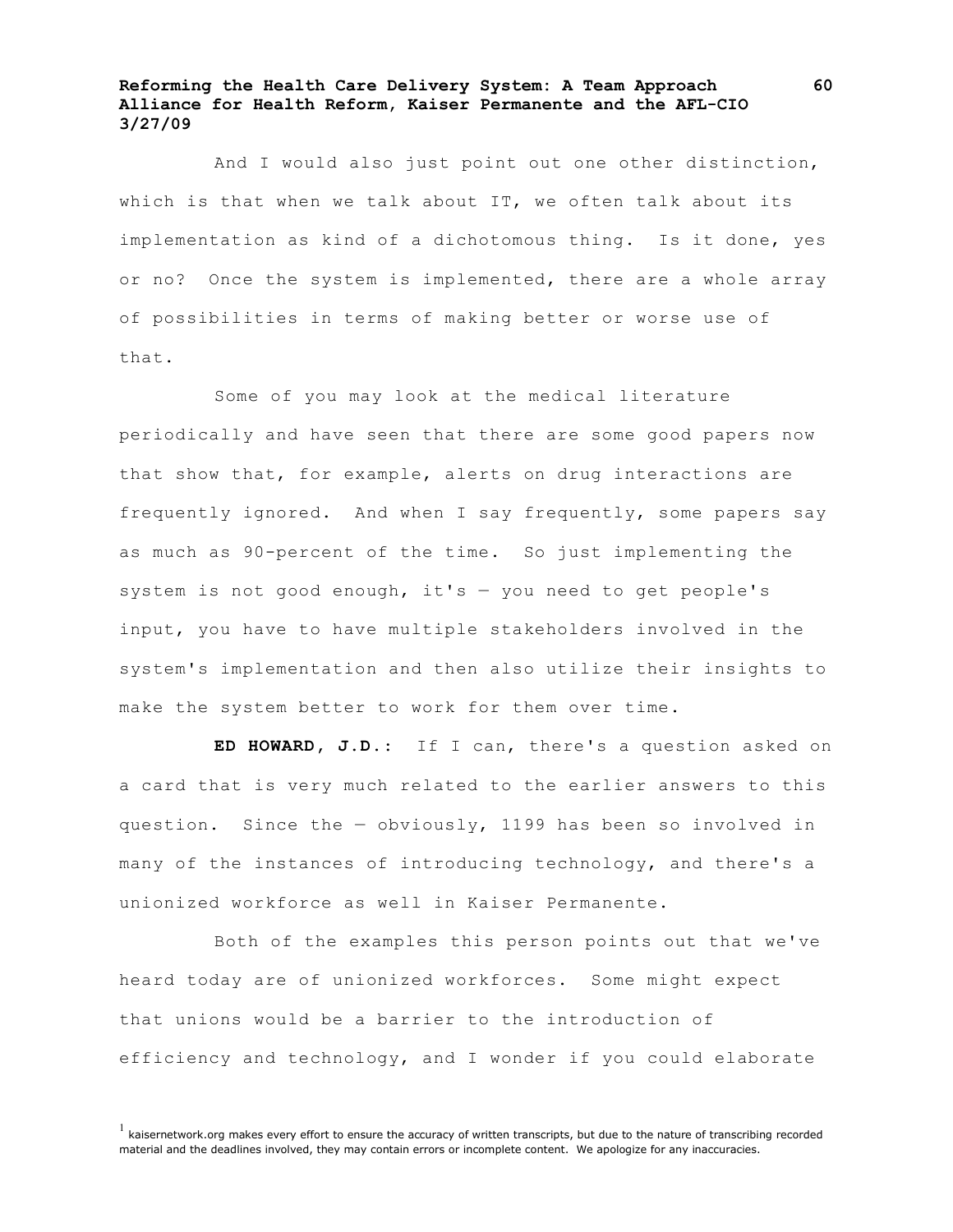on the possibility of your work and success to be replicated in union or non-union kinds of atmospheres.

**MARIA CASTANEDA:** Well, I want to address that first of all, I think unions have evolved the — our vision, union vision has evolved. I'm speaking for SEIU; we're not just a union that address bread and butter issues of our members, but we are also a patient advocate. So anything to do that I will improve quality patient care, we are for it. I think we're also getting sophisticated in understanding the environment we're in, how healthcare's industry is undergoing a challenge, so much challenges — funding cuts, you know. So we have to work together not to fight to who gets the bigger share of the pie, but to work together to create a bigger pie.

Second, this model is not unique to Montefiore. In fact, in New York, all the hospitals that we represent, they always tell me we want to be like Montefiore in the Manhattan area. So this model has been replicated in New York in nursing homes.

And second, because we are SEIU nationwide, we are always visited by our labor management teams in different parts of the country, Florida, Pennsylvania, California, Seattle, to learn what we're doing so that they can start something in their own areas. And even non-union hospitals who are involved in trying to work with us, they are looking — the reason why they're not resisting unionization because they feel that our —

 $<sup>1</sup>$  kaisernetwork.org makes every effort to ensure the accuracy of written transcripts, but due to the nature of transcribing recorded</sup> material and the deadlines involved, they may contain errors or incomplete content. We apologize for any inaccuracies.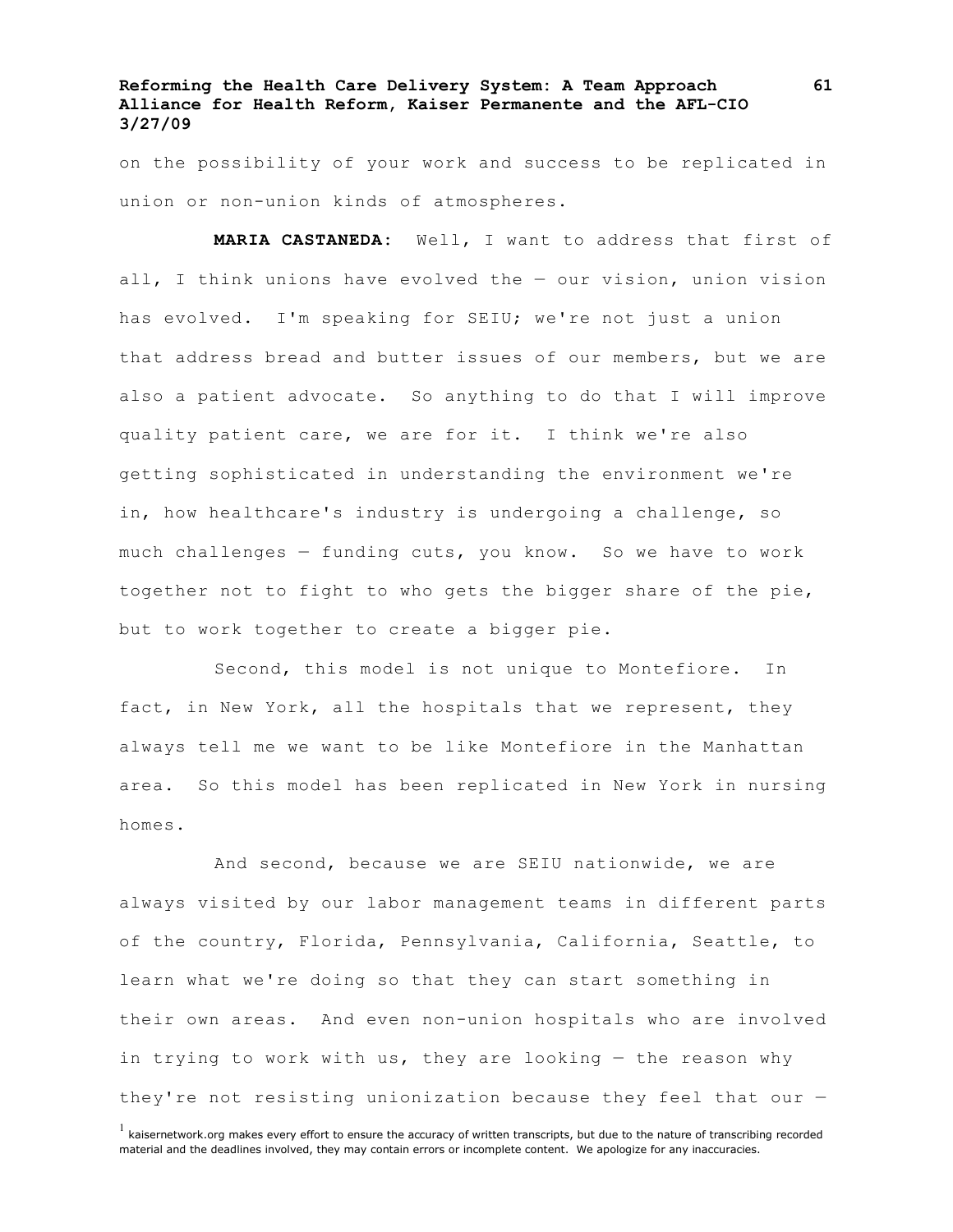the model that we're doing, we adding value to their mission and vision of their hospital.

**ED HOWARD, J.D.**: Anyone else? Susan?

**SUSAN KUCA, R.N.:** I'd like to address that comment, as well. I am a Local 7 member, which is the union that organizes the health professionals at Kaiser Permanente in Colorado, and we have in place which is called the Labor Management Partnership Agreement. So it's a combination of managers, it's a combination of labor people coming together to make decisions on how we're going to implement and roll out things. So we work together, it's not an adversarial relationship that we have.

Whether that these can be rolled out to non-labor, nonunionized shops, two of our contract hospitals, Kaiser in Colorado is a little bit different. We don't own the hospital systems that we use; we have contracts with a couple of different hospital systems. They are going to different kinds of health technology, health information technology, and as far as I know, they — neither of them are unionized. So it can work in either an unionized or a non-unionized shop.

**ED HOWARD, J.D.**: Okay, we have just a couple more minutes if you — there was someone standing at the other mike, but I think they've been discouraged. As we finish up, let me ask you once again to take a moment to fill out the blue evaluation form. And let me take this opportunity to ask one

 $<sup>1</sup>$  kaisernetwork.org makes every effort to ensure the accuracy of written transcripts, but due to the nature of transcribing recorded</sup> material and the deadlines involved, they may contain errors or incomplete content. We apologize for any inaccuracies.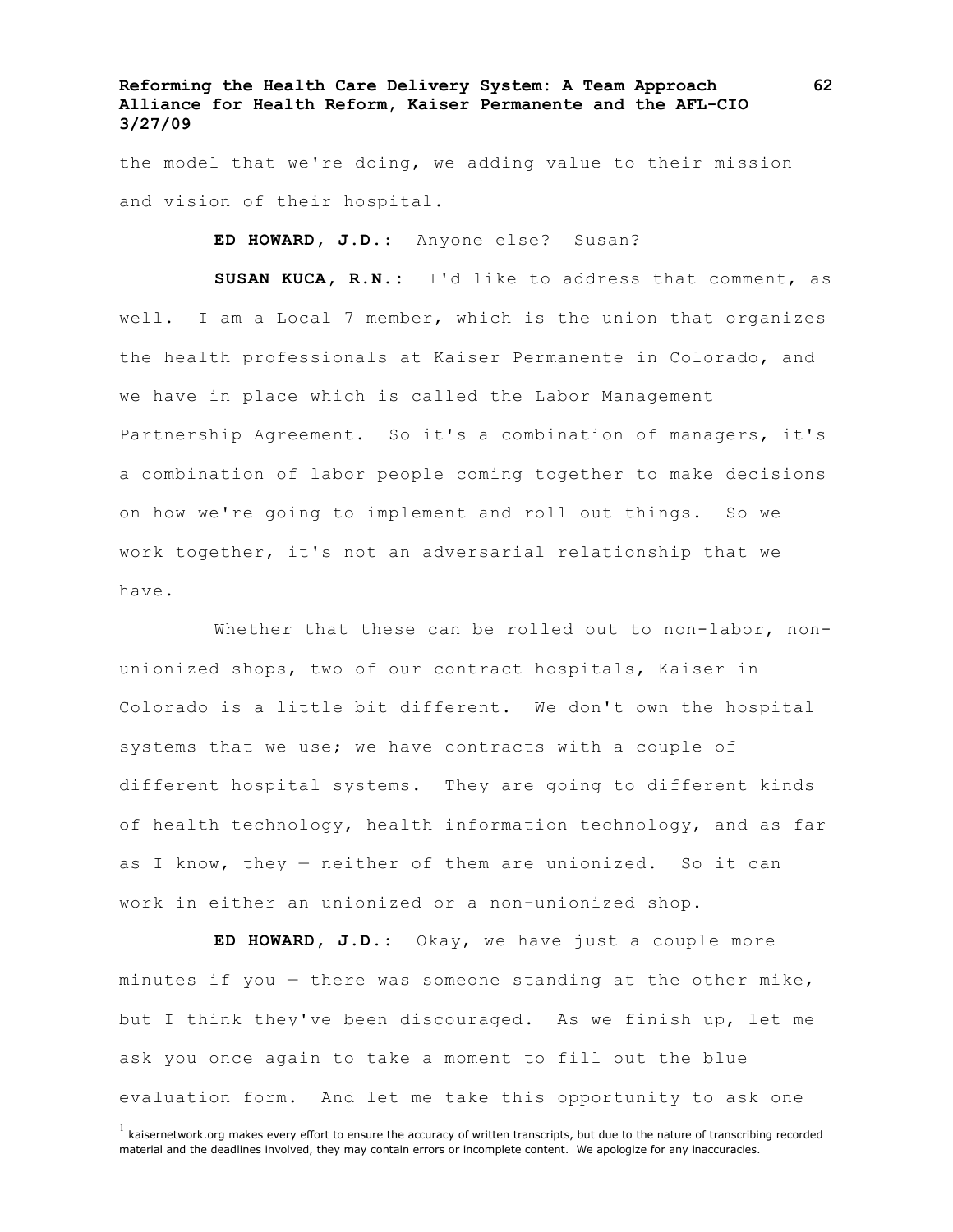of the questions exactly submitted in advance, and it is directed to both of our teams here. What kind of resistance has there been in the transition to team delivery models like the ones you've been describing? And for those who might try to transition to the model, what can be done to facilitate? Go ahead.

**ROHIT BHALLA, M.D., M.P.H.**: I think — yes, I think that at the end of the day, this is doing quality improvement has changed. It's generic change, and so I kind of view it as resistance to change in general. There's always going to be resistance to changing the status quo.

I think each constituency responds differently to different levels of [inaudible]. I can speak for the physicians, and that's why I showed a lot of data as if the physicians respond to data. I myself, before we started the rounding program for falls said, so let me get this straight, we already walk around three times every day to go see our patients. We're now going to walk around every hour to do this?

And so we piloted it, which is a basic premise of quality improvement, is start small, see if it actually works. And the pilot had great results, and so we fanned it out and now I'm here speaking to you about its merits because the data actually shows that it works. And so depending on the constituency, different things are important. I can say data,

 $<sup>1</sup>$  kaisernetwork.org makes every effort to ensure the accuracy of written transcripts, but due to the nature of transcribing recorded</sup> material and the deadlines involved, they may contain errors or incomplete content. We apologize for any inaccuracies.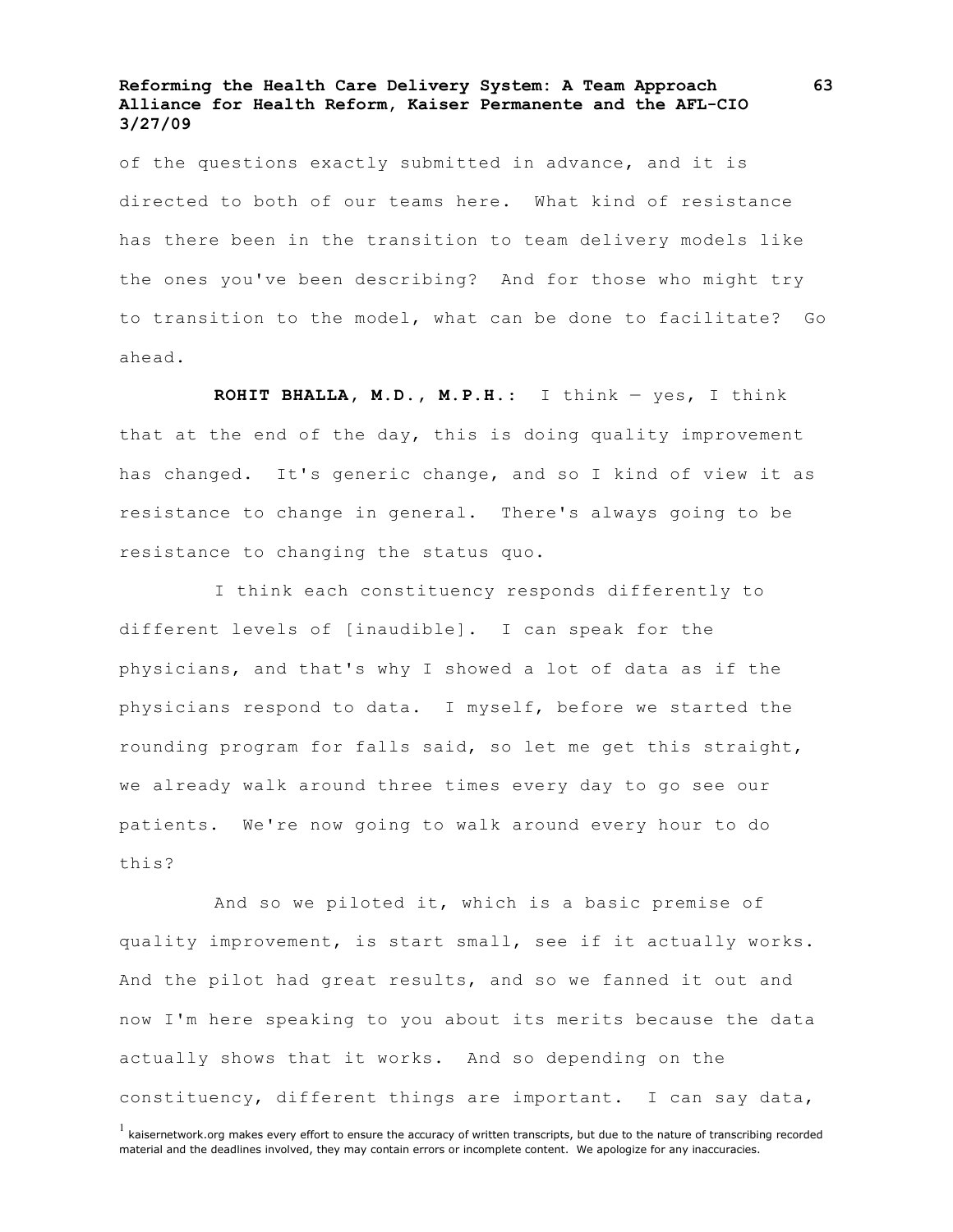certainly for our professional staff, is extremely important. That feedback is very important.

Same things goes with line infections; if you look at central line associated bloodstream infections, what's happened is nothing less than revolutionary. It's gone from being a forever event to being a never event. We have intensive care units at Montefiore now that have not seen a line infection for eight months. And so — and that is strictly by rigorous adherence to all of these quality improvement practices, enlisting all of the members of team in the process, and lo and behold, you come back and you post on the intensive care unit, a chart that says January, zero, February, zero, March, zero. That has a very powerful impact on the staff. So when you get to July and people are not feeling as motivated, they look back at all the other zeros and they keep going and they keep doing the right thing. So I can certainly speak for the value of data in that process.

#### **ED HOWARD, J.D.**: Jon?

**JON RASMUSSEN**: I'm going to mix medical metaphors a little bit here and say that what we've done at Kaiser isn't brain surgery. What we've done is taken evidence-based therapies and put them — used a team-based approach in a structured fashion. And the health information technology we have available to us has sort of been that special sauce that's been the catalyst to allow us to see the results that we have.

 $<sup>1</sup>$  kaisernetwork.org makes every effort to ensure the accuracy of written transcripts, but due to the nature of transcribing recorded</sup> material and the deadlines involved, they may contain errors or incomplete content. We apologize for any inaccuracies.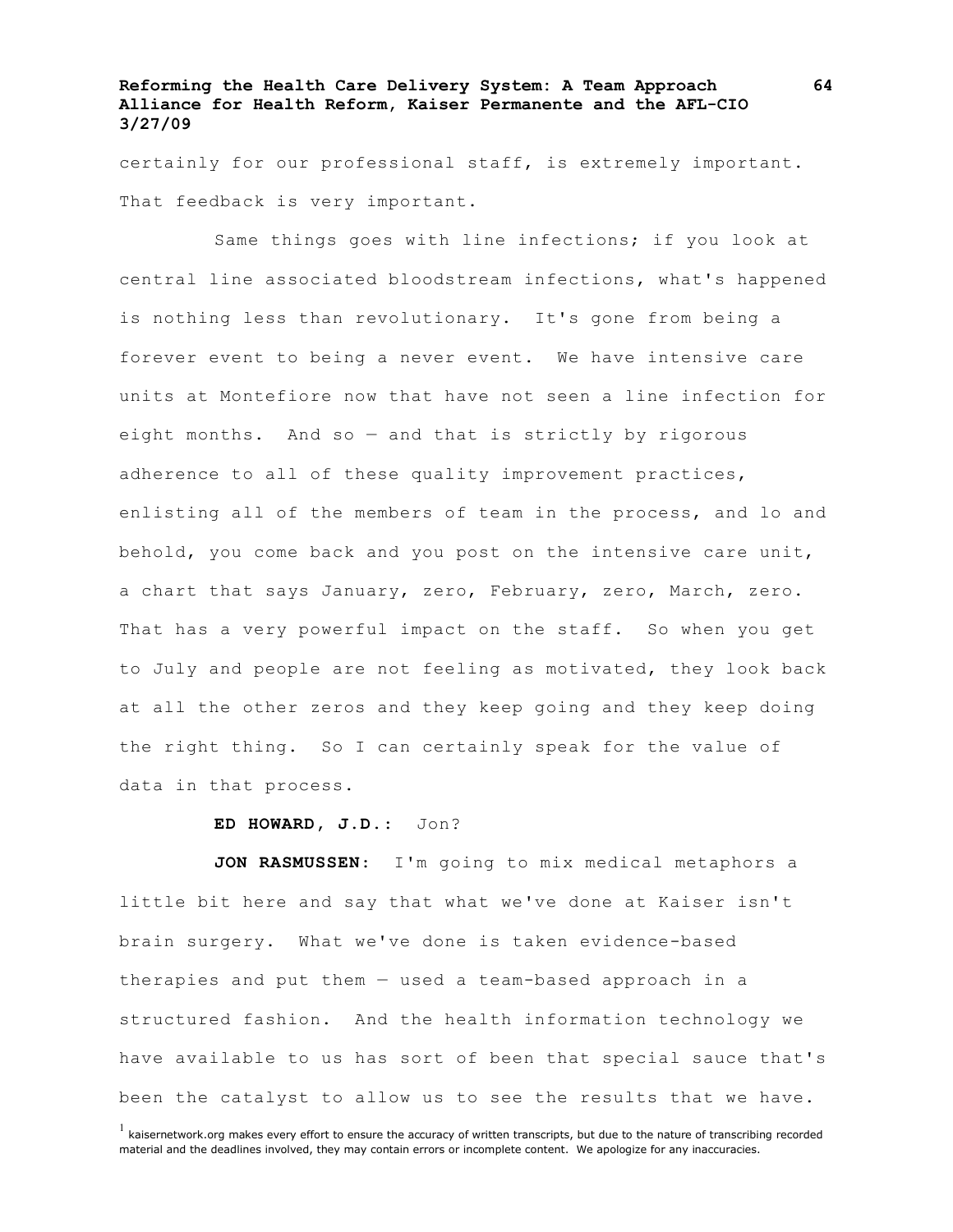And we've been very fortunate in that all of the different members of the teams, from the physicians to nurses to pharmacists, have bought into the fact that roles, traditional roles, had to change in order to see the outcomes that we've changed. Certainly they call it the art of medicine for a reason, because there's always going to be negotiation about what's best for an individual patient. And what we've been fortunate to have is, in that team-based approach, that back and forth between physicians, nurses, pharmacists, all the members of the healthcare team can be them very effectively electronically across a very wide geographical area.

So when we think about transferring some of the things that the panel has talked about today, tools that we have make that possible to do it in Montana or a rural corner of Nebraska.

**ROHIT BHALLA, M.D., M.P.H.**: And I don't know if there's time, but I mean we have several members of our team here and not to call them out, but Eva could talk about the different roles and responsibilities of different people in some of our initiatives and how she's promoted engagement with them. Carol could certainly, if time permits, talk about how we build consensus among the registration community to make some of these changes that we made in our registration system if you want. It's up to you in terms of time constraints.

 $<sup>1</sup>$  kaisernetwork.org makes every effort to ensure the accuracy of written transcripts, but due to the nature of transcribing recorded</sup> material and the deadlines involved, they may contain errors or incomplete content. We apologize for any inaccuracies.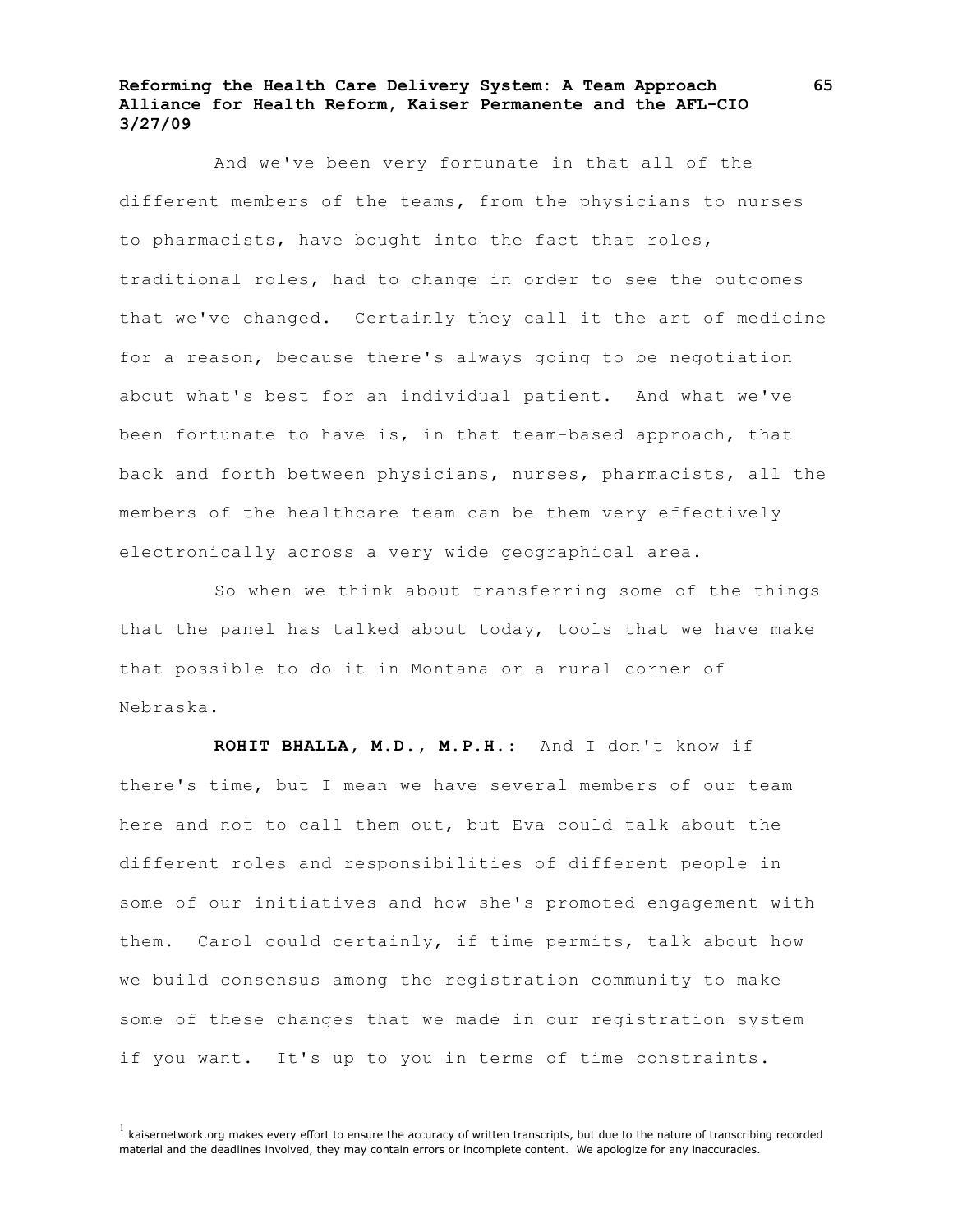**ED HOWARD, J.D.**: We have a moment if you would like to try.

**ROHIT BHALLA, M.D., M.P.H.**: Do you want to step up and just describe?

**EVA WILLIAMSON:** My name is Eva Williamson, director of nursing at Montefiore Medical Center in Bronx. I'm pleased to say that Lemanine [misspelled?] have partnered with us leadership team in getting the nursing associates, the nursing attendants, the service associates onboard to help us with rounding and improving patient satisfaction, also decreasing the amount of complaints we get from patients on a daily basis.

I must say rounding every hour by the nursing staff both worked for the patients and the staff. It decreased the amount of time the patients have to call for some additional things. When the attendants go in the room, they anticipate the patient's needs. So it'll address position, pain, personal need, and if patient may need to go to the bathroom. So instead of the attendants leaving the patient's room, they always check and see is there anything else I could do for you, I have the time. Once they do that, that also help the patient trust the employee, also that they know that somebody will always be there for them.

Also it, as Rohit mentioned, it also decreased the number of falls that we've had over the years since we began this process in 2004 and the amount of money that we had to

 $<sup>1</sup>$  kaisernetwork.org makes every effort to ensure the accuracy of written transcripts, but due to the nature of transcribing recorded</sup> material and the deadlines involved, they may contain errors or incomplete content. We apologize for any inaccuracies.